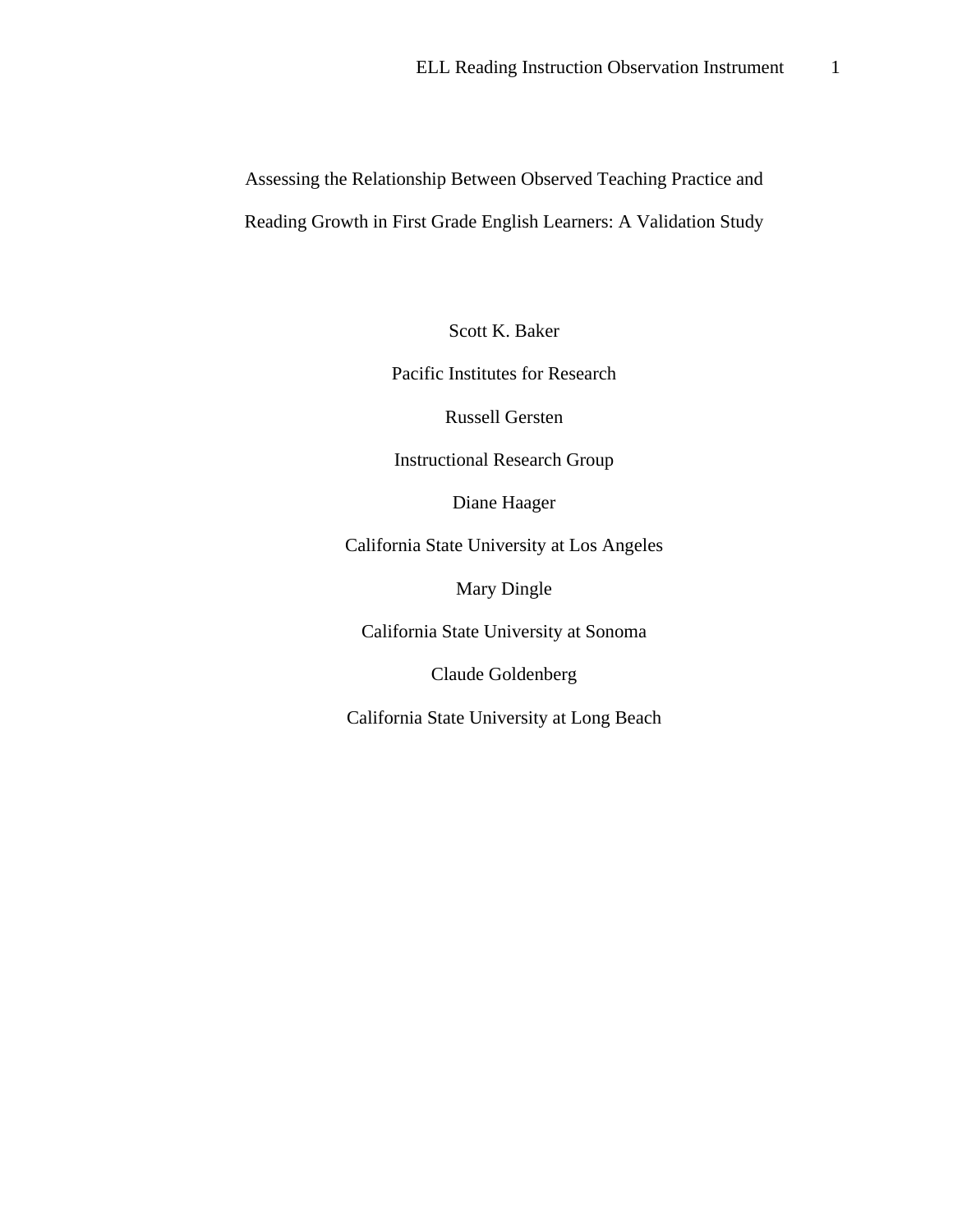## Abstract

Validation of a classroom observation measure for use with English Learners (Els) in Grade 1 is the focus of this study. Fourteen teachers were observed during reading and language arts instruction with an instrument used to generate overall ratings of instructional quality on a number of dimensions. In these classrooms, the reading performance of all ELs, as well as a sample of native English speakers, was assessed at the beginning and end of the school year to derive measures of reading growth over the course of the year. Technical characteristics of the observation measure and the reading growth of ELs are described. The relationship between classroom instruction and ELs' reading growth is interpreted within the context of a framework of measurement validity developed by Messick (1989), which proposes an integrated conception of validity. This framework is used to discuss data analysis and interpretation, and what implications and consequences these interpretations might have on instructional practices and professional development in early reading with ELs.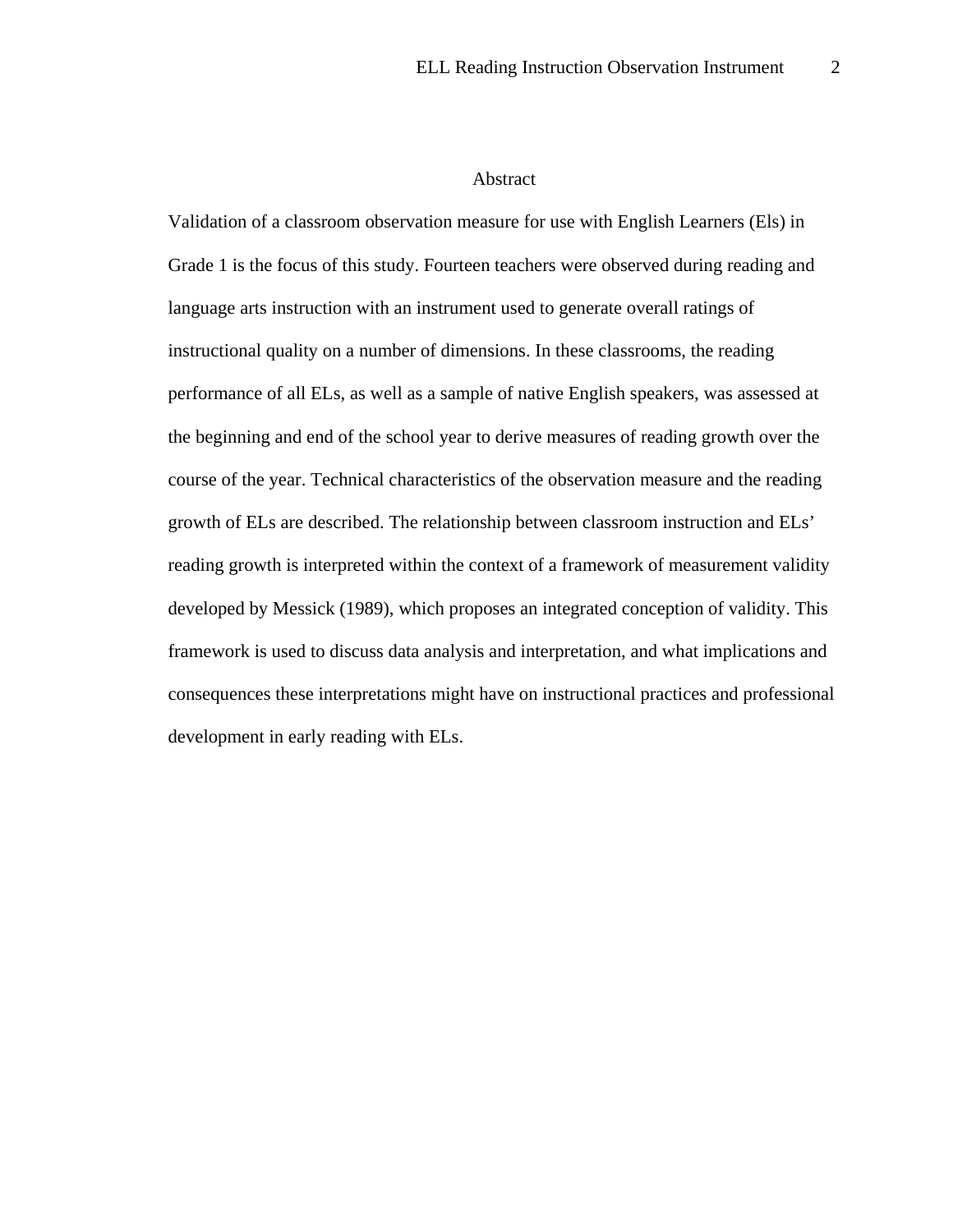In this article, we describe a small scale, but intensive, classroom observation study. We focus as much on the validation of the observation measure as we do on the findings from the study. We do this because developing valid and reliable observational tools is essential for (a) providing teachers with meaningful feedback on their classroom practice, (b) understanding patterns of implementation that can direct professional development efforts, and (c) helping to better understand factors that accelerate reading achievement.

Our method of validation follows the framework developed by Messick (1989, 1995) and extended by Gersten, Keating, and Irvin (1995) and Gersten and Baker (2002). In this view, (a) construct validity is not easily separated from other types of validity, and (b) discussions of a valid assessment approach should include not only technical concerns, but should also explore the meaning of the data and corresponding actions that are taken on the basis the interpretations of the assessment data. In other words, discussions of the validity of a measure intentionally integrate correlational and/or factor analytic findings with discussions of underlying theories and instructional implications.

#### Background of the Study

The present study began in 1999, when we were approached by the directors of two professional development centers in California to create a research study that would provide them with knowledge regarding how to teach English Learners (ELs) to read in English. California had recently revamped its Reading and Language Arts Framework (California Department of Education, 1998, 1999) to reflect the findings of a report released by the National Research Council (Snow, Burns, & Griffin, 1998) on beginning reading. The purpose of this framework was to base reading instruction on scientific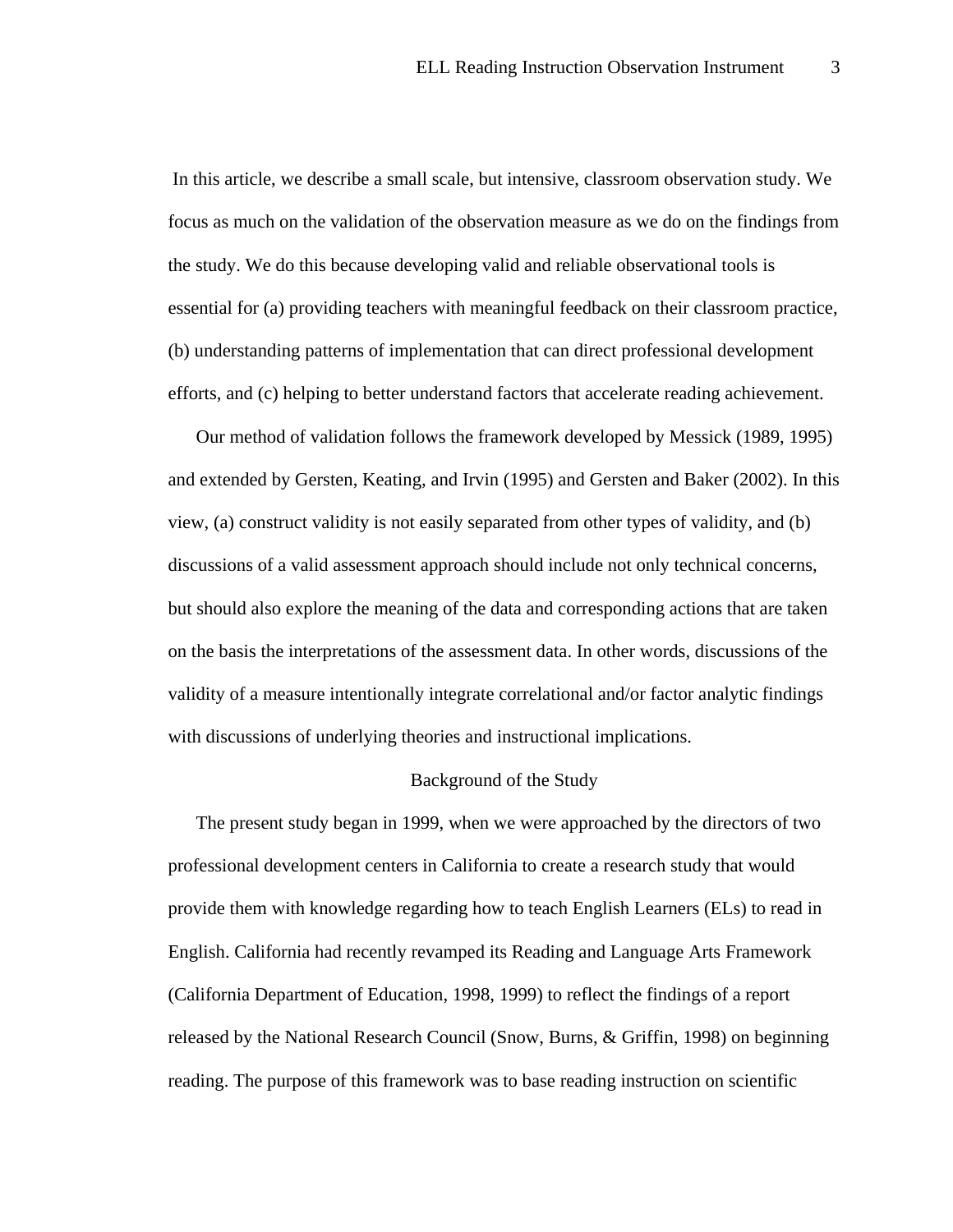research on beginning reading. This was a dramatic and radical shift from the literaturebased framework of a decade earlier. The Framework was a precursor to the principles and guidelines for initial reading instruction that would be codified, at the Federal level, under Reading First four years later (No Child Left Behind Act, 2001). The state guidelines clearly indicated that this framework was intended for all students, including ELs.

At the same time, schools in the state had just begun to implement Proposition 227, a law that significantly increased the number of ELs who were taught predominantly in English. The law required schools to teach ELs to learn to read in English unless their parents explicitly requested native language reading instruction. As a result of this legislation, the percentage of ELs who learned to read in English increased from 62% to 82% in three years (Merickel et al., 2003). The current study was conducted during the second year of implementation of both of these policies.

The NRC Report concluded that difficulties in phonological processing are causally linked to the majority of reading difficulties children experience (Adams, 1990; Stanovich, 1986), and can be prevented by explicit instruction in phonological processing that should begin as early as kindergarten (Snow et al., 1998). The California Framework stresses that successful instruction in phonological processing and phonics needs to be systematic, explicit, and intense in order to provide the greatest benefit to the greatest number of children (Gersten et. al., in press) The Framework also stresses the importance of intense, systematic instruction in comprehension, vocabulary, and reading fluency.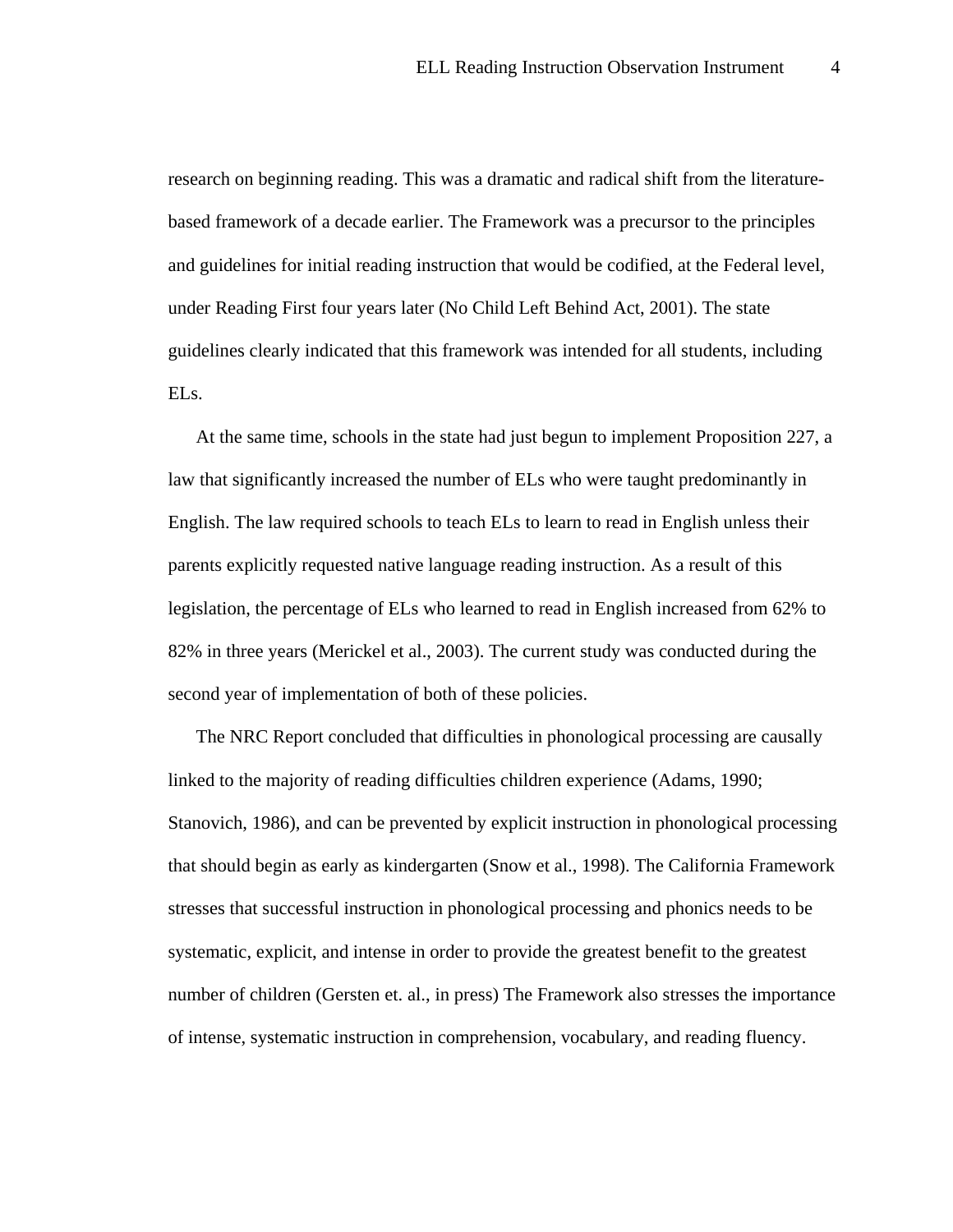## *The Search for Exemplary Classrooms and Exemplary Practices*

Initially, we planned to use the California state achievement database to identify schools and classrooms where the reading performance of ELs was higher than one would predict by demographic variables. We would then observe instruction in these schools and classrooms to determine the types of instructional practices being used. However, at that point in time, only a small percentage of ELs were being tested in any language in the primary grades. Thus, we were unable to obtain reliable estimates of reading achievement from the California database. We therefore decided to conduct our own reading assessments with students individually in classrooms at the beginning and end of the year to measure growth in reading.

Our goal was to develop our own classroom observational measure, and use these data to (a) describe overall patterns of practice in urban schools with large numbers of ELs in classrooms that were implementing beginning reading instruction according to the California Reading and Language Arts Framework, (b) obtain descriptive information on how teachers tailored reading instruction for ELs, and, most importantly, (c) determine whether we could link observed classroom practice to growth in reading.

## *Underlying conceptual framework*

We followed Messick's (1989) framework by articulating a theory to guide instrument development. We hypothesized that the instructional practices articulated in the state Framework would be linked to accelerated achievement growth in reading for ELs. In this sense, our thinking paralleled Neufeld and Fitzgerald (2001) who, based on their qualitative research, concluded, "there is little evidence to support the need for a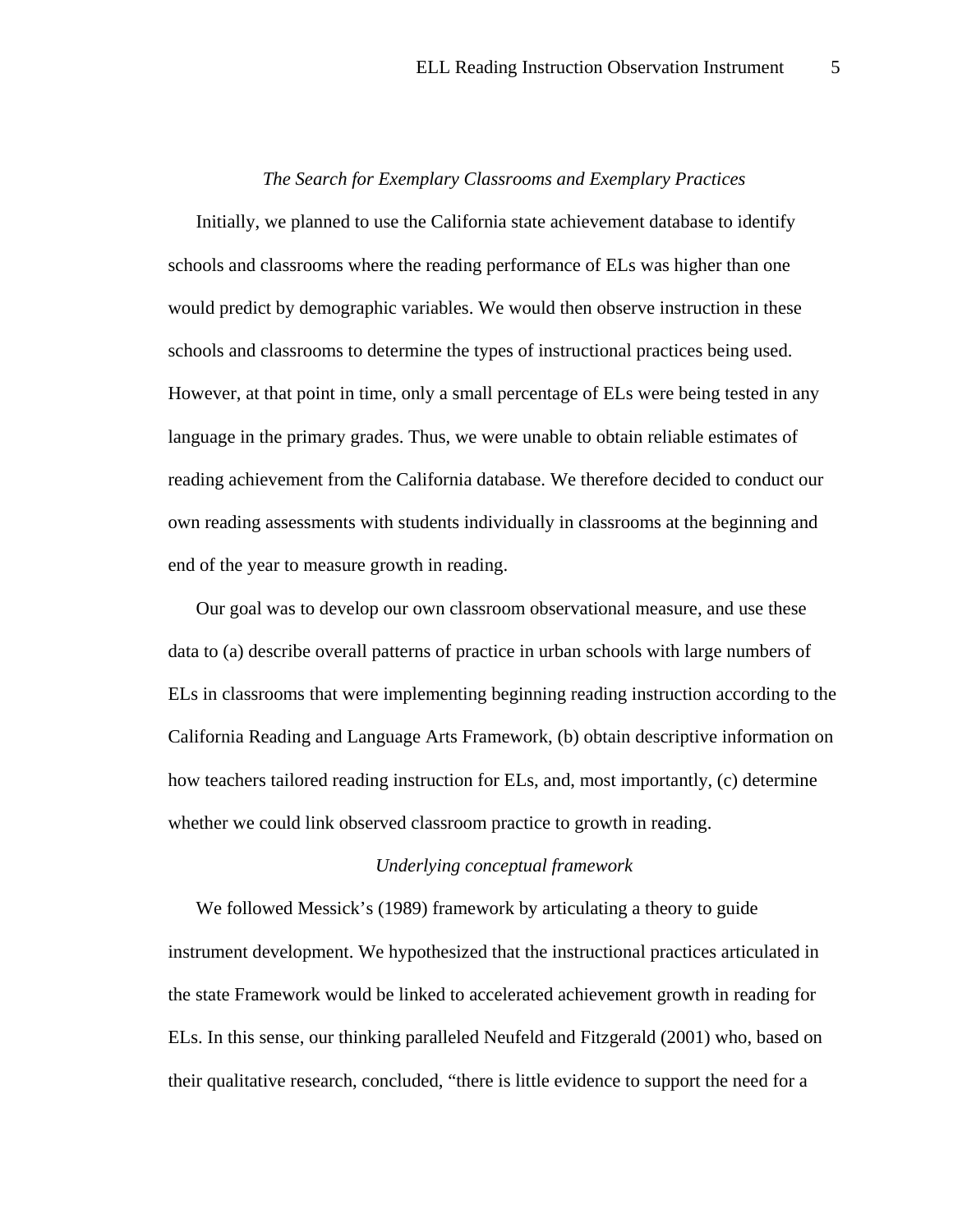special vision of second-language reading instruction" (p.520). However, based on our review of the literature and own earlier observational research (e.g., Gersten, 1996; Gersten & Baker, 2000a, 2000b) we did think that certain adjustments and modulations might be necessary for ELs. In particular, we felt that early reading instruction for ELs should include a strong vocabulary component and provide students with frequent opportunities to practice talking about concepts learned in English. Finally, we wanted to ensure that we developed a measure that would capture the systematic, intensive, highly interactive style of reading instruction recommended by the National Research Council (Snow et al., 1998) report and the state Framework.

#### Purpose of the Present Study

Beginning in 1999, we developed, piloted and validated an observational system for use in first-grade classrooms where a majority of students (and often the whole class) were ELs. In earlier articles (Gersten, Baker, Haager & Graves, in press; Graves, Gersten & Haager, 2004), we described the development of the observational system.

This article focuses on the validation of the measure for use in first-grade classrooms where teachers are working with ELs. We focus, in particular, on criterion-related validity, that is, how well this measure of observed reading instruction predicts reading growth for ELs. We also discuss the validity of the measure in terms of the "four faces of validity" framework introduced by Messick (1995) and extended into the area of instructional practice by Gersten and Baker, (2002), and Gersten, Keating, and Irvin (1995). We use the Messick framework to explore issues related to use of an observational measure and meanings of the scores we obtained.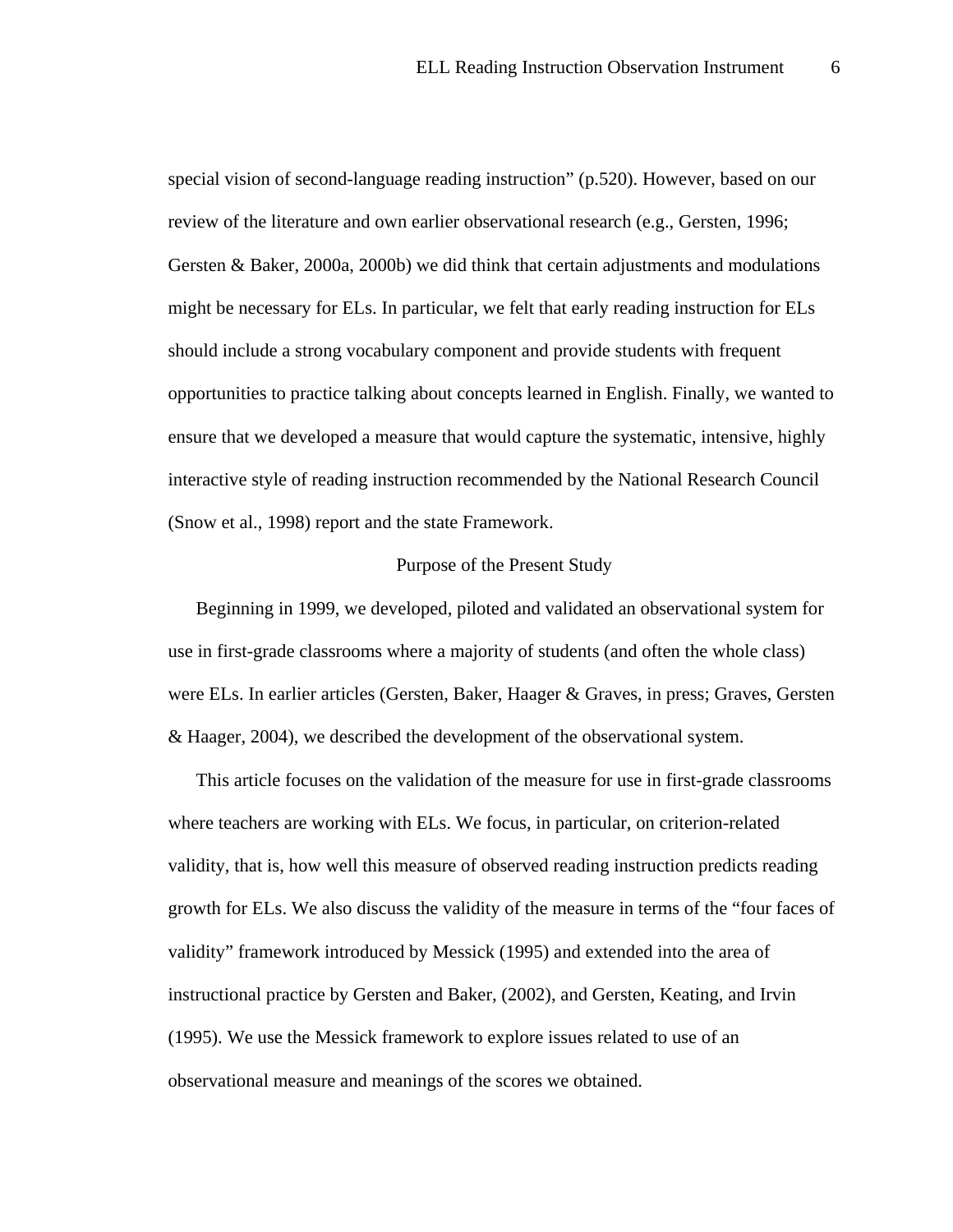The path chosen to develop this measure is somewhat unusual. We decided to use a relatively high inference rating scale as opposed to the relatively low inference measures commonly used for reading instruction in the elementary grades (e.g. Taylor, Pearson, Peterson & Rodriguez, 2005; Connor, Morrison, & Katch, 2004; Foorman & Schatschneider, 2003). We made this decision largely because Likert type rating scales often correlate with achievement more highly than more objective measures of rates and frequencies of specific types of instructional activities (Gersten, Carnine, Zoref & Cronin, 1986). Before describing the design and details of the study, we provide a brief overview of relevant research and describe the context of the study.

# Relevant Research

In this section we briefly review relevant research on teaching reading in a second language, much of which was conducted at approximately the same time that we were conducting this study. Recent longitudinal studies of ELs in the U. S. and Canada have demonstrated that teaching of phonological skills prior to – or at the onset of – formal reading instruction enhances reading skills for ELs. In fact, under these conditions, ELs may actually outperform peers in word-reading and decoding tasks (Lesaux & Siegel, 2003). Both Chiappe, Siegel, and Wade-Wooley (2002) and Geva, Yaghoub-Zadeh, and Schuster (2000) found that oral language proficiency in English is not predictive of how well or how quickly ELs will learn to read in English. One implication of this finding is that it may not be necessary for ELs to attain a certain level of oral language proficiency before they can learn to read in English, provided they have attended school on a regular basis and have been exposed to appropriate and systematic literacy instruction in English.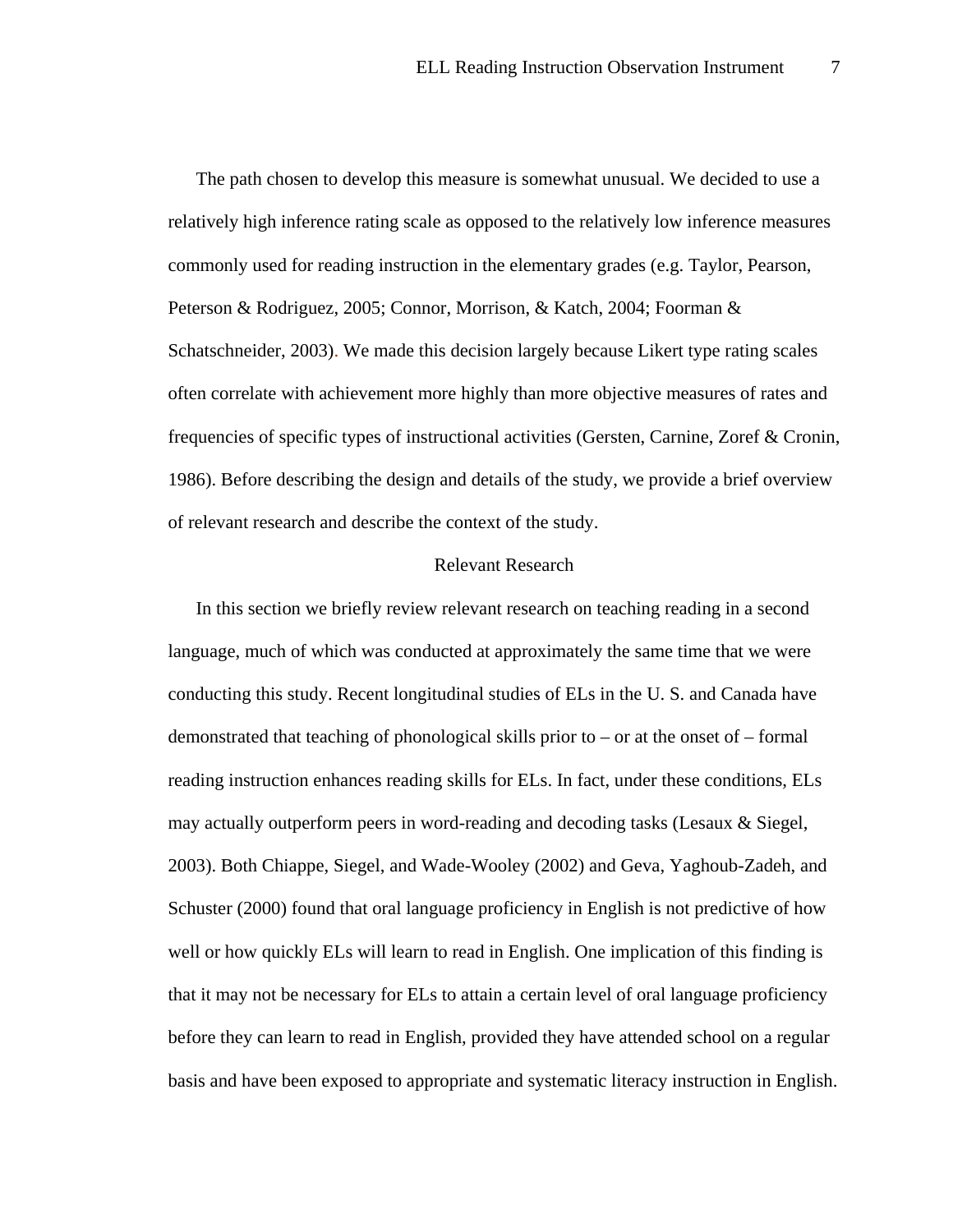In fact, Vaughn et al. (this issue) posit that "there is evidence that development of [English] language proficiency….can be enhanced through reading instruction." They note the converging evidence from an array of studies that English language reading proficiency often outpaces students' oral language development (e.g., Fitzgerald & Noblit, 1999; Linan-Thompson, Vaughn, Hickman-Davis & Kouzekanani, 2003). Thus, they argue for a merger of English language reading instruction with other types of English language development instruction. The results of their experimental study would seem to support our working hypothesis.

However, it is important to discriminate between factors that predict how likely a child learns how to read in the early grades and with factors that predict long term reading success. Long term studies of reading development by Catts, Hogan, and Adlof (2005) found that although listening comprehension predicts a relatively small amount of unique variance in reading scores for second graders, by fourth grade, it uniquely predicts 21% of the variance, and by eighth grade, it uniquely predicts 36%. They note similar findings for ELs reported by Hoover and Gough (1990). Implications for these findings seems to be that a solid reading program for ELs in the primary grades should include a serious, systematic listening comprehension component, which should include comprehension of narrative and expository passages as well vocabulary development and understanding of English language grammar and syntax. Thus, it appears that the framework we used to assess important qualities of first grade reading instruction is consonant with contemporary research.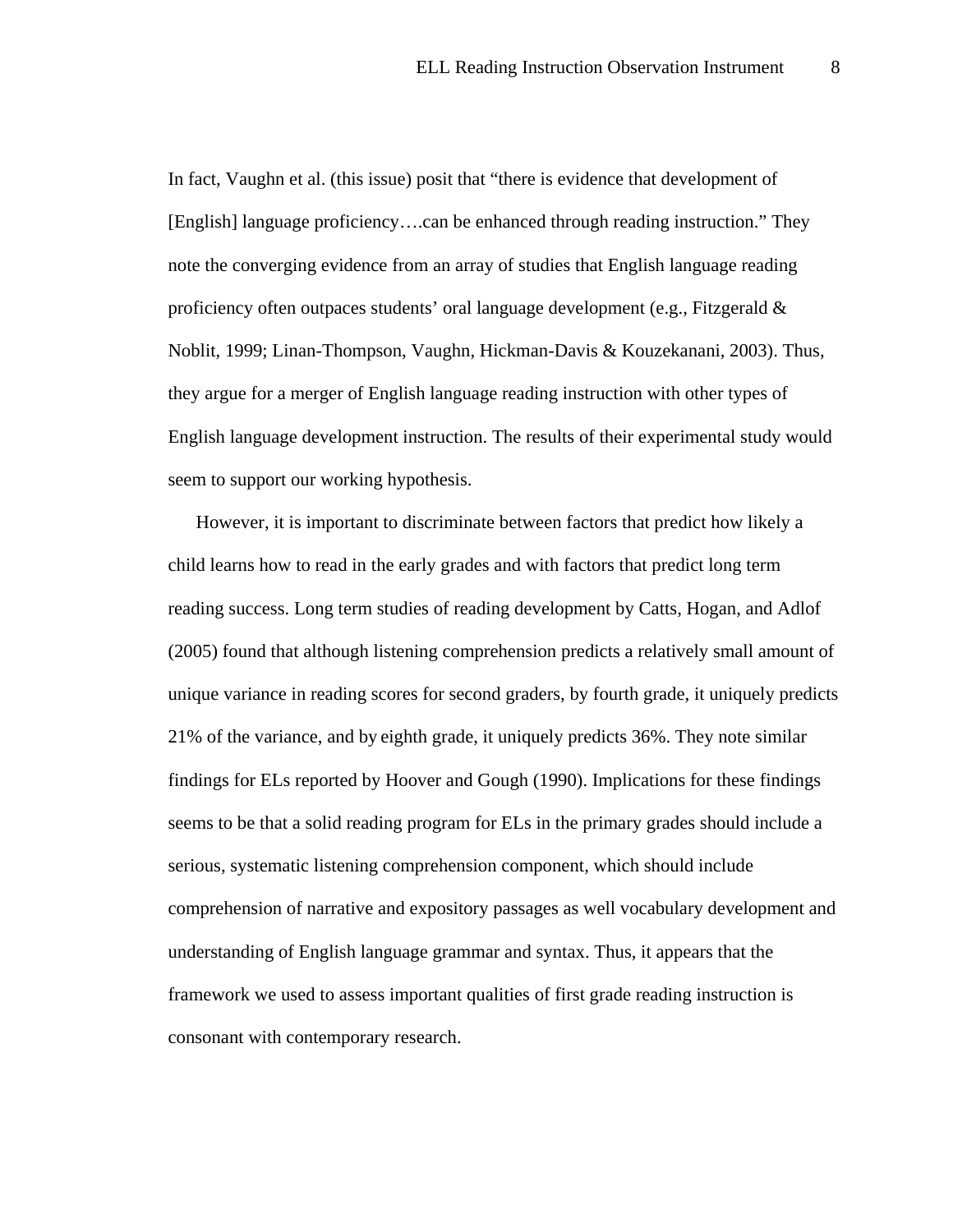Development and Validation of the Observation Instrument

The English Language Learner Classroom Observation Instrument (Baker, Gersten, Goldenberg, Graves, & Haager, 1999; Gersten et al., in press; Haager et al., 2003) was used for all classroom observations (see Appendix A). Items were adapted from many sources. However, the core items were adaptations of Likert-scale items used by Stanovich & Jordan (1998) in their study of reading instruction. The Stanovich and Jordan measure was based on Englert's (1984) synthesis of research on effective reading instruction, integrating both the observational research of the 1980s (e.g., Brophy & Good, 1986) and more recent cognitive research on learning. We also used California's Reading Language Arts Framework as a source for observation items. Tikunoff et al. (1991) served as a major source for items on sheltered instruction. We adjusted the wording of items and sometimes the nature of the items to fit our target: first grade reading instruction.

We field-tested the instrument in 20 classrooms. We also made revisions based on extensive pilot testing (See Gersten, et al., in press, Haager et al., 2003, Graves, Gersten & Haager, 2004 for further detail on the development process). The primary sources for the items reflected our theory that, in general, techniques that are effective for students from high poverty backgrounds will be effective for ELs, but that use of sheltered instructional techniques will enhance comprehensibility and thus effectiveness.

# *Scoring and Development of Subscales and Reliability*

Each item was rated on a Likert scale at the end of the day's reading lesson, which typically lasted between two and three hours (Gersten, et al., in press; Haager et al.,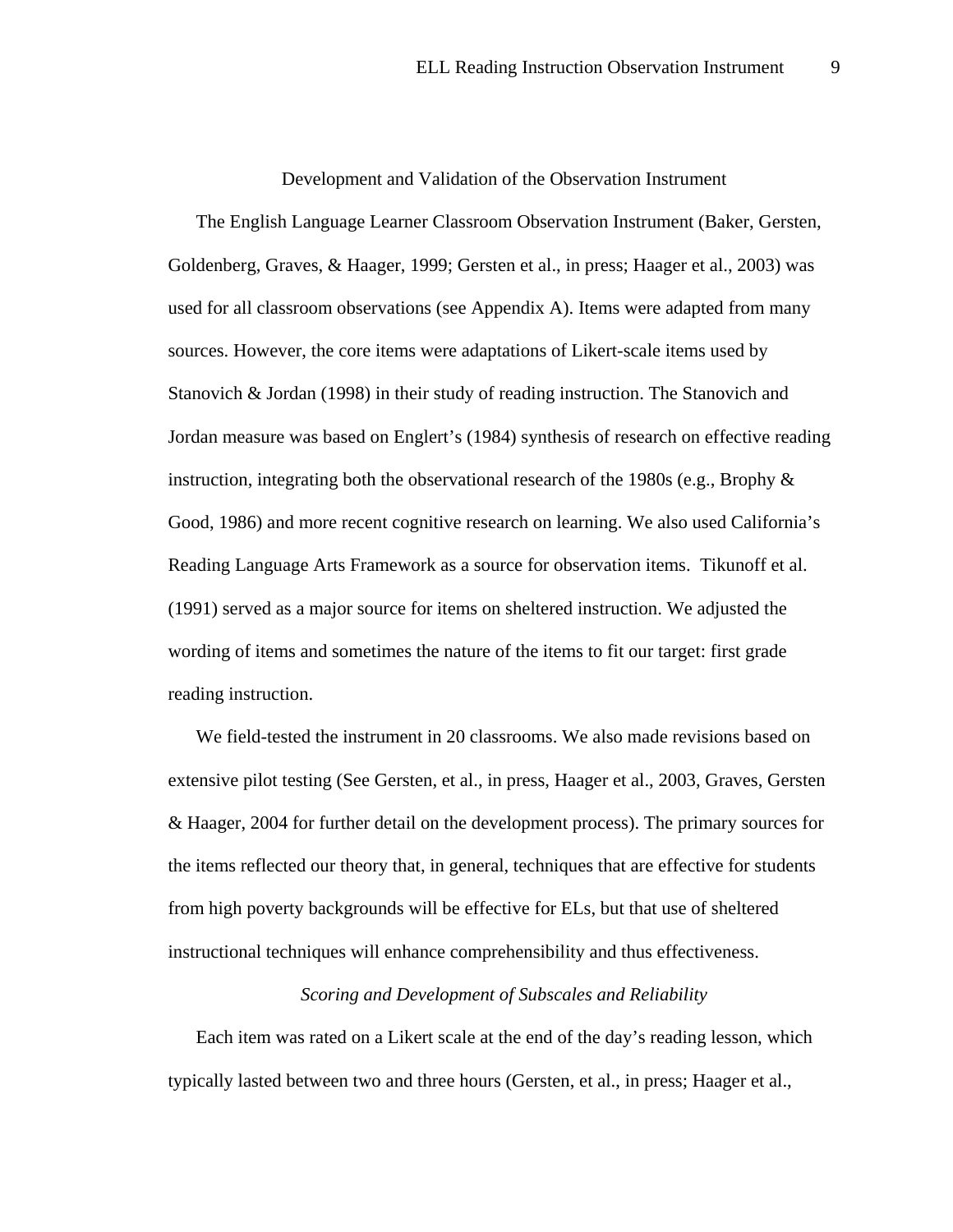2003). During the reading lesson, the observer took detailed notes relating to the content of the items (e.g., examples of explicit modeling or ensuring all students participate in small group instruction). These notes were then used to guide the observer in completing the rating.

For each item, quality of instruction was rated on a 1-4 scale with 4 being the highest overall quality and 1 being the lowest overall quality. We also allowed mid-point ratings between 1 and 4 (i.e., 1.5, 2.5, and 3.5) to detect fine shades of differences in quality. These midpoints functionally created seven choices for each item. For analysis, we used the 4-point scale with the three midpoints.

Internal consistency for the measure was extremely high, with an overall coefficient alpha of .97. The six subscales in Table 1 demonstrated adequate internal consistency. Four of the six subscales had coefficient alphas above .80, one subscale was .78, and one was .65. We discuss these further in the results section.

## *Estimate of Criterion-Related Validity*

Because we did not collect student reading data in the fall of the pilot testing year (i.e., Year 1), our criterion measure was growth from winter to spring in both oral reading fluency and comprehension. Without a fall assessment, these winter-spring measurement points provided a rough approximation of reading growth throughout the full year. However, even with this limitation, each of the subscales correlated moderately well with student growth in reading from the winter to spring of first grade (median correlation of .60).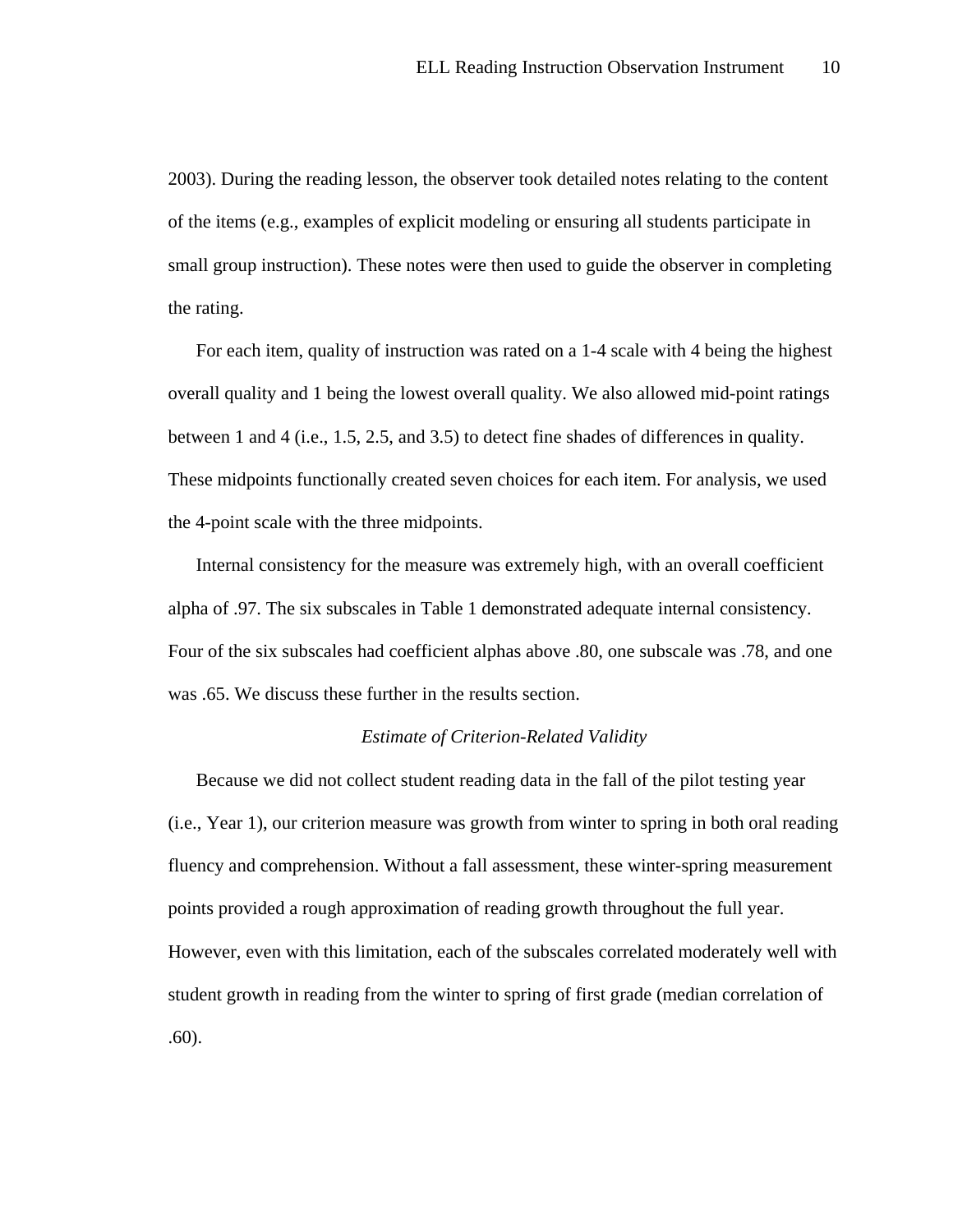#### *Problems with Inter-rater reliability*

Inter-rater reliability was lower than anticipated for the pilot testing phase. With a similar, but simpler observation instrument, Stanovich and Jordan (1998) reported an exact agreement rate among observers of 78%, which was higher than the first year data we collected as reported in Gersten et. al (in press). Difficulty establishing high reliability estimates may have been caused by the length and complexity of the instrument, the nature of the rating procedure, or the limited training time observers had to learn to use the instrument in a common way. Most likely it was a combination of these three factors.

# *Revision of the Observational Measure for the Current Study*

To improve inter-observer reliability, we reduced the length of the instrument in year 2. The high internal consistency suggested this was a reasonable course of action. We deleted items that demonstrated either low item-to-total correlations (below .3) or low inter-observer reliability. We also removed items that seemed redundant, or items that observers said were unclear. The final instrument contained 33 items.

Our objectives were to (a) determine whether the observational measure was a valid means of estimating a class' growth in reading over the course of first grade, (b) determine whether this highly inferential type of instrument was a reliable and feasible measure, and (c) determine whether the subscales represented reliable, and important facets of instruction.

We wanted to focus on overall patterns of practice in urban schools with large numbers of ELs in classrooms that were implementing beginning reading instruction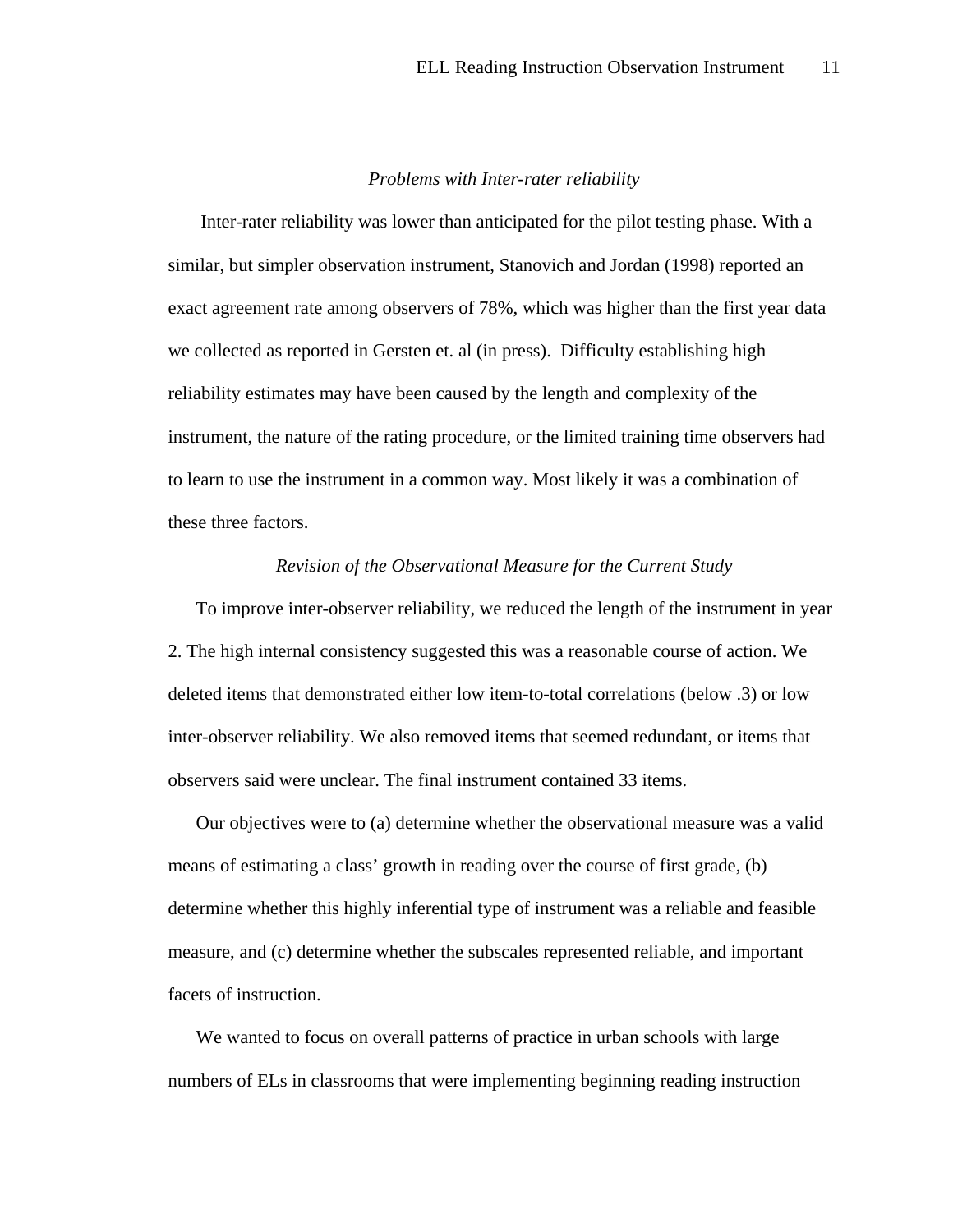according to the California Reading and Language Arts Framework. We were interested in particular in how teachers tailored reading instruction for ELs, and whether these instructional variations could be to growth in reading.

#### Method

#### *Participants*

#### *Teachers*

Fourteen first-grade teachers participated in the study. These teachers were selected from seven schools in four California school districts. In these schools, instruction followed California's adopted Reading and Language Arts Framework, which required use of research-based practices for a minimum of two-and-a-half hours per day. The teachers met two additional criteria: (a) they possessed at least three years of teaching experience in the primary grades, and (b) they taught in a class where at least half the students were Els. Reading instruction was primarily in English, although the students' native language may have been used on occasion to explain concepts or give specific instructions.

Approximately two thirds of the teachers used a core reading program that was based on contemporary research and attempted to systematically develop phonological processing and decoding skills. The other teachers used a more literature-based approach, relying mainly on trade books for their core instruction. Yet these teachers also taught in accordance with California's Framework by emphasizing systematic phonemic awareness, decoding, vocabulary, and comprehension through the use of teacher developed mini-lessons and the periodic use of basal or supplemental reading materials.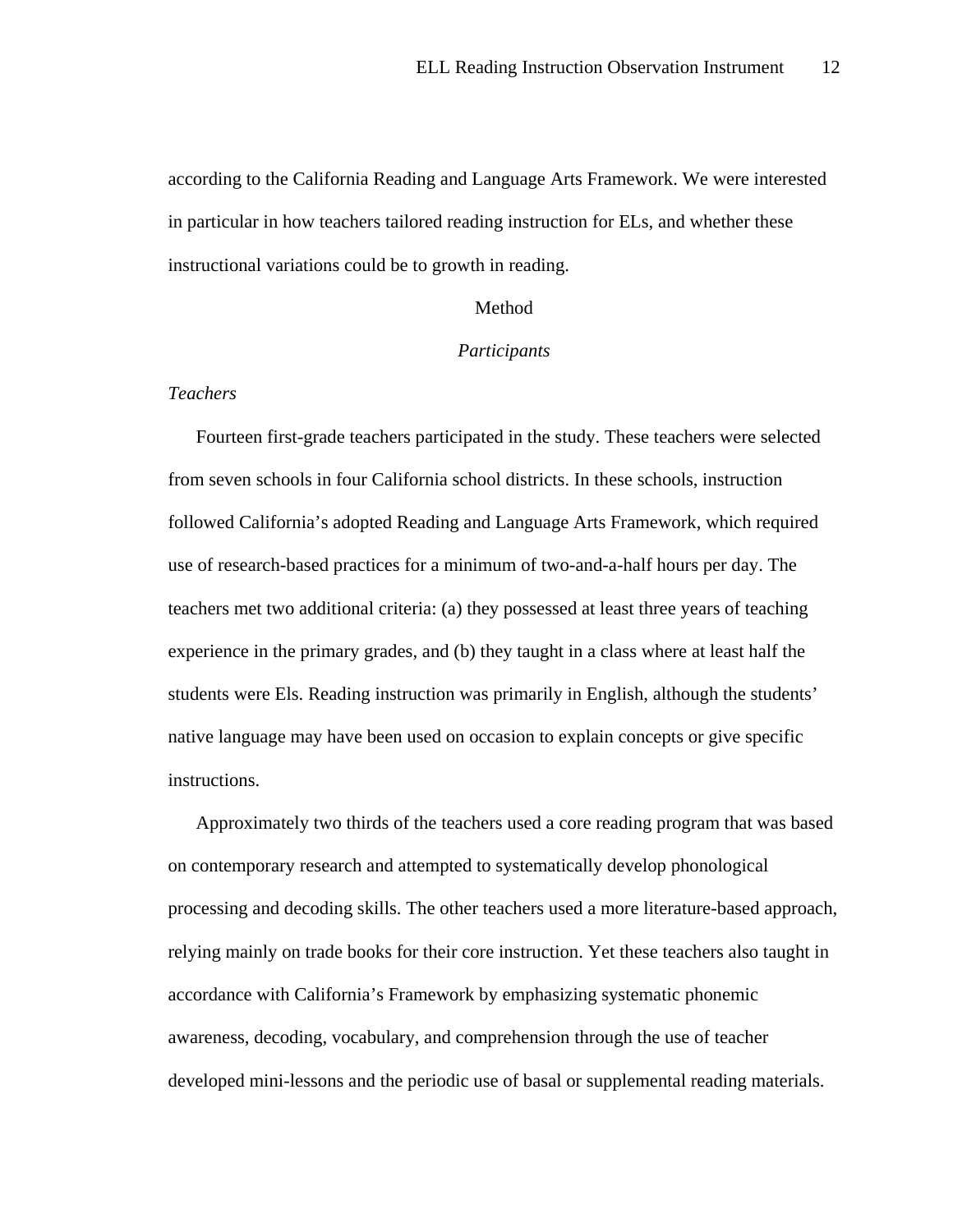Eleven teachers reported data on years of teaching experience and 10 on their ethnicity. Of this group, almost half (5 of 11) had between 3 and 5 years experience, 3 had between 6 and 15, and 3 had more than 20 years of experience. Twenty percent of the teachers were Hispanic, 10% Asian-Pacific Islander, 20% African-American and half were Caucasian.

# *Students*

In the 14 target classrooms, a total of 194 first grade students were assessed at both pretest and posttest. Among these students, 14 different primary languages were spoken; 110 of these students spoke Spanish as their primary language and 53 spoke English. Twelve additional primary languages were spoken among the remaining 31 students. For purposes of data analysis, these 31 students were combined into one group. All 194 students were eligible for free or reduced lunch rates.

#### *Student Measures*

Reading performance was assessed using the Dynamic Indicators of Basic Early Literacy Skills (DIBELS) (Kaminski & Good, 1996; Good & Kaminski, 2002). The DIBELS measures are a series of one-minute tasks that measure constructs related to phonological awareness, alphabetic understanding, and reading fluency. A constructed response reading comprehension measure adapted from the California Reading Results Reading Comprehension Assessment (California Reading and Literature Project, 1999) was administered to students at the end of first grade. A brief description of each measure, in terms of the underlying construct, follows.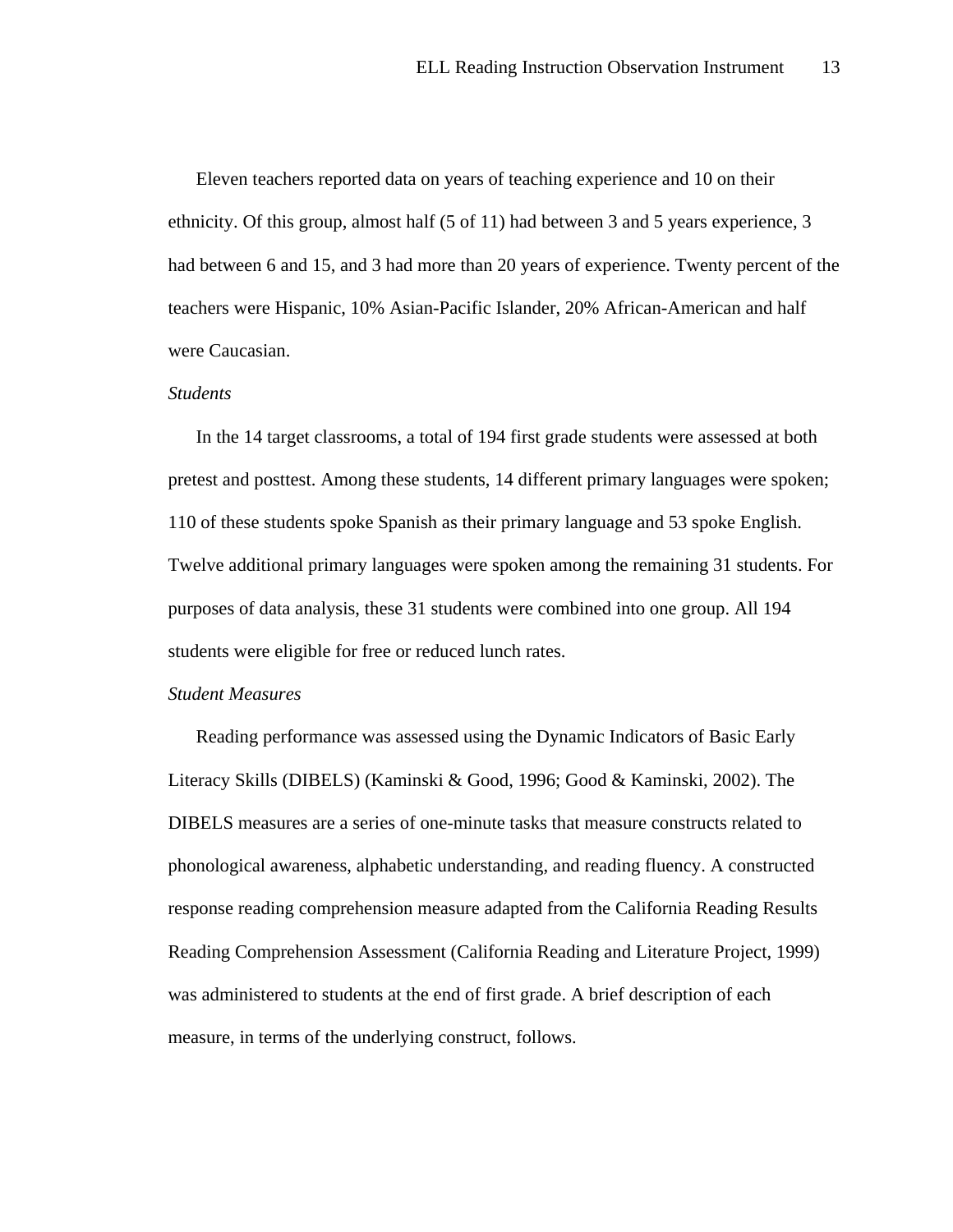#### *Phonological Awareness*

*Phonemic segmentation fluency* (Kaminski & Good, 1996; Good & Kaminski, 2002). Examiners orally presented 2, 3, and 4-phoneme words to students. Students responded by saying the individual phonemes in the word. They received one point for each correct phoneme they produced (i.e., zero to four points per word). Alternate-form reliability of the measure is reported at .88, and predictive validity over one year with reading measures ranged from .73 to .91 (Kaminski & Good, 1996). The task was modeled and practiced prior to administration.

*Letter naming fluency* (Kaminski & Good, 1996; Good & Kaminski, 2002)*.* Students were presented with randomly ordered upper and lower case letters arranged in rows on an 8.5 by 11-inch piece of paper and asked to name as many letters as possible in one minute. Reliability of the measure has been reported at .93 by Kaminski and Good (1996); one-year predictive validity coefficients with reading criterion measures ranged from .72 to .98.

*Nonsense word fluency* (Good, & Kaminski, 2002; Good, Gruba & Kaminski, 2003)*.* Nonsense Word Fluency measures a student's proficiency at utilizing the alphabetic principle. Students were presented with a series of VC and CVC pseudo words (e.g., et, zeb) arranged in rows on an 8.5 by 11-inch piece of paper. They were asked to say the sounds of the letters, or read the "words." The number of correct sounds produced in one minute, either in isolation or within the correctly read nonsense word, was determined. Good and his colleagues reported a one-month alternate form reliability of .83 for students in the middle of first grade. Concurrent criterion-related validity with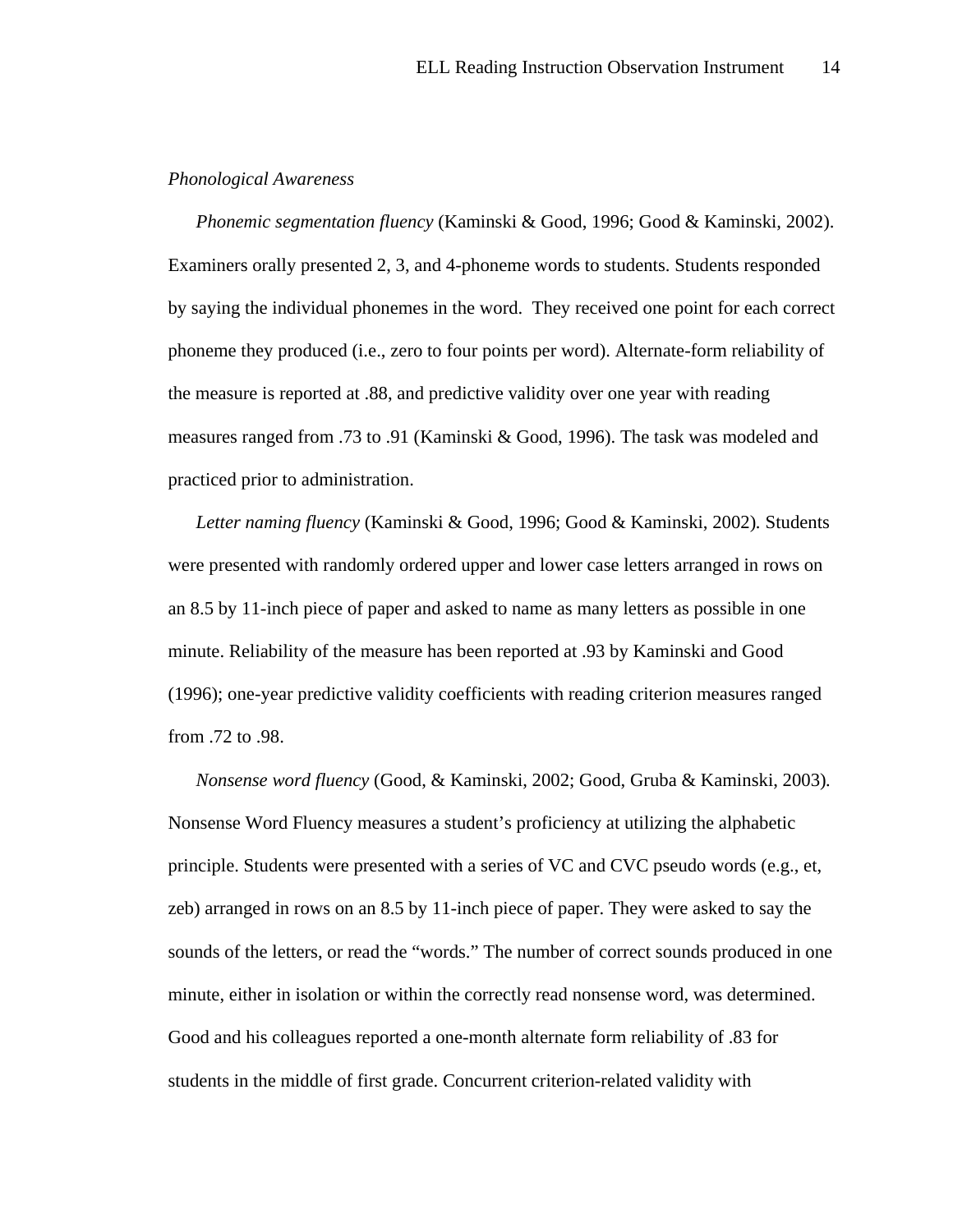Woodcock-Johnson Psycho-Educational Battery-Revised Readiness Subscale score was reported at .59 in February of first grade. Predictive validity with Oral Reading Fluency was reported at the end of first and second grade as .82 and .60, respectively.

# *Reading Fluency*

*Oral Reading Fluency (Shinn, 1998)*. Each student read aloud a story written at a first-grade level and the number of words the student read correctly in one minute provided the index used in data analysis. Estimates of the internal consistency, test-retest, and inter-scorer reliability for Oral Reading Fluency have ranged from .89 to .99. Correlations with other measures of reading, including measures of decoding and comprehension, have ranged from .73 to .91 (Shinn, Tindal, & Stein, 1988). Correlations between Oral Reading Fluency and standardized measures of reading comprehension are typically above .80 (Marston, 1989). Baker and Good (1995) examined the technical characteristics of Oral Reading Fluency with ELs and native English speakers in grade 2. The measure was as reliable, and worked as well as an index of comprehension, for Els as for native English speakers. Interestingly, Oral Reading Fluency was a better measure of reading progress for Els than it was for native English speakers. Baker and Good's findings suggest that Oral Reading Fluency measures the same reading construct for both Els and native English speakers.

# *Constructed Response Reading Comprehension Assessment*

We used an adaptation of a reading comprehension measure used in the California Reading and Literacy Project (California Reading and Literature Project, 1999) to assess comprehension. This project provided a sample of assessment tasks that the state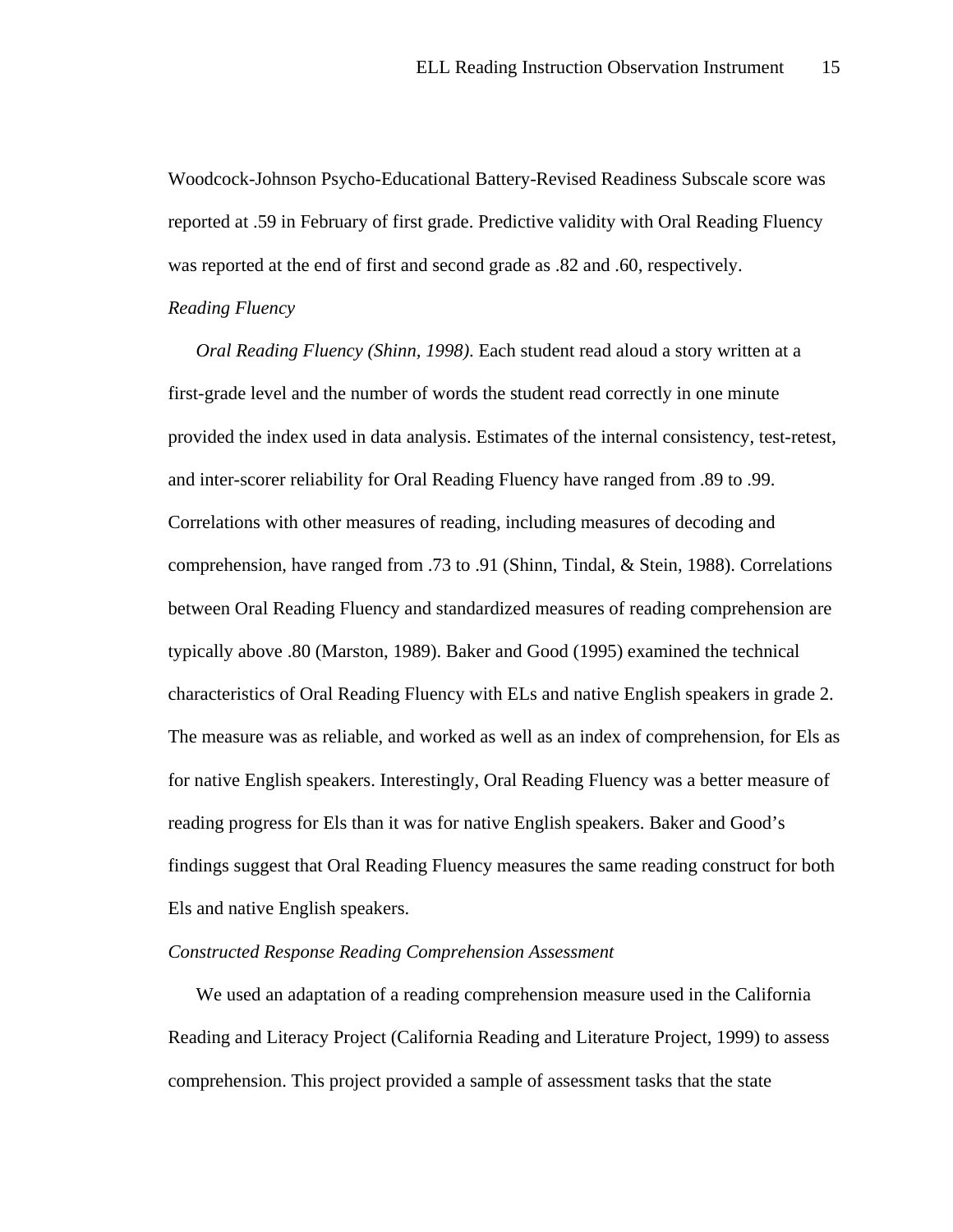expected proficient readers to be able to accomplish independently. On the constructed reading comprehension tasks, students were asked to read a short story and then write answers to five questions about the story (the story and the questions are included in Appendix B). Students were given 30 minutes to read the story and complete the questions. After surveying the range of student responses to each question, scoring guidelines were established. The number of points possible for each question ranged from 1 to 3 depending on the range of student responses. Reliability on the 25% of protocols scored by two project staff members ranged from .87 to .95.

#### *Procedures*

# *Observation Procedures*

A total of 31 observations were conducted in the classrooms of the 14 participating teachers. Each observation took place during an entire Reading/Language Arts instructional period. Five researchers, selected on the basis of their experience with classroom observations, English Learners, and reading instruction, conducted these observations. In 10 of the 14 classrooms, observations were conducted by at least two members of the observation team in an effort to control for individual observer effects and to explore the issue of reliability in depth.

Most of the observations occurred between the fourth and sixth months of the school year. We considered this the best time to observe because with the exception of phonemic awareness we expected teacher to be implementing the components of reading instruction specified in the measure.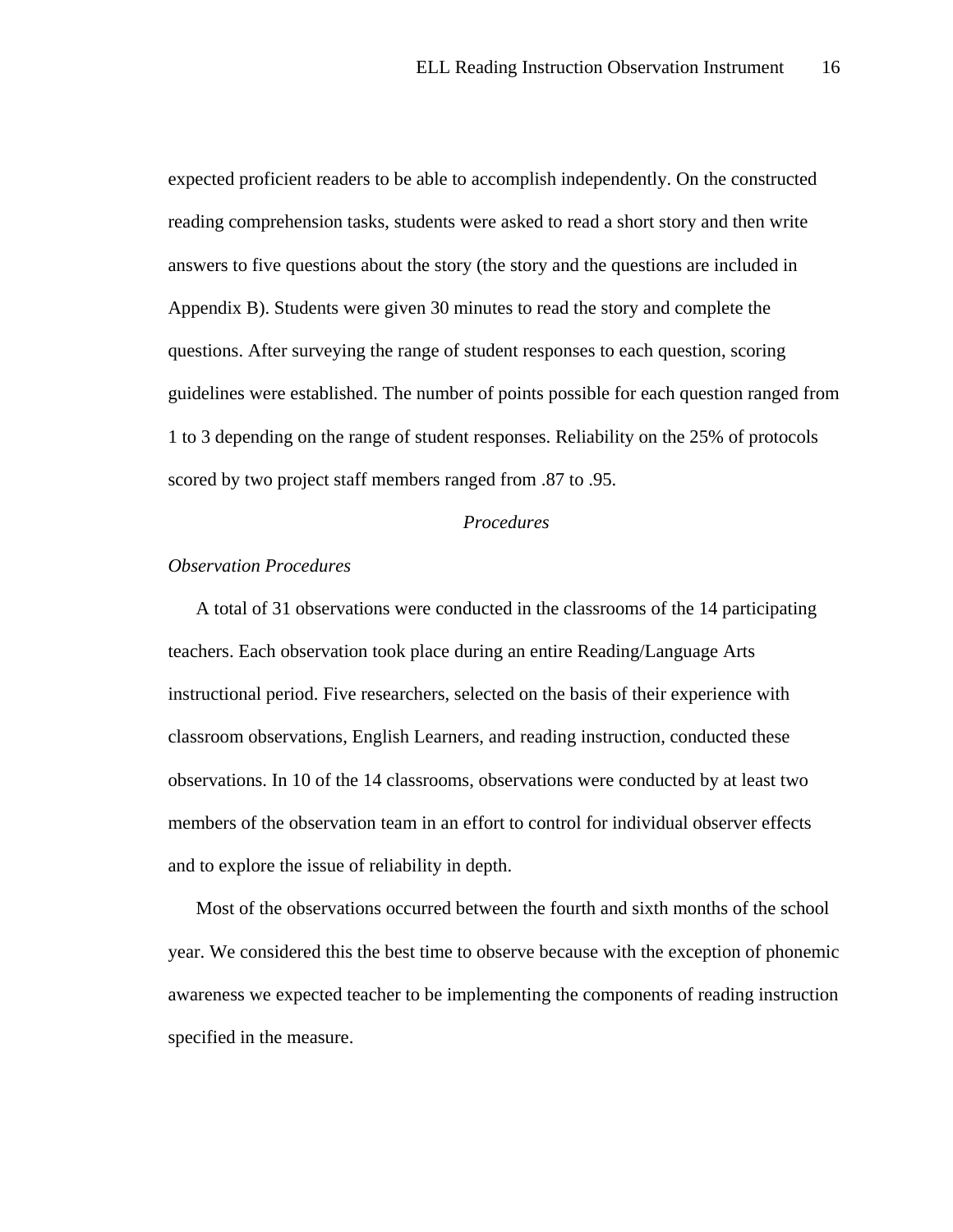# *Student Assessment Procedures*

Students were assessed in the beginning and end of the school year. Initial assessments occurred between one and two months after the start of school, and final assessments occurred between one and two months prior to the end of the school year. All measures, except the open-ended reading comprehension measure, were administered individually to children in a quiet place in or near their classroom. All test administrators received training in the administration and scoring of each measure. The open-ended reading comprehension measure was group administered. One member of the project staff administered and proctored the test. Students received as much time as necessary to complete the test.

#### *Results*

In the first section, we present data on the reliability and validity of the observational instrument. We present data on the internal consistency of the total measure and each of the empirically derived subscales as well as the item-by-item inter-observer reliability. We use the subscale reliabilities to discuss the construct validity of the measure. In particular, we examine what Messick (1988, 1989) calls the *evidential basis* for interpretation of the empirically derived subscales as important aspects of effective instruction. These data include the stability of the subscale structure over time, the extent to which the subscales correlate with each other (and thus may in fact be redundant with each other). In the final section we discuss the extent to which the measures of observed teaching practice predicted student reading outcomes (i.e., criterion-related validity) or evidence of the potential for valid use of the observational system.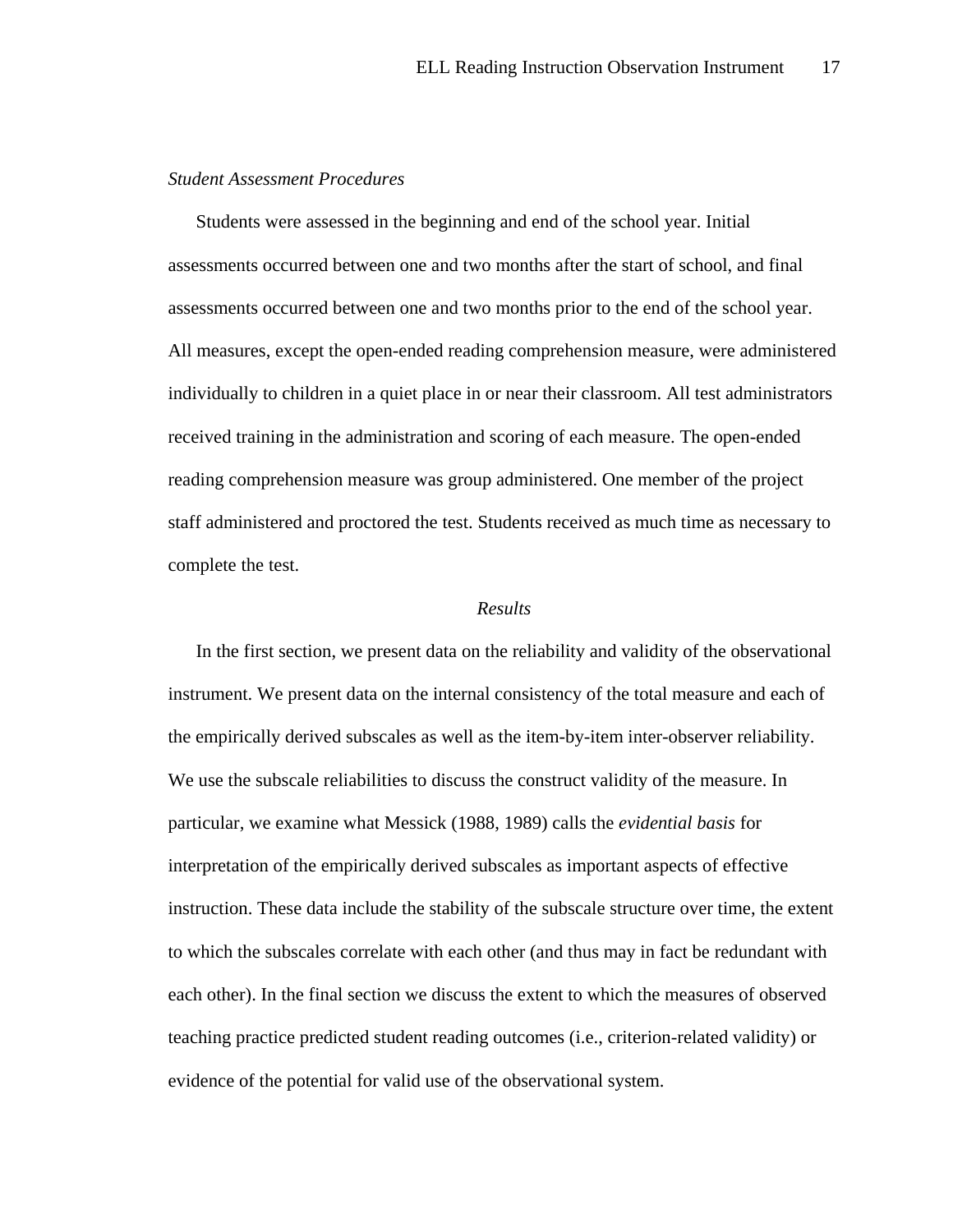## *Reliability of the Observational Instrument*

*Internal consistency of the measure*. The internal consistency of the observation instrument remained high in Year 2, with a coefficient alpha of .95. We were interested in examining whether the subscales developed in Year 1 remained reliable. As noted by Messick (1989), subscale reliability is also a measure of construct validity.

*Subscale internal consistency*. The subscales were developed empirically using Year 1 data. We thought it would be better to create subscales empirically rather than on an *a priori* basis because even though the items came from numerous sources, we wanted to create scales that cut across the different research traditions (observational research on reading, research on sheltered instruction, experimental research on reading). Although factor analysis typically requires a large sample of teachers and classrooms, we felt the use of this procedure in an exploratory way to generate empirically derived subscales was appropriate.

Confirmatory factor analysis would be an ideal means for determining the validity of the factor structure (i.e., subscales) generated in Year 1, the small sample size precluded its use. We therefore began by determining if the same subscale structure remained reliable with the new data set.

In Table 1 we present the coefficient alpha coefficients for each subscale and present the items that comprise each subscale However, with one exception, the subscales are reliable with coefficient alphas ranging from .65 to .91 and a median reliability of 86.5. The only subscale that appears problematic is *Interactive Teaching.*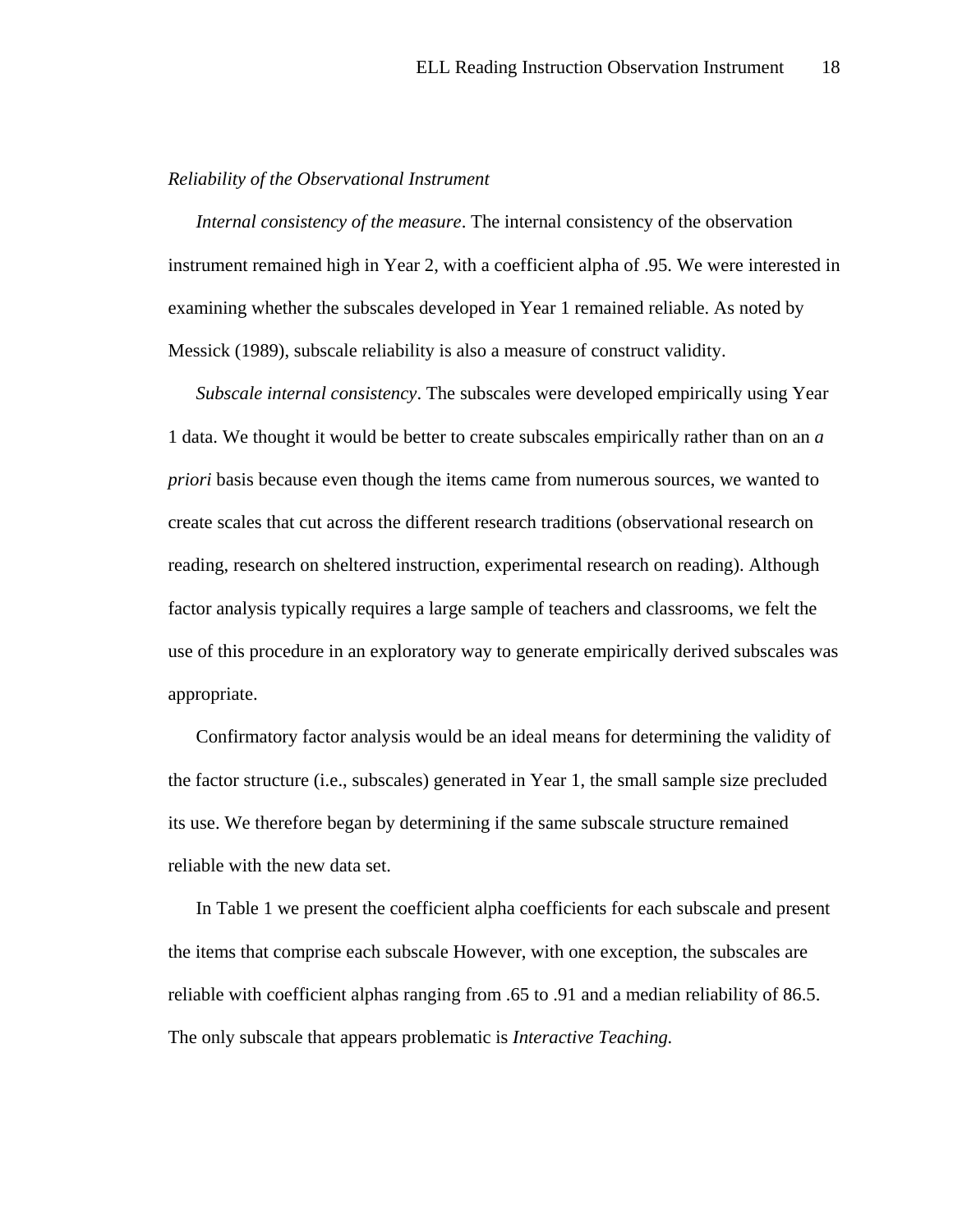# *Correlations Between the Subscales: Exploring Underlying Constructs*

In Table 2, we present the correlations between the six empirically derived subscales. The highest correlation is between Sheltered English Instruction and Vocabulary Instruction; both involve aspects of language instruction that may be particularly salient for Els. These data suggest that both subscales may reflect one dimension of teaching practice. In future uses of the measure, we would consider them one subscale. Note that these subscales do not demonstrate significant correlations with Phonics/Decoding, as one might expect. As we observed, we noted that some teachers were strong in language and vocabulary development, but not necessarily in systematic instruction in decoding. Others reflected an opposite pattern.

The correlation between Subscale 2 (Quality of Instruction for Low Performers) and Subscale 3 (Sheltered Instruction) was also not significant. The pattern of correlations suggest a dimension relating to language-sensitive instruction, a term developed by Chamot and O'Malley (1996). Correlations between the Explicit Teaching and Attention to Low Performers subscales are high. They also seem to correlate moderately well with the interactive teaching factor. In future use of the measure, we would consider merging the four items of the interactive teaching subscale with a larger subscale.

*Inter-observer agreement*. We conducted inter-rater reliability in 8 of the 14 classrooms (i.e., 56% of the classrooms involved in the study). Reliability observations had two observers in the classroom at the same time or within two instructional days of each other. It is important to remember that each observation lasted for two-and-a-half hours and the goal was to obtain a rating of a teachers' typical instructional style and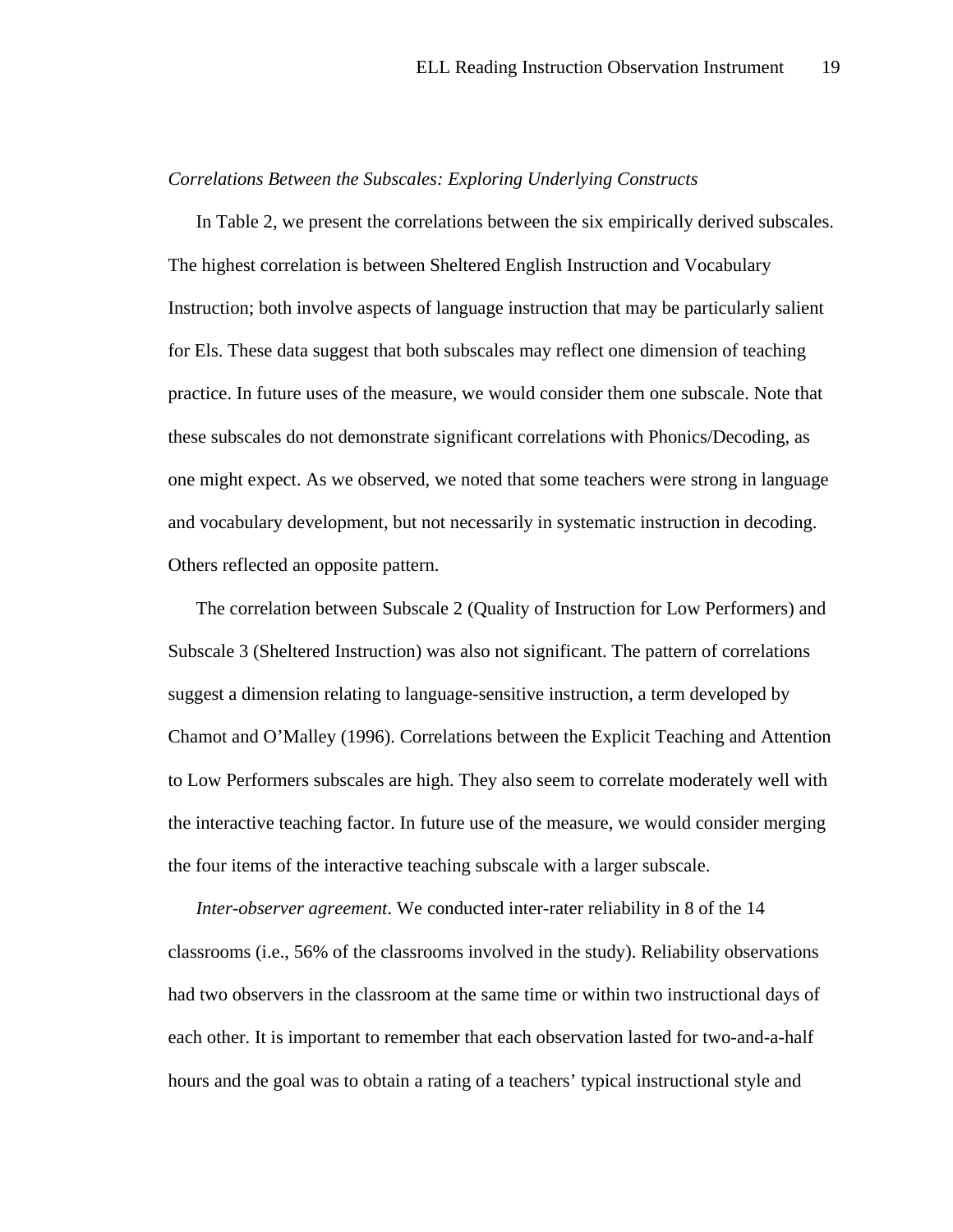qualities. Thus, we saw benefits in seeing whether scores concurred when made within two days of each other.

Reliability estimates were calculated by summing the number of rating agreements across the entire instrument and dividing that total by the number of agreements plus disagreements. Since this was a high inference rating scale, we considered either an exact match or a half-point difference on an item as an agreement, and a difference of 1 whole point or more on the 4-point scale as a disagreement. Across the 8 reliability observations, the median percent agreement was  $73\%$  (mean reliability =  $67\%$ ), ranging from 39% to 97%. This calculation of item-by-item agreement is a stringent criterion for use in a rating scale. Often reliabilities are conducted only on scores for an entire scale.

Inter-observer agreement on an item-by-item level was respectable, but lower than the .78 obtained by Stanovich and Jordan (1998). Across all of the items on the instrument, we noted that the more highly inferential items tended to demonstrate lower reliability. For example, the item "Selects and incorporates students responses, ideas, examples and experiences into lesson" or "Structures opportunities to speak English" are more difficult to operationalize than items such as "Secures and maintains student attention during lesson" or 'Makes relationships overt" or "Provides prompts." On the more behavior items, observers demonstrated higher rates of agreement, often reaching 100%. In addition, items in the subscales that deal with language (sheltered instruction and vocabulary development), which clearly are more difficult to define operationally, tended to have lower agreement than those items linked to management and instructional presentation.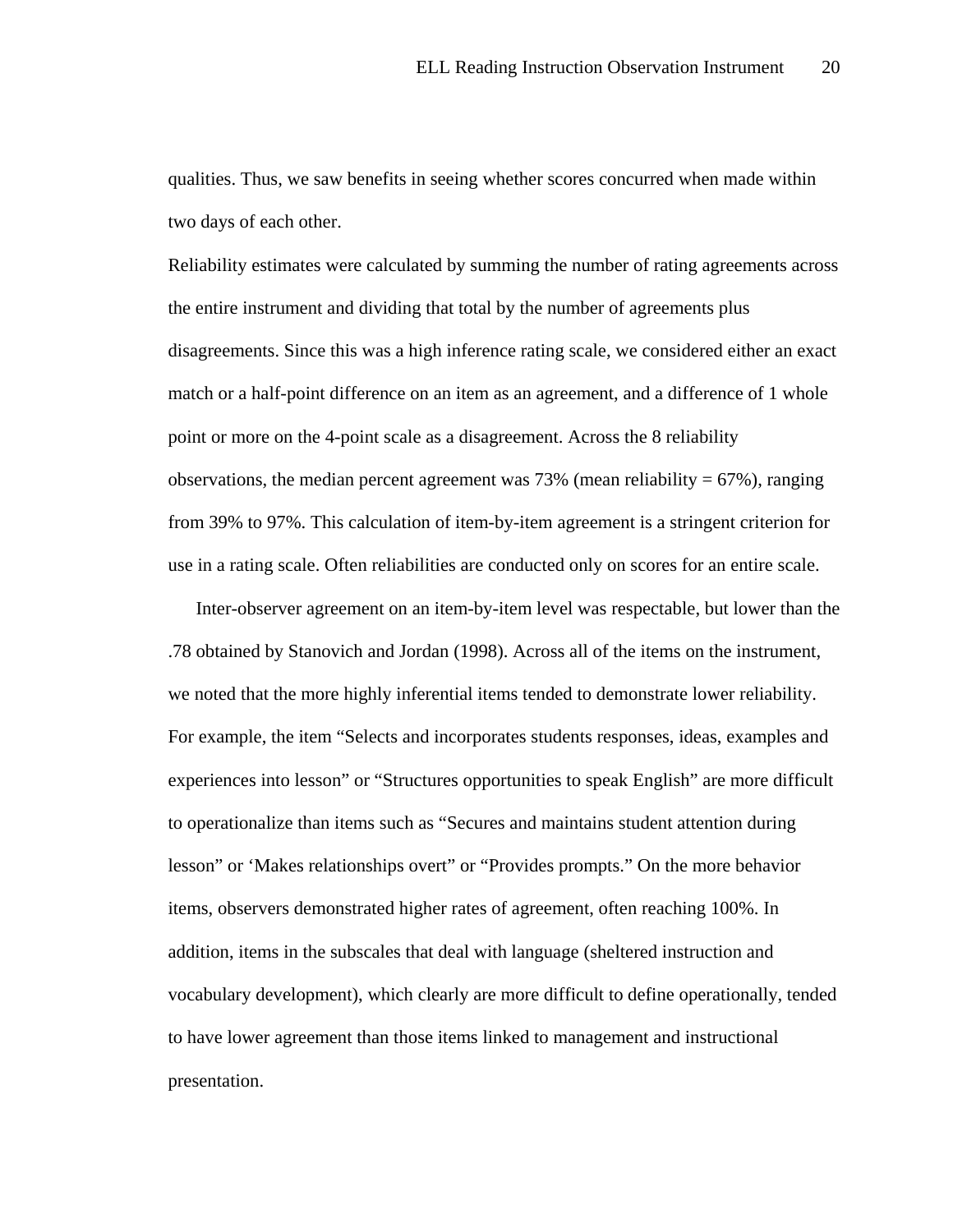Criterion Related Validity: Evidence of the Utility of the Observational Measure

Before discussing the relationship between scores on the observational measure and growth in student reading, we present a brief overview of student performance on the reading and reading related measures.

#### *Student Performance*

Performance at pretest and posttest of the 194 students in the 14 target classrooms is presented in Table 3.

#### *Pretest*

There is little consistency in the pattern of performance of the three linguistic groups on measures likely to predict subsequent reading proficiency. On Letter Naming Fluency (in English), the native Spanish-speaking students were more than .5 standard deviations below the other groups. Yet, on the phonological processing measure, the students with other primary languages were almost a full standard deviation below both the native English speakers and the Spanish speakers. Performance on the Nonsense Word Fluency was more or less identical between the three groups. Although the pretest differences were relatively small, it may indicate that the Other Primary Languages group was at a more advanced stage of reading than the other two groups, and their emerging knowledge of letter-sound correspondence may have interfered with their performance on a pure measure of phonological processing.

#### *Posttest.*

The highest performing group on the two reading measures is the Other Primary Language group. They score approximately .38 standard deviation units higher than the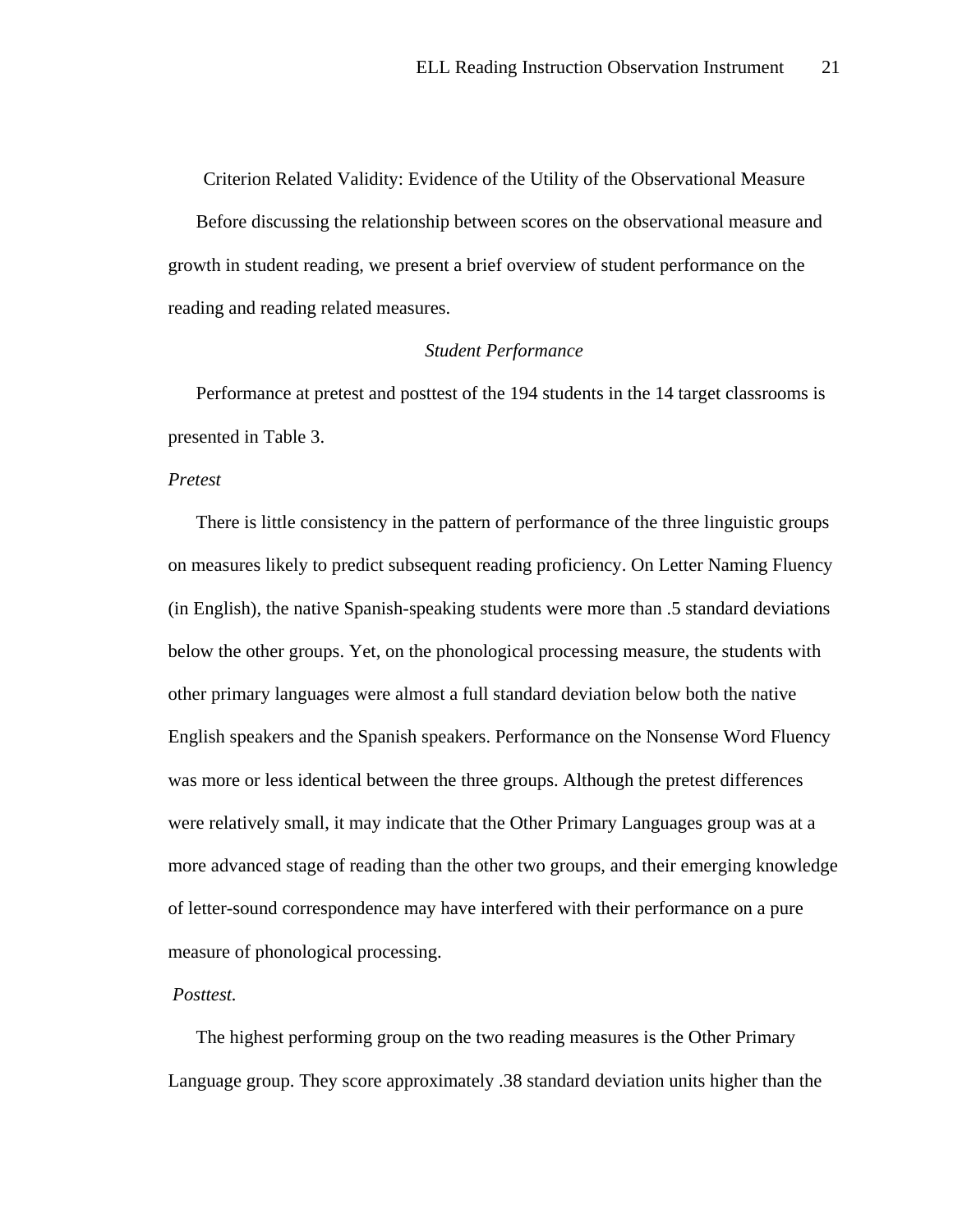native English speakers and .84 standard deviation units higher than the native Spanish speakers. On average, the Oral Reading Fluency score for the Other Primary Language group approaches a reasonable benchmark for English speaking children. The pattern is virtually identical for Reading Comprehension, with Spanish speakers .48 standard deviation units below the English speakers and approximately .72 standard deviation units below the Speakers of Other Primary Languages. Scores are relatively similar, in contrast, on the Nonsense Word Fluency measure. This measure assesses only the ability to quickly read simple CVC and CVCe nonwords, and may demonstrate ceiling effects for the stronger readers.

The contrast between the Spanish speakers and Speakers of Other Primary Languages samples is a finding worthy of further attention. The Other Primary Languages group, on average, is doing well on measures of reading performance in first grade and may be benefiting the most of the three groups from first grade instruction.

#### *Relationship Between Classroom Instruction And Student Growth In Reading*

We analyzed these data using a two-level nested model by applying hierarchical linear modeling (HLM) (Raudenbush, Bryk & Richard, 2004). In this analysis the individual student served as the unit of analysis at level one and the class/teacher as the unit of analysis at level two. This type of model allows level one and level two covariates to interact as predictors of achievement gains. For the HLM analyses, we chose two subscales that seemed to represent relatively unrelated dimensions of teaching: *Sheltered Instruction Techniques* and *Explicit Teaching*.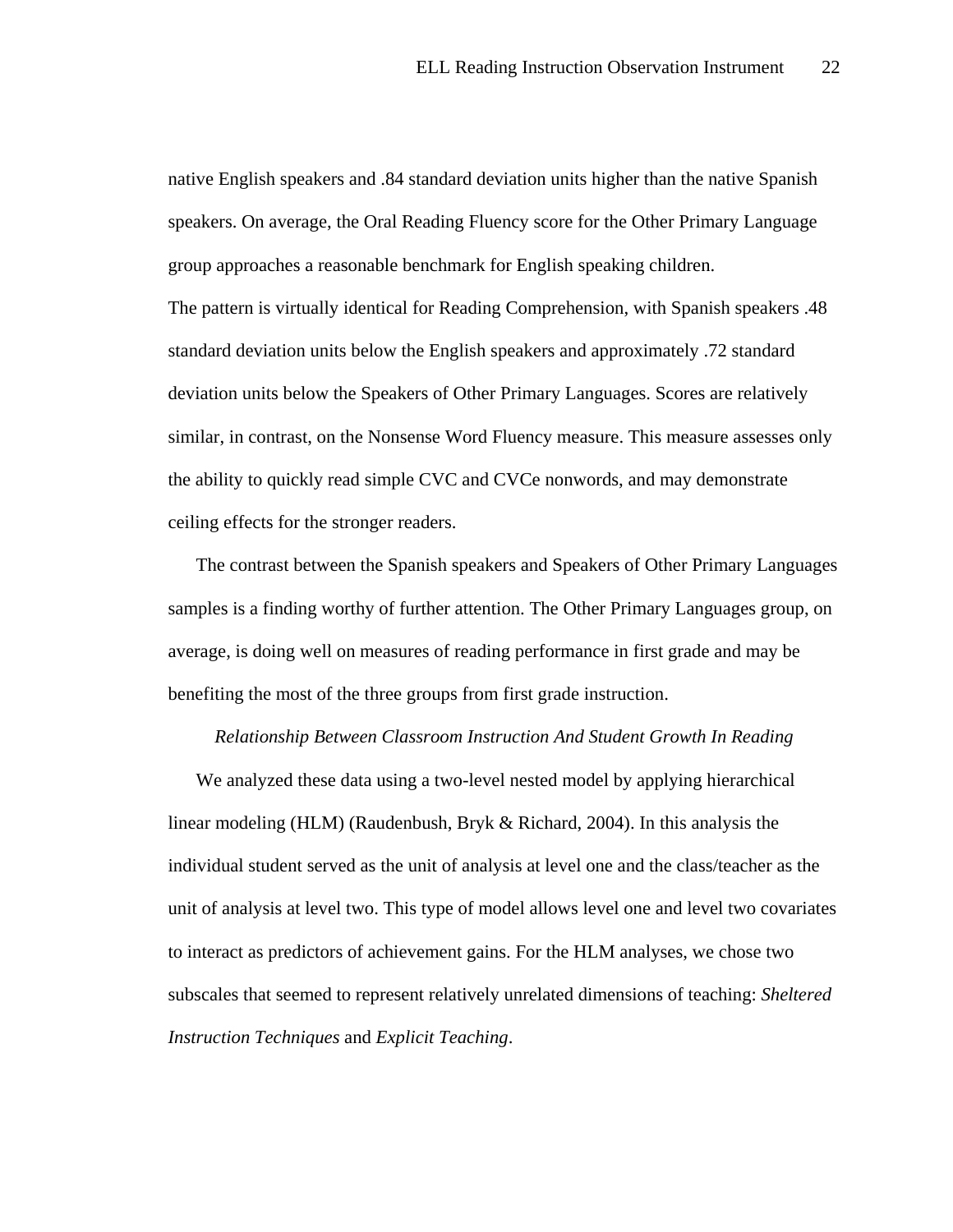We were aware, however, of the low statistical power when the class was used as the level of analysis, since the sample size was only 14 at this level. Therefore, we also conducted multiple regression analyses using the student as the unit of analysis. We also conducted correlational analyses using the teacher as the unit of analysis, examining the relations between overall measures of classroom instruction with mean rates of growth on measures of reading performance.

# *Choice of Unit of Analysis for Regressions*

There are several advantages when using the class as the unit of analysis. The observation measure focused on teachers working with their entire classes (even if they sometimes broke the class into small groups, in which case we circulated around the room but maintained our primary focus on the teacher). Thus, the predictor variable is the observed quality of instruction provided to the entire class. Teachers may have provided higher quality instruction to subgroups of students but our observation system was not sensitive to these types of instructional variations because we did not focus at the individual student level. Consequently, in this system there is a logic to using the class as a unit of analysis. In addition, each observation is weighted equally, regardless of class size, differential attrition, or proportion of Els in the class.

Advantages of using the student as the unit of analysis include the ability to perform more complex statistical analyses since the sample size is much larger. Another advantage is that a class with 16 valid pretest and posttest measures receives more weight than a class with only 8, for example. The estimate of mean reading growth is appreciably more accurate for the class with 16 students than the class with 8 students.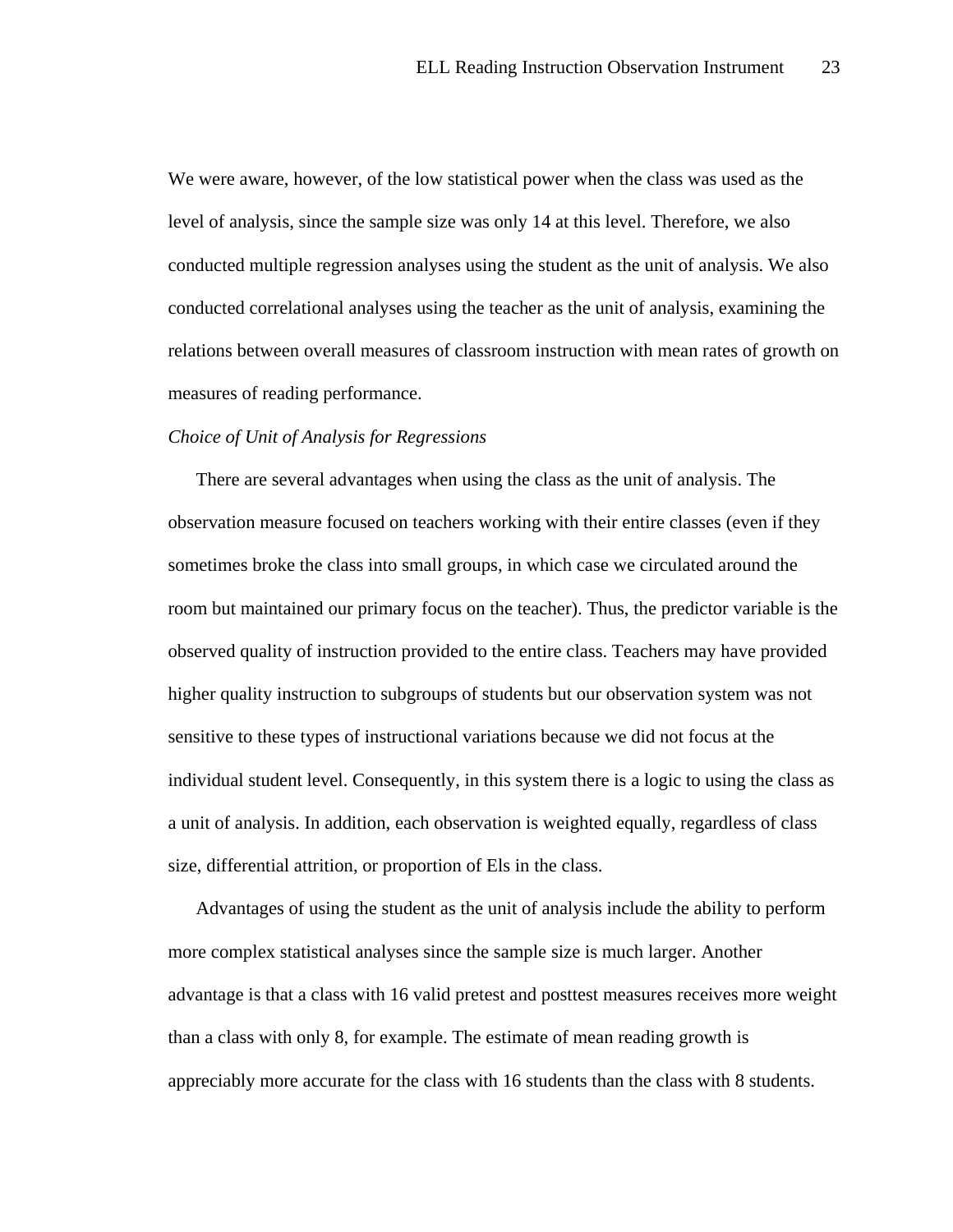In general, results were similar using HLM and more traditional regression analyses. Since the regression results are more familiar and thus easier for most readers to comprehend, we use this format to present the findings. However, two interesting findings from the HLM analyses seem worthy of mention. We discuss these first, followed by an analysis using the student as unit of analysis. We conclude with a brief overview of correlations using the class as the unit of analysis.

# *Results of HLM Analyses*

The first important finding is that although neither of the two subscales selected (Explicit Teaching or Sheltered Instruction Techniques) was a significant predictor of posttest oral reading fluency at the classroom level (due to the small number of degrees of freedom at the classroom level ( $df = 11$ ), both approached significance,  $p = 0.09$  for Subscale 1 (Explicit Teaching), and  $p = .11$  for Subscale 3 (Sheltered Instruction Techniques). The most interesting finding is that there was an interaction between (a) Subscale 3 and (b) the contrast between Spanish-speaking and native English-speaking populations. This means that the use of sheltered techniques was differentially beneficial based on student group, being particularly useful for the Spanish speakers. This finding makes sense in that sheltered instruction is designed specifically to benefit ELs. In contrast, Subscale 1, Explicit Instruction, did not demonstrate a significant interaction. That is, it was similarly effective for both ELs and native English speakers.

In the traditional regression analysis, four pretest student performance variables were entered: Letter Naming Fluency and Phonemic Segmentation Fluency as "prereading measures," and Nonsense Word Fluency as an "early reading measure." Also entered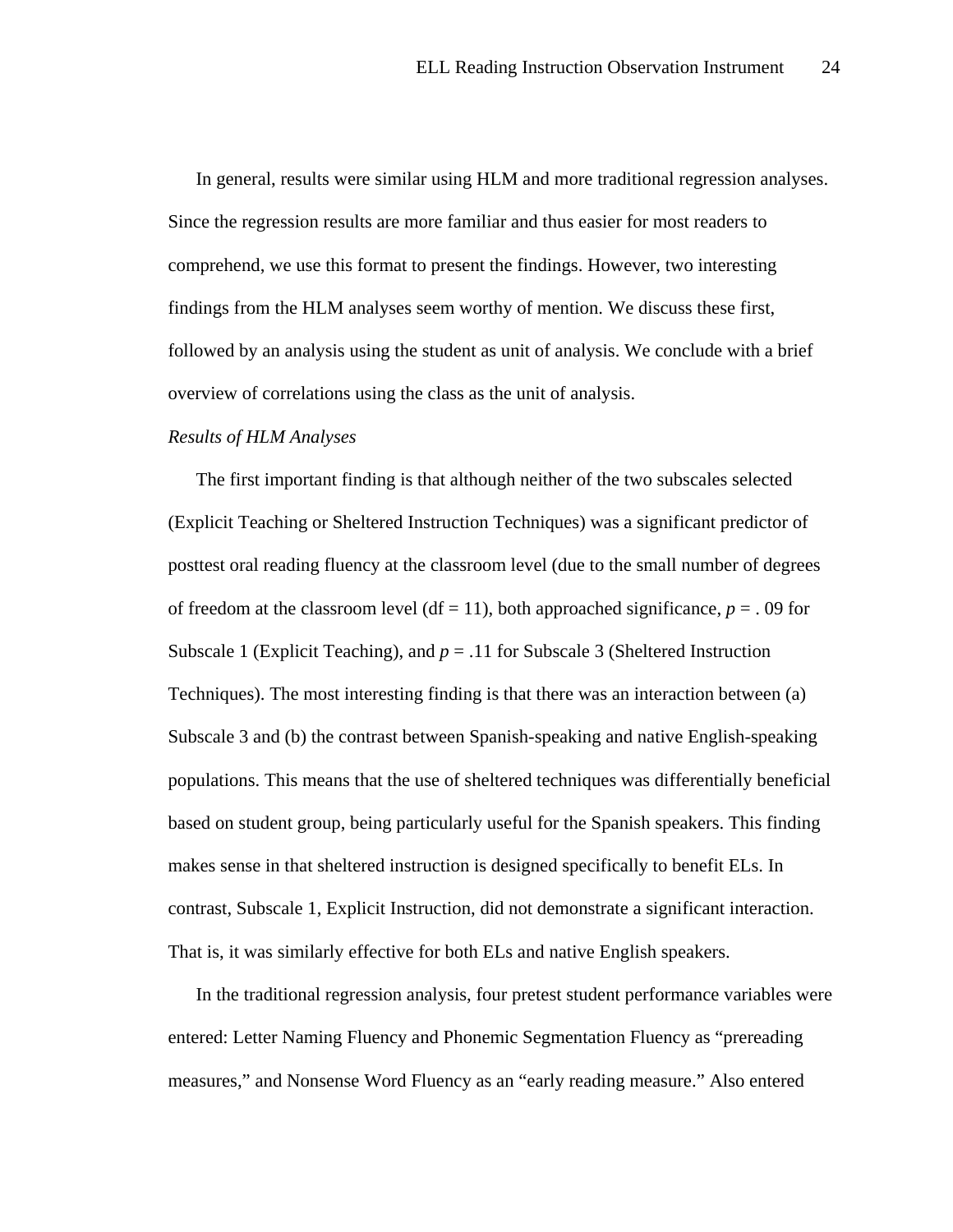were mean rating scores on Factor 1 (Explicit Teaching) and Subscale 3 (Sheltered English Techniques). The outcome measure was Oral Reading Fluency at posttest. In this analysis, a 3-variable model was significant and explained the most variance  $(F = 40.75,$  $df = 3$ , 142, adjusted R square = .45). Letter Naming Fluency entered first (R square change  $= .34$ ), then Sheltered English Techniques (R square change  $= .08$ ), then Nonsense Word Fluency ( $R$  square change  $= .04$ ).

With Reading Comprehension as the outcome variable, and the same predictor variables entered, the result indicated that another 3-variable model was statistically significant and accounted for 33% of the variance ( $F = 19.54$ , df = 3, 112; adjusted R square  $= .33$ ). Letter Naming Fluency still entered first (R square change  $= .22$ ), Explicit Teaching entered second (R square change = .09), and Phonemic Segmentation Fluency entered third (R square change  $= .03$ ). It is noteworthy that in both regression analyses, instructional quality contributed to models explaining reading outcomes above and beyond reading performance at pretest. The effect sizes correspond to .33 for Explicit Instruction on the Reading Comprehension measure and .30 for Sheltered English Techniques on Oral Reading Fluency.

## *Using the Classroom As Unit Of Analysis*

To determine the extent to which the observed appraisals of the quality of classroom reading instruction predicted reading growth over the course of the year, we first examined correlations between ratings of each subscale with a residualized growth score in reading calculated for each of the 14 classrooms. For these analyses, we created a *composite* reading score consisting of posttest performance on Oral Reading Fluency and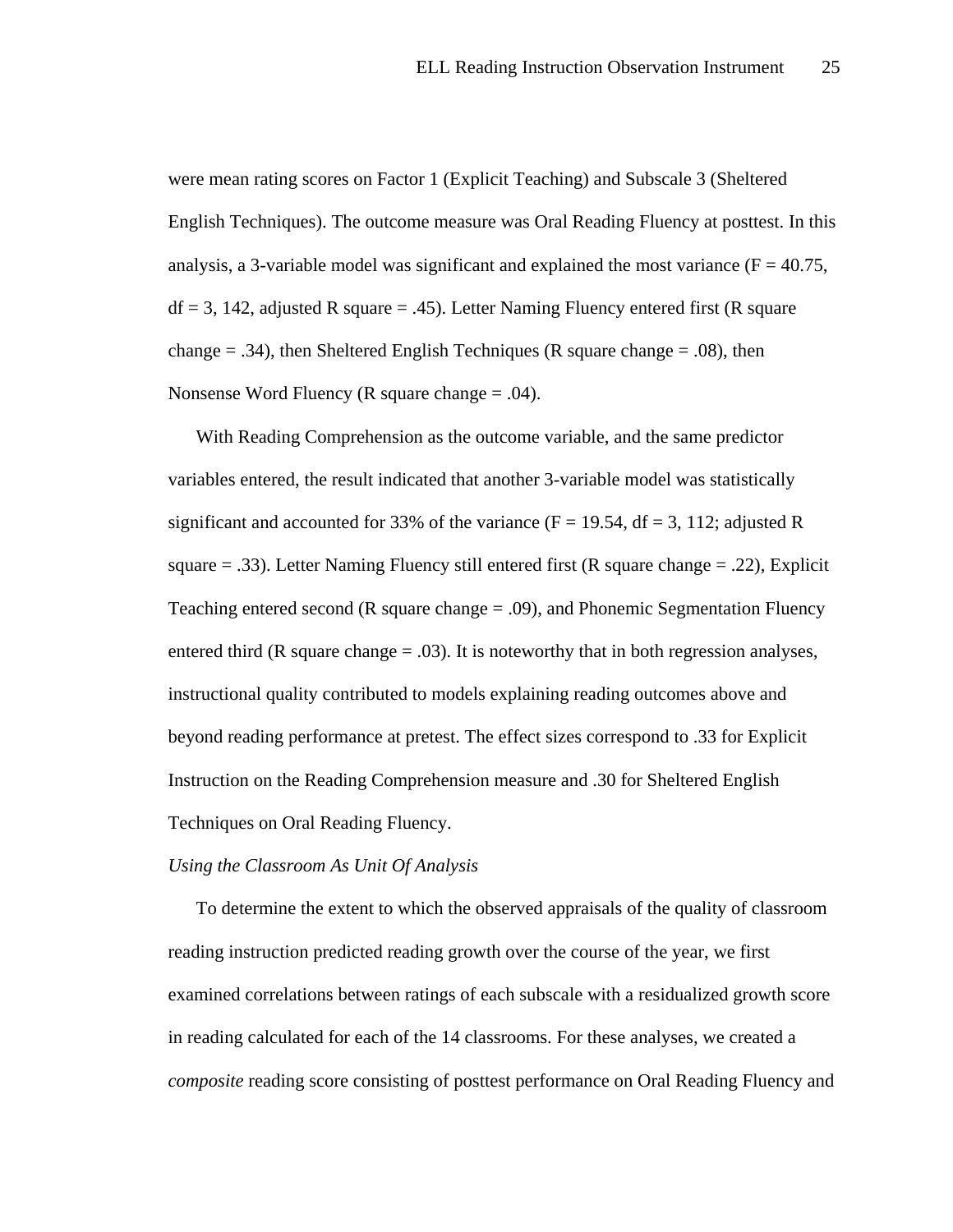the Reading Comprehension measure. The correlation between these two measures was .59, indicating that the two measures, though related, did in fact represent distinct facets of beginning reading. The composite, then, assesses not only the ability to read connected text in English accurately and fluently, but also the ability to understand stories read independently. Both seem critical outcomes for ELs and somewhat of an advance on prior research, which has often been limited to the reading of word lists.

On each of these two measures, we adjusted posttest performance based on pretest performance on the Letter Naming Fluency measure. This adjustment was made to control for initial differences in student ability between classrooms. We used Letter Naming Fluency because this measure proved to be the best predictor of Oral Reading Fluency for our sample, as well as a strong predictor of Reading Comprehension. The relationship between scores on each of the subscales and the composite reading outcome measure is presented in Table 4. The correlations are statistically significant except the correlation between the Phonics/ Decoding Subscale and the Reading Composite score. This subscale only included two items and needs to be expanded or merged with other subscales. Correlations for each of the other four subscales, Explicit Instruction, Instruction Geared towards Low Performers, Sheltered Instruction, and Quality of Vocabulary Instruction, are moderately high in magnitude. The correlations with reading growth were equivalent to those found in the earlier study (Gersten et al., in press; Gersten & Baker, 2003).

The implication is that the observers' perceptions of the quality of reading instruction corresponded moderately well to reading growth at the overall classroom level.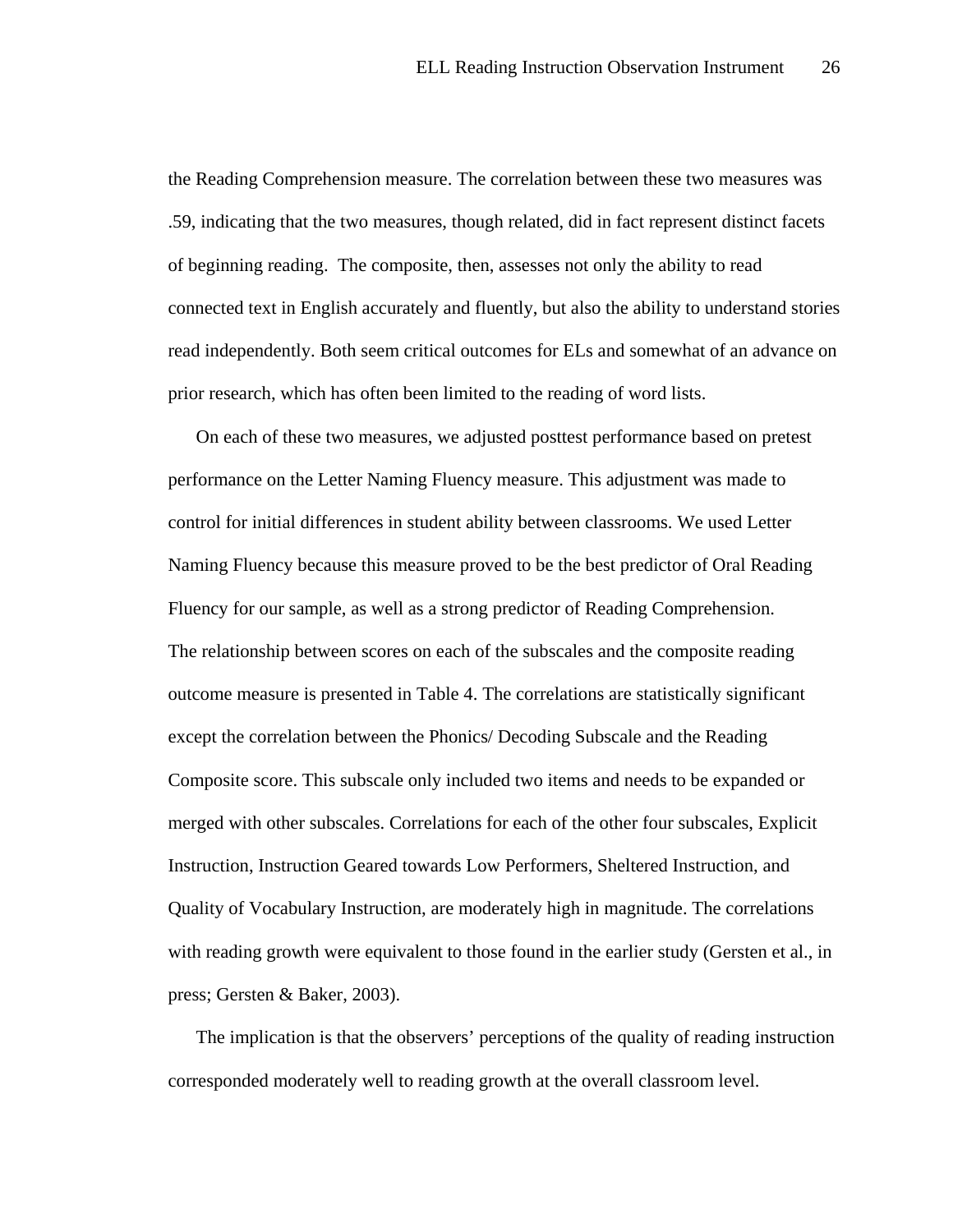Furthermore, the various facets of instruction identified by five of the instructional subscales appear to be related to reading growth for ELs.

#### *Discussion*

In the discussion, we rely on a validity framework by Messick (1988, 1989) to explore the meaning of the findings and implications for the field. We begin by interpreting the findings in the context of what Messick labels *consequential validity.* We discuss the implications of the correlations and multiple regression analyses, which generally indicated there was a consistent relationship between the observations of reading instruction and students' growth in reading. Then, from the perspective of what Messick refers to as *value implications,* we discuss the data in relation to the body of knowledge on teaching students to read in a second language. In the section of Messick's framework that addresses *data interpretation*, we rely on a variation proposed by Gersten, Keating, and Irvin (1995) and Gersten and Baker (2002).

We also discuss how the observation instrument we developed for this study could be refined for future use in projects like Reading First, and in understanding instructional implementation in the context of other current State and Federal reading initiatives in education. In broad terms, we discuss both the implications of findings for improving the observation instrument, and for developing a better understanding of how to effectively teach Els to read in a second language.

#### *Consequential Validity*

The major finding of the study is that observers with a reasonable knowledge of beginning reading research were able to rate observed instructional practice in a valid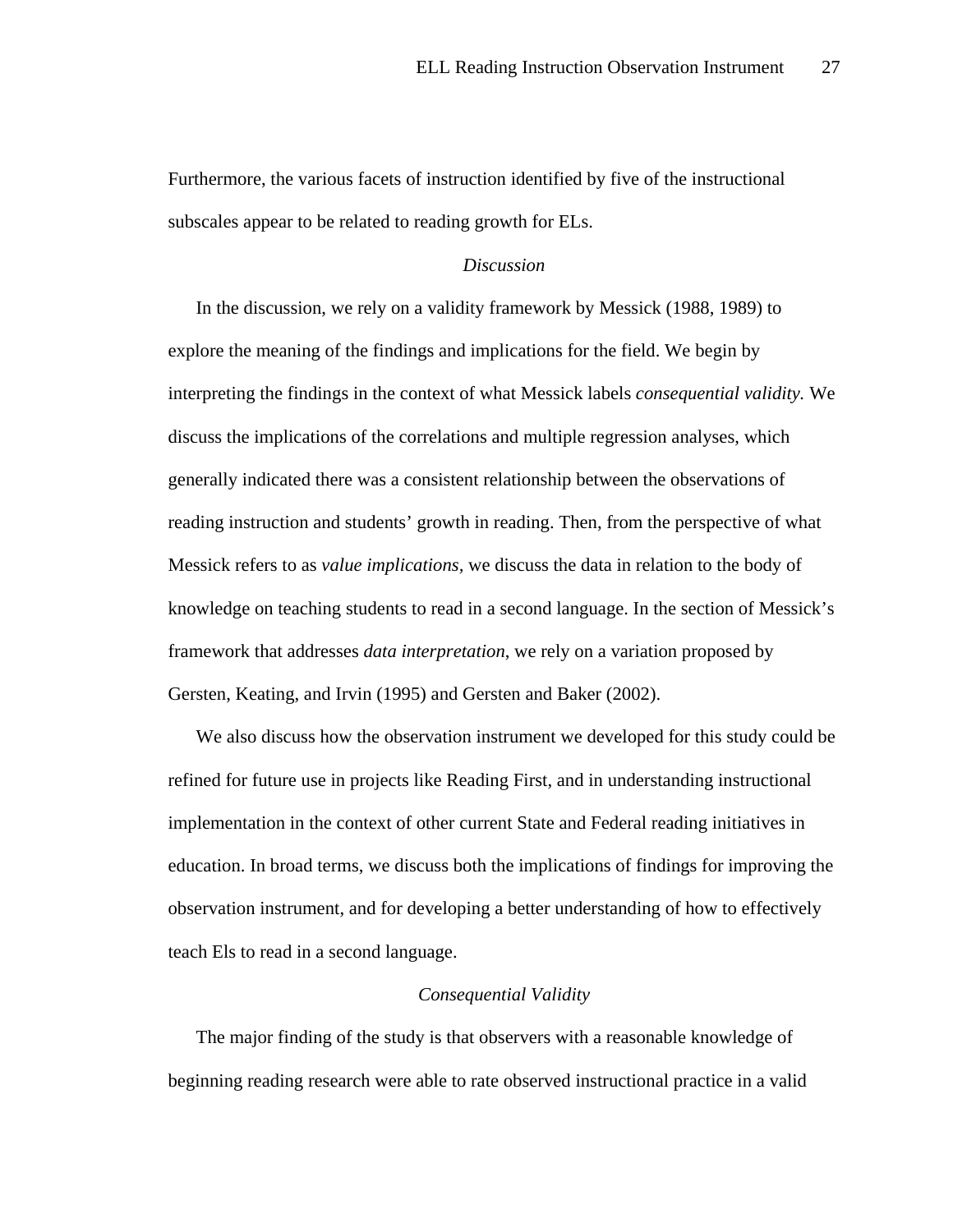fashion, that is, in a way that predicted classroom reading growth. The team of observers, despite different backgrounds related to second language acquisition, special education, and general education, and with somewhat different orientations to the teaching of reading, were able to rate instructional effectiveness in a way that was moderately related to reading growth over time.

One implication for this finding is that our attempt to fuse diverse bodies of knowledge into a single observation instrument may be on the right track. Items were generated from the knowledge base on scientific research on beginning reading, including observational research of Barbara Foorman and her colleagues, as well as work from an earlier era involving researchers such as Jane Stallings and Linda Anderson and Jere Brophy. The instrument also integrated more recent work in the cognitive strategy/constructivist field involving the research of Stanovich and Jordan (1998).

The observation instrument also included items that typified what researchers and administrators thought were exemplary practices for teaching ELs reading and other academic content in English (i.e., sheltered instruction). Our proposition was that these traditions needed to be merged since teachers are responsible for both reading instruction and ELD instruction. An overall instructional framework that integrated these two language-related teaching objectives would be optimal. Our sense is there is an untapped connection between these two bodies of research and the observation instrument represents an initial attempt to begin to merge heretofore diverse traditions (For another attempt at integration and synthesis, see Echevarria, Short, & Vogt, 2000).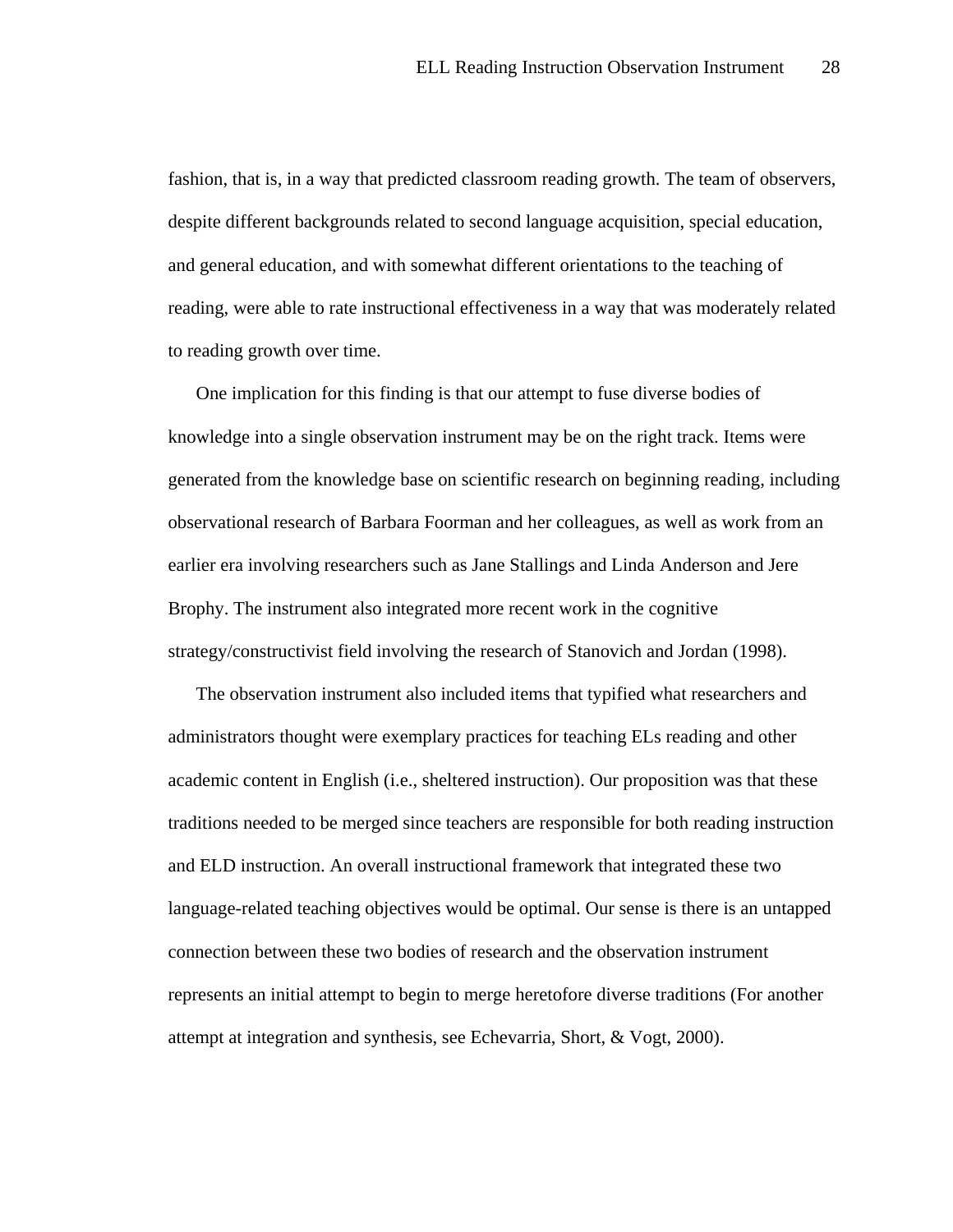To recapitulate specific findings, when the class was used as the unit of analysis, and the outcome measure was a composite of oral reading fluency and a researcher-developed comprehension measure (both adjusted for pretest performance on Letter Naming Fluency), significant and strong correlations were found not only for the total score on the observation instrument, but also for the following subscales, which represent various important facets of teaching: (a) Explicit Teaching, (b) Instruction Geared to Low Performers, (c) Interactive Teaching, (d) Sheltered Instruction, and (e) Vocabulary Development. Because Sheltered Instruction and Vocabulary Development are highly correlated, and in essence address language development, it may be best to think about them as representing one major facet of teaching. The Phonics / Decoding subscale was significantly related to growth in Year 1, but not Year 2. We remain convinced, however, the Phonics / Decoding subscale is an essential component of reading instruction for ELs, but that a more substantial and reliable scale is necessary to tap this specific dimension of teaching.

When the student was the unit of analysis, quality of instruction also emerged as a significant predictor above and beyond pretest performance. In order to understand the meaning of the data, it is important to understand that quality of instruction is not intended to level out individual differences, but to play a significant role in explaining the amount of variance above and beyond what a student brings to school in terms of natural aptitude and relevant background knowledge. For both Reading Comprehension and Oral Reading Fluency, observed ratings of quality of instruction explained a significant amount of the additional variance.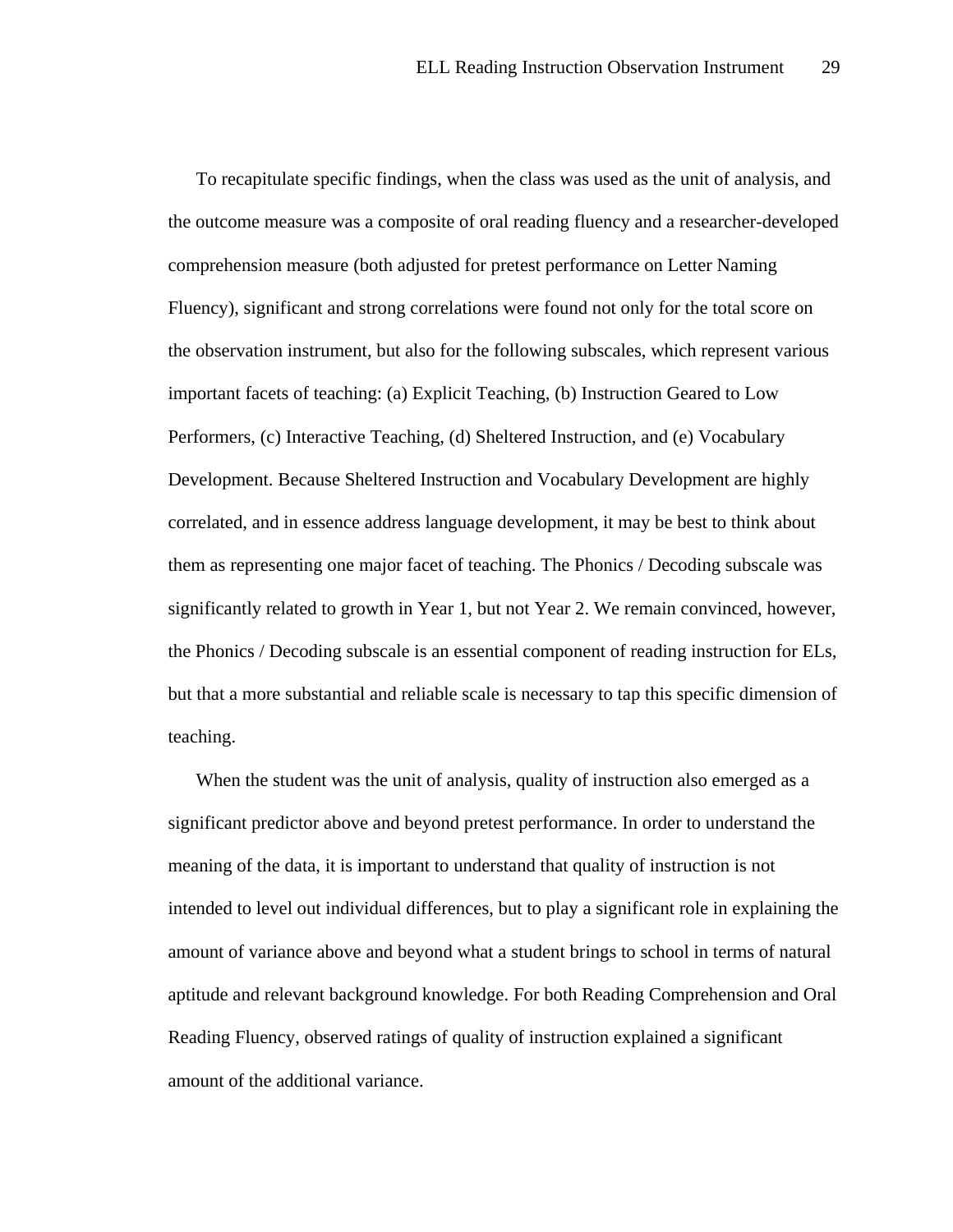These two analysis objectives have strengths and weaknesses. Using the class as the unit of analysis is advantageous in that the observational ratings were based on our appraisal of how the teacher worked with the entire class, not with individual target students. Thus, the data are analyzed at what is probably the most appropriate level of analysis in terms of the target of observations during reading instruction. Drawbacks of this method, of course, are the small sample size, and consequent limits placed on the sophistication of data analyses that can be used.

When the student served as the unit of analysis, more sophisticated regression techniques can be used. However, some classes are weighted more heavily than others because weighting depends on the number of ELs who attended school at both pretest and posttest. Consequently, for example, a class with all ELs and no attrition could have triple the weight of a class with half ELs and moderate attrition. Another limitation of this technique is that the observation focuses on an entire class and will likely reflect differing degrees the quality of instruction received by any individual student.

#### *Value Implications: Meanings of the Subscales*

The fact that the initial factor analysis conducted with the pilot data from Year 1 was replicated in Year 2 suggests that there may well be a set of between four and six facets of teaching that are related to acceleration of reading growth for ELs in the early years of schooling. The fact that each of the subscales demonstrates a significant relationship to enhanced classroom reading performance suggests that each is important in some fashion.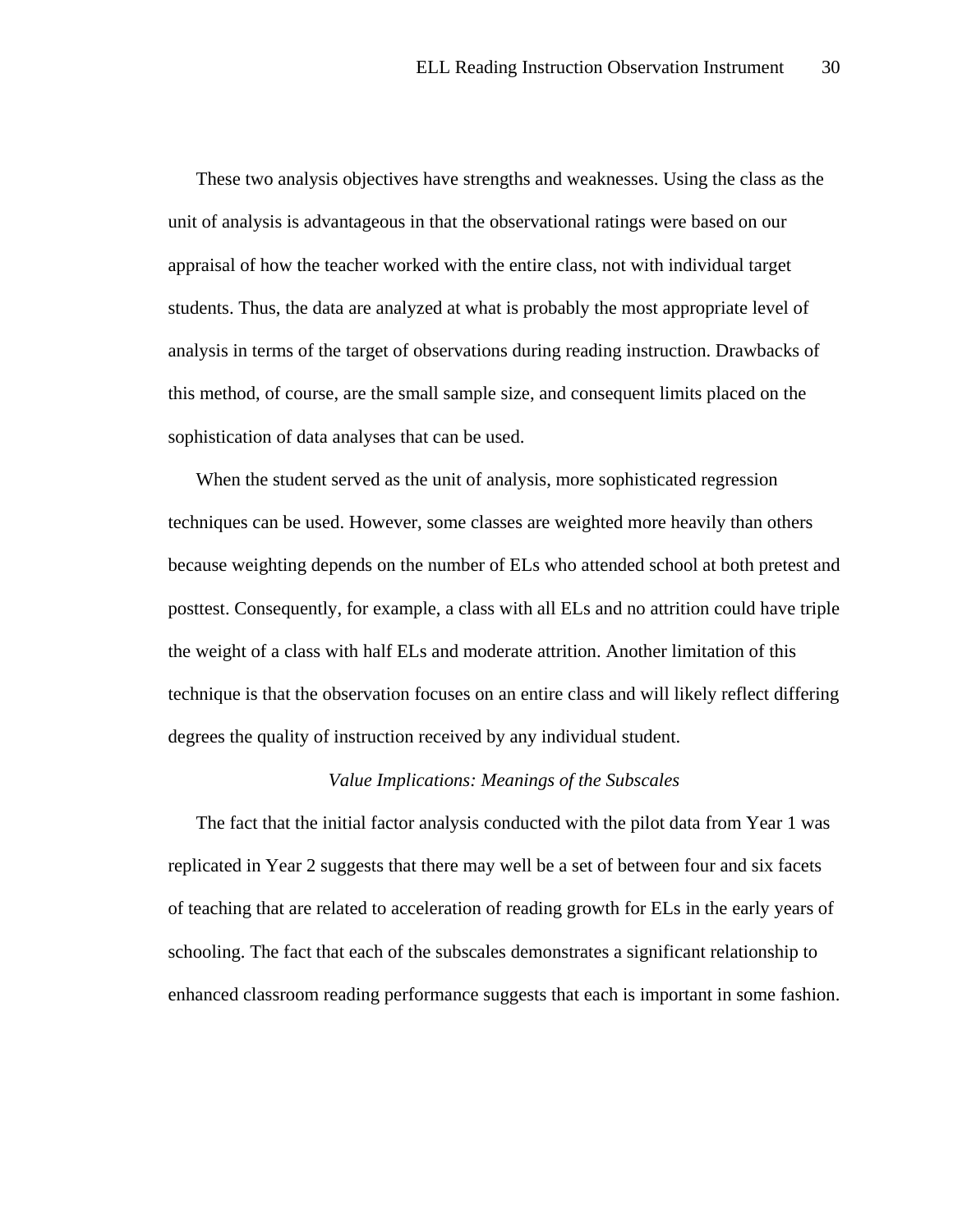## *Suggestions for Refining the Subscales for Future Use*

The data suggest that the observation instrument might be refined for future use the he following ways:

It may be useful to collapse the vocabulary and sheltered instruction into one overall subscale. Because appropriate and frequent vocabulary instruction is so essential to effective instruction for ELs, it makes sense conceptually and in terms of classroom practices that vocabulary instruction would be strongly related to other strategies teachers would use in providing sheltered instruction for ELs.

Additional items should be added to the phonemic awareness/phonics/decoding subscale to increase its reliability and scope. Several of the items deleted in the first year of implementation might be useful for this purpose (See Appendix C). These include: (a) quality of spelling instruction, (b) opportunities provided for students to generate their own text, and (c) checks on students' oral reading fluency. By analyzing instruction related to these types of items, a revised scale would be richer in targeting an array of activities that involve phonemic awareness and knowledge of the alphabetic principle. This could well be a relatively precise gauge of the quality of the teachers' approach to teaching students how to read, as opposed to instruction more closely aligned with language and vocabulary development reflected in the Sheltered Instruction and Vocabulary Development subscales.

The interactive teaching subscale appears to be problematic in its current form, and may well be primarily an issue of reliability. Two of the four items have low inter-rater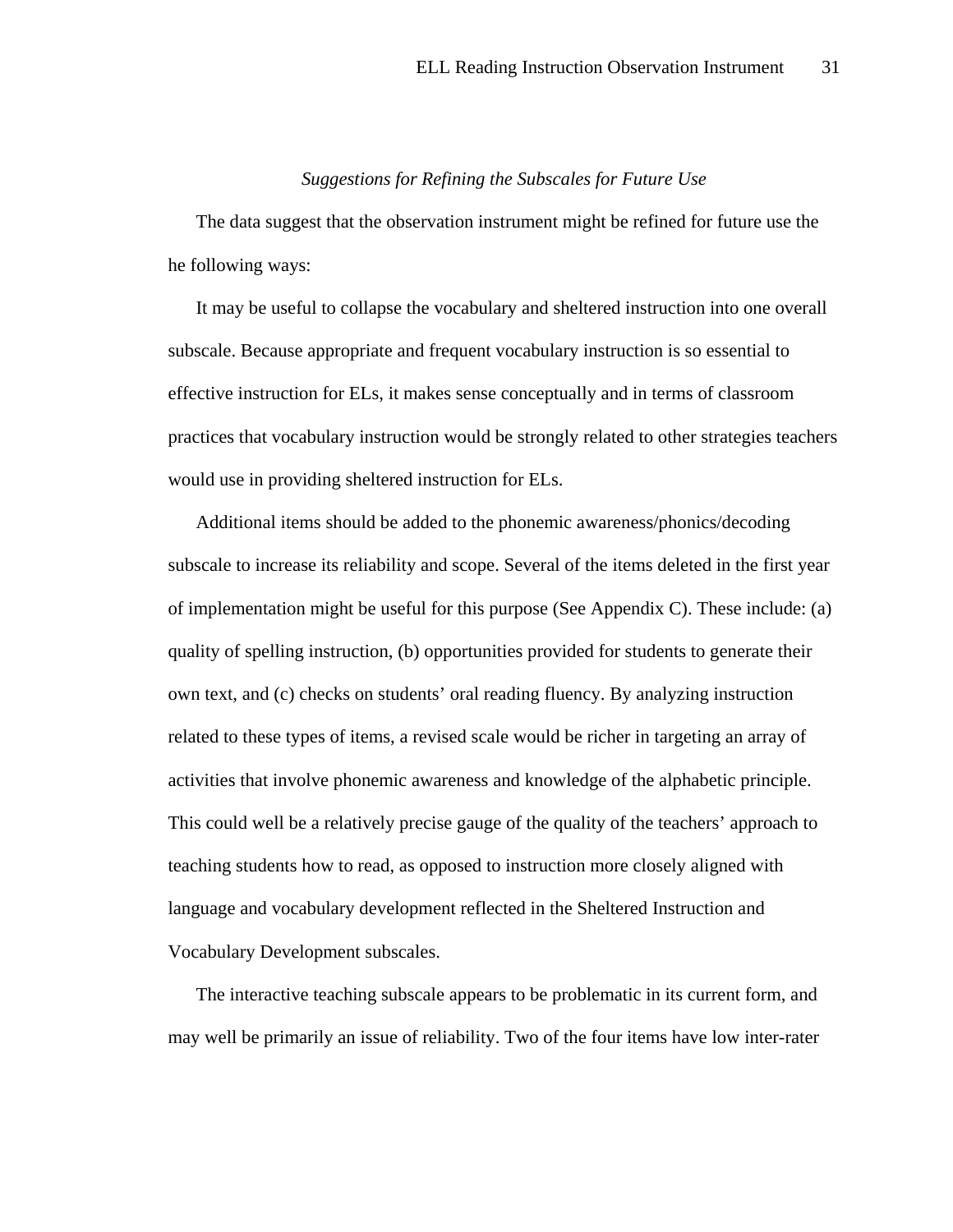reliabilities and the scale may have too few items. This remains, in our view, an important construct in understanding quality of instruction.

#### *Implications of the Constructs for Understanding Teaching: Consequential Validity*

If additional analyses suggest that there are four to five related facets of effective reading instruction for students in a second language, we believe educators involved in professional development and teacher training might have a useful framework for conceptualizing relative strengths and weaknesses of a given teacher at a given point in time, which could provide a *focused, coherent* framework for professional development.

Current efforts at professional development often move with no particular rhyme or reason from vocabulary development to phonemic awareness, to the importance of fluency, to techniques for assisting struggling readers. If teachers and professional development personnel could share explicitly a dimension of teaching that would be the focus for sustained work, we believe professional development in beginning reading could begin to have a coherence (Garet, Porter, Desimone, Birman, & Yoon, 2001) that it currently lacks.

In a large national survey, Garet and colleagues found that teachers perceived professional development approaches as useful when they could see a coherence between the array of activities. Merely telling teachers that all the techniques are based on scientific research will not provide such coherence. Within each area – work on language and vocabulary development, strategies for interventions and support for low achieving students, phonemic awareness and phonics activities that are linked and reinforce each other – an array of related, coherent concepts and research based principles and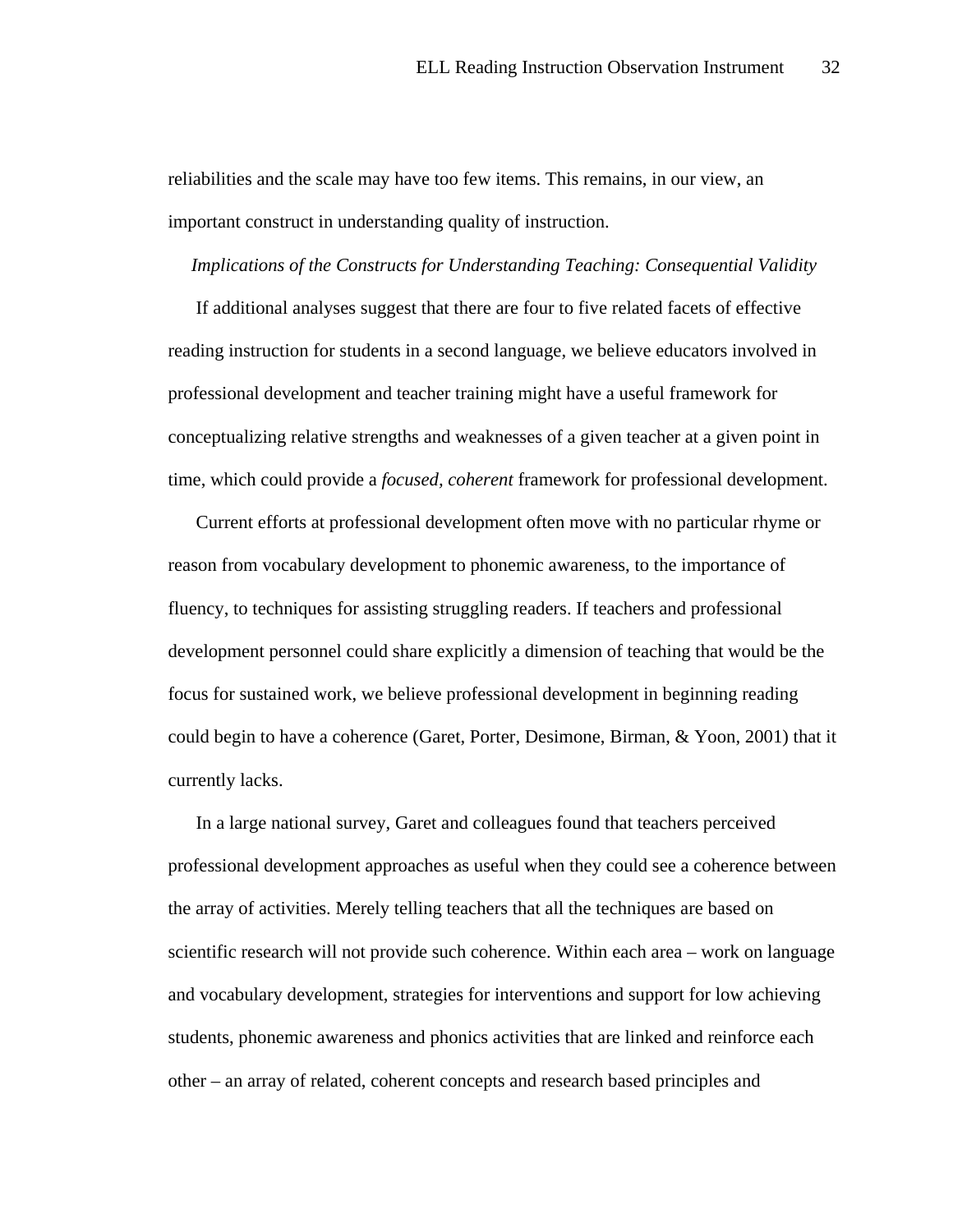suggestions for improving practice could be developed and discussed. Knowing that each plays a role in enhancing reading outcomes, even if we are far from establishing the exact nature of the interrelationships between them, could be a hinge for improving the quality of professional development.

The research reported in this article is most assuredly exploratory. Current, ongoing large scale research projects, such as the observational research conducted by Foorman and Saunders (this issue) will provide a deeper understanding of the extent to which our conceptual framework – the empirically derived facets of teaching – is replicated in other studies using larger samples and more complex methodologies. This understanding will also be refined, and perhaps challenged, by the findings of the National Literacy Panel established by the U. S. Department of Education to synthesize the research on second language reading.

We note, however, that recent research by Milanowski and Odden (2004) found that the median correlation of four well regarded "anchored" Likert rating scales on quality of reading instruction was .28; the lowest was .21 and the highest was .51. The fact that the items on the scale reported in this study correlate with reading growth in the range of .6 - .7 suggests that, given the vast body of reading research generally, we are moving towards a more refined understanding of the facets of high quality reading instruction for students learning to read in a second language specifically.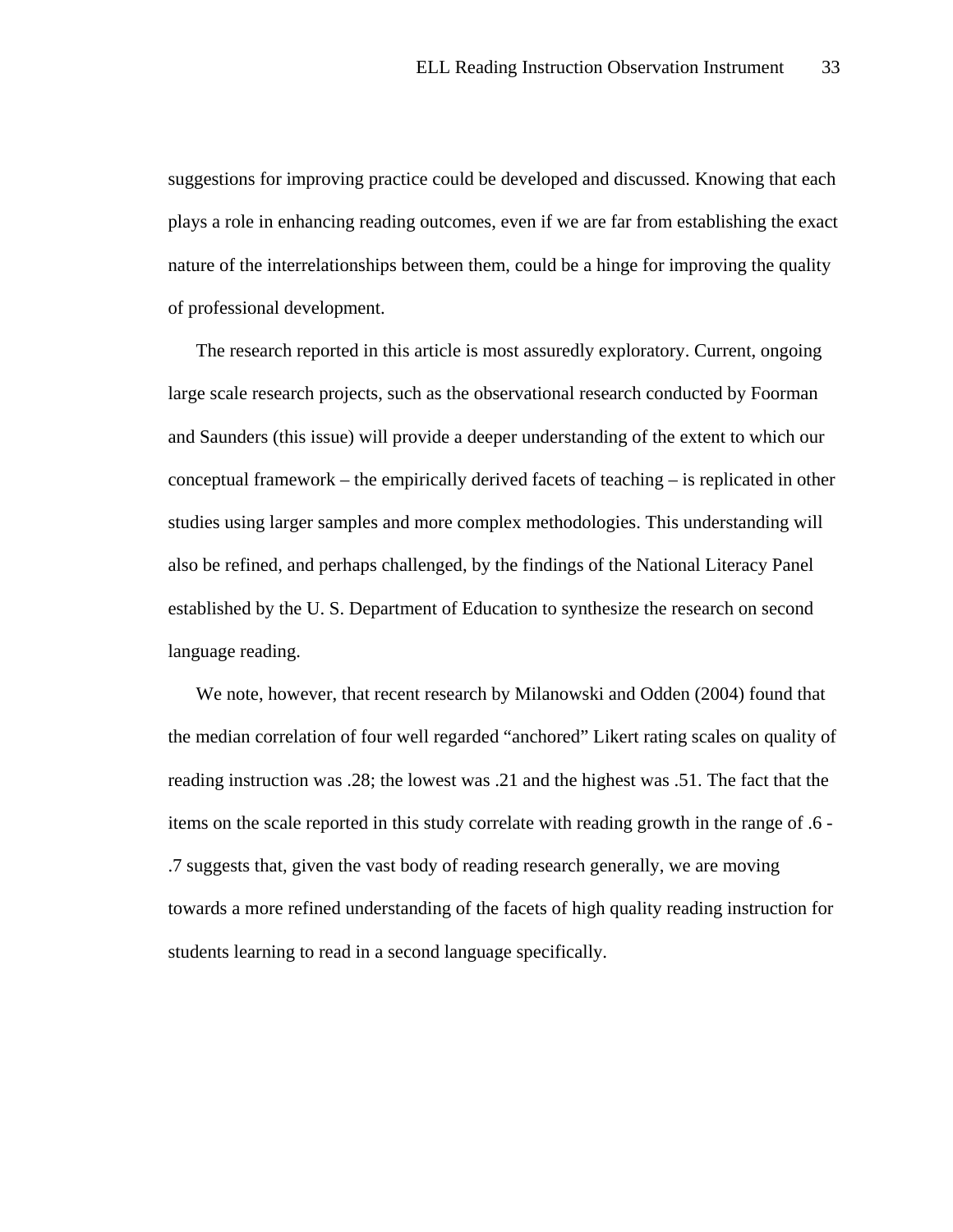# References

Adams, M. J. (1990). *Beginning to read: Thinking and learning about print*. Cambridge, MA: MIT Press.

Baker, S., Gersten, R., Goldenberg, C., Graves, A., & Haager, D. (1999). *Reading and language arts classroom observation instrument for the early primary grades.* Unpublished Assessment.

- Baker, S. K., & Good, R. (1995). Curriculum-based measurement of English reading with bilingual Hispanic students: A validation study with second-grade students. *School Psychology Review, 24*, 561-578.
- Brophy, J., & Good, T.L. (1986). Teacher behavior and student achievement. In M Witrock (Ed.), *The third handbook of research on teaching* (pp. 328-375). New York: Macmillan.
- California Department of Education (1998). English and language arts content standards for grades K-12. Sacramento, CA: Author.
- California Department of Education. (1999). Reading/language arts framework for California public schools, grades K-12. Sacramento, CA: Author.

California Reading and Literature Project. (1999). *Reading professional development institute focusing on results, K-3*. San Diego, CA: California Reading and Literature Project.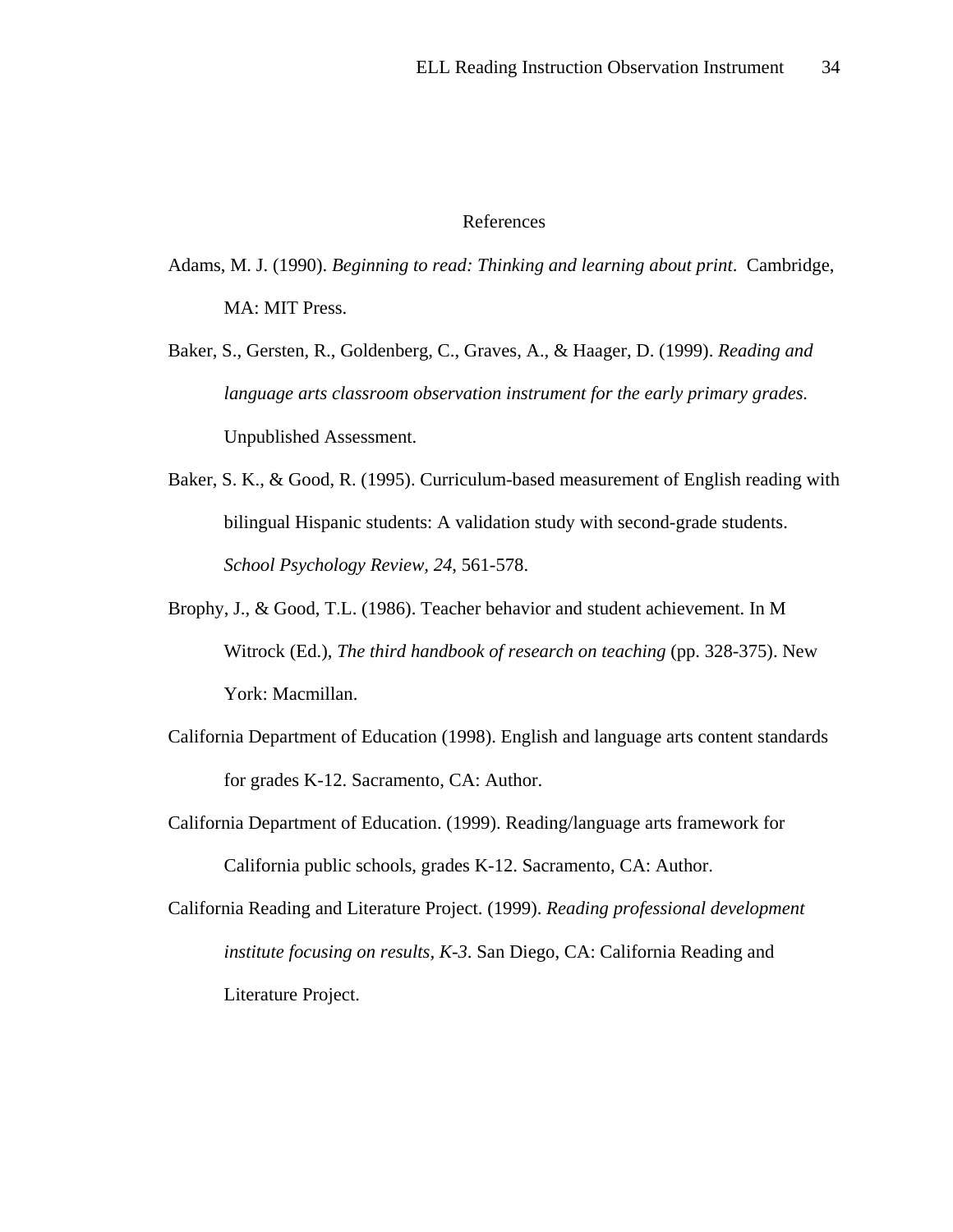- Chamot, A. U., & O'Malley, J. M. (1996). The cognitive academic language learning approach: A model for linguistically diverse classrooms, *Elementary School Journal* (Vol. 96, pp. 259-273).
- Chiappe, P., Siegel, L., & Wade-Wooley, L. (2002). Linguistic diversity and the development of reading skills: A longitudinal study. *Scientific Studies of Reading, 6*, 369-400.
- Connor, C., Morrison, F., & Katch, L. (2004). Beyond the reading wars: Exploring the effect of child-instruction interactions on growth in early reading. *Scientific Studies of Reading*, 8 (4), 305-336.
- Echevarria, J., Vogt, M., & Short, D. J. (2000). *Making content comprehensible for English-language learners: The SIOP model*. Boston: Allyn and Bacon.
- Englert, C. S. (1984). "Effective direct instruction practices in special education settings." *Remedial and Special Education (RASE) 5*(2): 38-47.
- Foorman, B., & Schatschneider, C. (2003). Measurment of teaching practices during reading/language arts instruction and its relation to student achievement. In S. Vaughn & K. Briggs (Eds.), *Reading in the classroom: Systems for the observation of teaching and learning*. Baltimore, MD: Brooks.
- Fitzgerald, J., & Noblit, G. W. (1999). About hopes, aspirations, and uncertainty: Firstgrade english language learners' emergent reading. Journal of Literacy Research, 31(2), 133-182.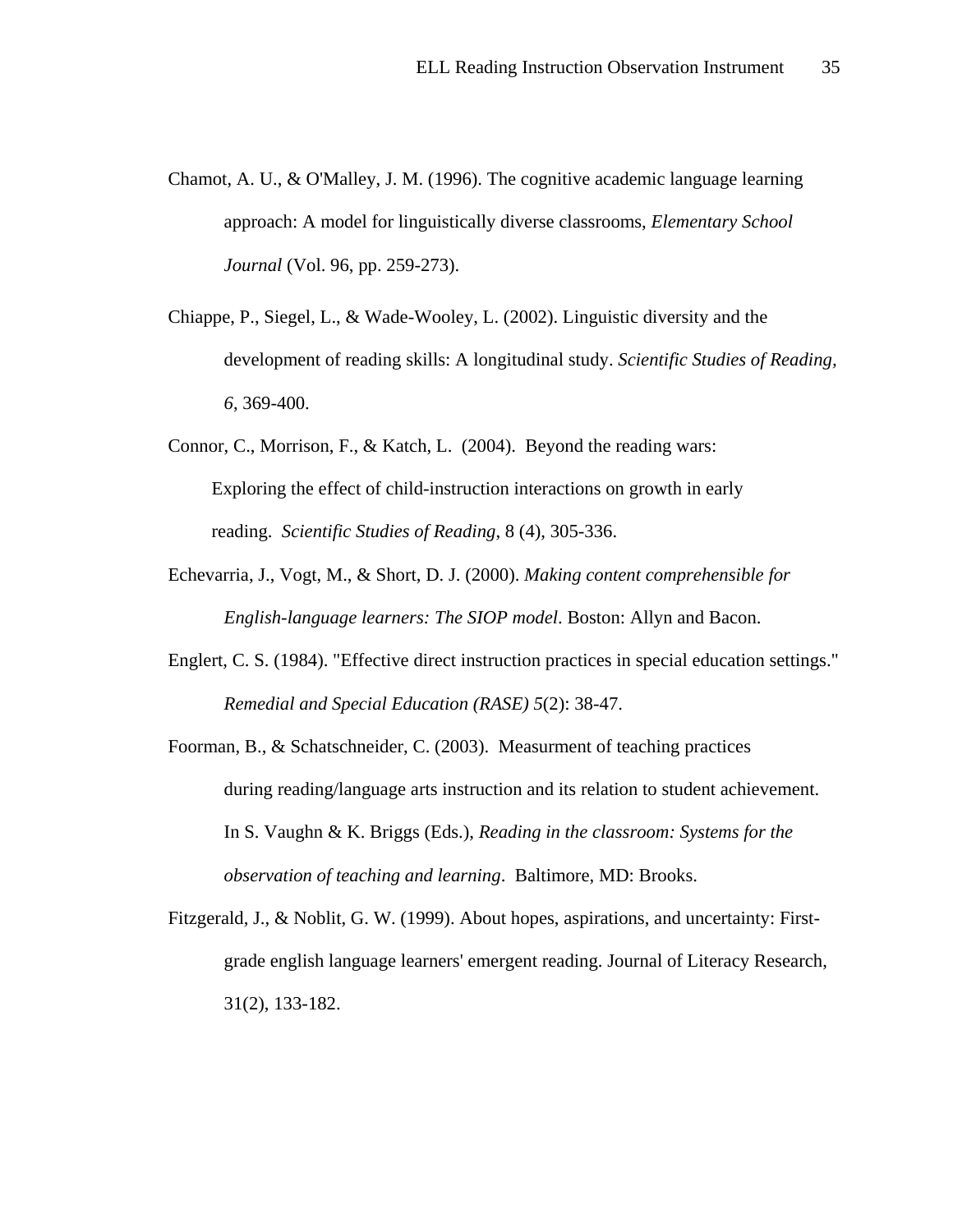- Garet, M. S., Porter, A. C., Desimone, L., Birman, B. F., & Yoon, K. S. (2001). What makes professional development effective? Results from a national sample of teachers. *American Educational Research Journal, 38*(4), 915-945.
- Gersten, R. (1996). Literacy instruction for language-minority students: The transition years, *Elementary School Journal* (Vol. 96, pp. 227-244).
- Gersten, R., & Baker, S. (2000a). The professional knowledge base on instructional practices that support cognitive growth for English-language learners. In R. M. Gersten & E. P. Schiller (Eds.), *Contemporary special education research: Syntheses of the knowledge base on critical instructional issues. The LEA series on special education and disability.* (pp. 31-79).
- Gersten, R., & Baker, S. (2000b). What we know about effective instructional practices for English-language learners, *Exceptional Children* (Vol. 66, pp. 454-470).
- Gersten, R., & Baker, S. (2002). The relevance of Messick's four faces for understanding the validity of high stakes assessments. In G. Tindal, & T. Haladena (Ed.), *Largescale assessment programs for ALL students: Validity, technical adequacy, and implementation*. Mahwah, New Jersey: Lawrence Erlbaum.
- Gersten, R., Baker, S., Haager, D., & Graves, A. (in press). Exploring the role of teacher quality in predicting reading outcomes for first grade English learners: An observational study. Remedial & Special Education.
- Gersten, R., Carnine, D., Zoref, L., & Cronin, D. (1986). A multifaceted study of change in seven inner city schools. *Elementary School Journal*, *86*(3), 257-276.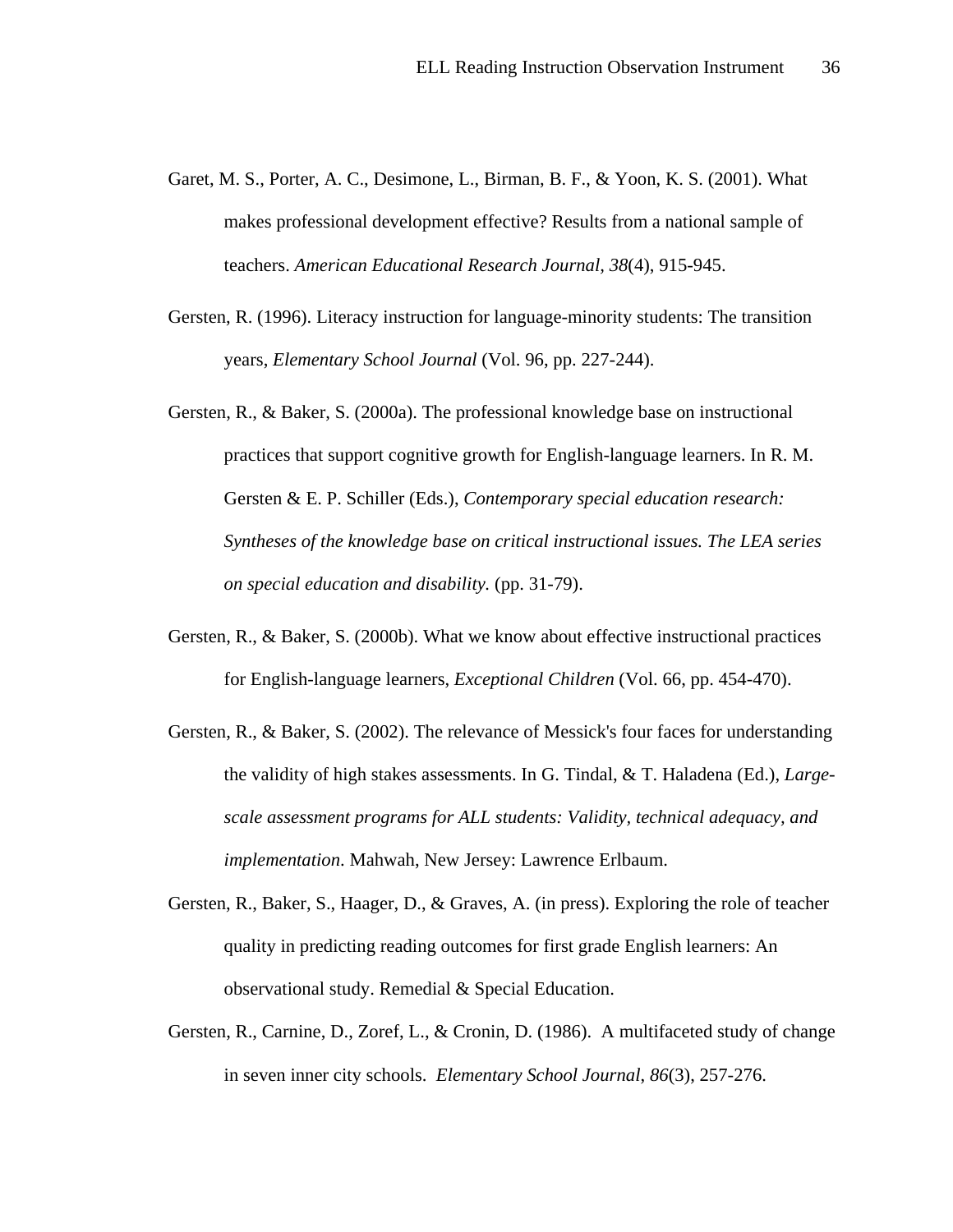- Gersten, R., Keating T. J., & Irvin, L. K. (1995). The burden of proof: Validity as improvement of instructional practice. *Exceptional Children, 61*, 510-519.
- Geva, E., Yaghoub-Zadeh, Z., & Schuster, B. (2000). Understanding differences in word recognition skills of ESL children. *Annals of Dyslexia, 50*, 123-154.
- Good, R.H., Gruba, J., & Kaminski R.A. (2002). Best practices in using dynamic indicators of basic early literary skills (DIBELS) in an outcomes-driven model. In A. Thomas & J. Grimes (Eds.), *Best practices in school psychology IV* (pp. 699- 720). Bethesda, MD: NASP Publications.
- Good, R. H., & Kaminski, R. A. (Eds.) (2002). *Dynamic Indicators of Basic Early Literacy Skills* ( $6<sup>th</sup>$  ed.). Eugene, OR: Institute for the Development of Educational Achievement. Available: http://dibels.uoregon.edu/.
- Good, R. H., Kaminski, R. A., Smith, S., Simmons, D., Kame'enui, E., & Wallin, J. (2003). Reviewing outcomes: Using DIBELS to evaluate kindergarten curricula & interventions. In S. R. Vaughn & K. L. Briggs (Eds.), *Reading in the classroom: Systems for the observation of teaching and learning (pp. 221 - 259). Baltimore:* Brookes.
- Graves, A., Gersten, R., & Haager, D. (2004). Literacy instruction in multiple language first grade classrooms: Linking student outcomes to observed instructional practice. Learning Disabilities Research & Practice, 19(4), 262-272.
- Haager, D., Gersten, R., Baker, S., & Graves, A. (2003). The English-Language Learner Classroom Observation Instrument: Observations of beginning reading instruction in urban schools. In S. R. Vaughn & K. L. Briggs (Eds.), *Reading in the*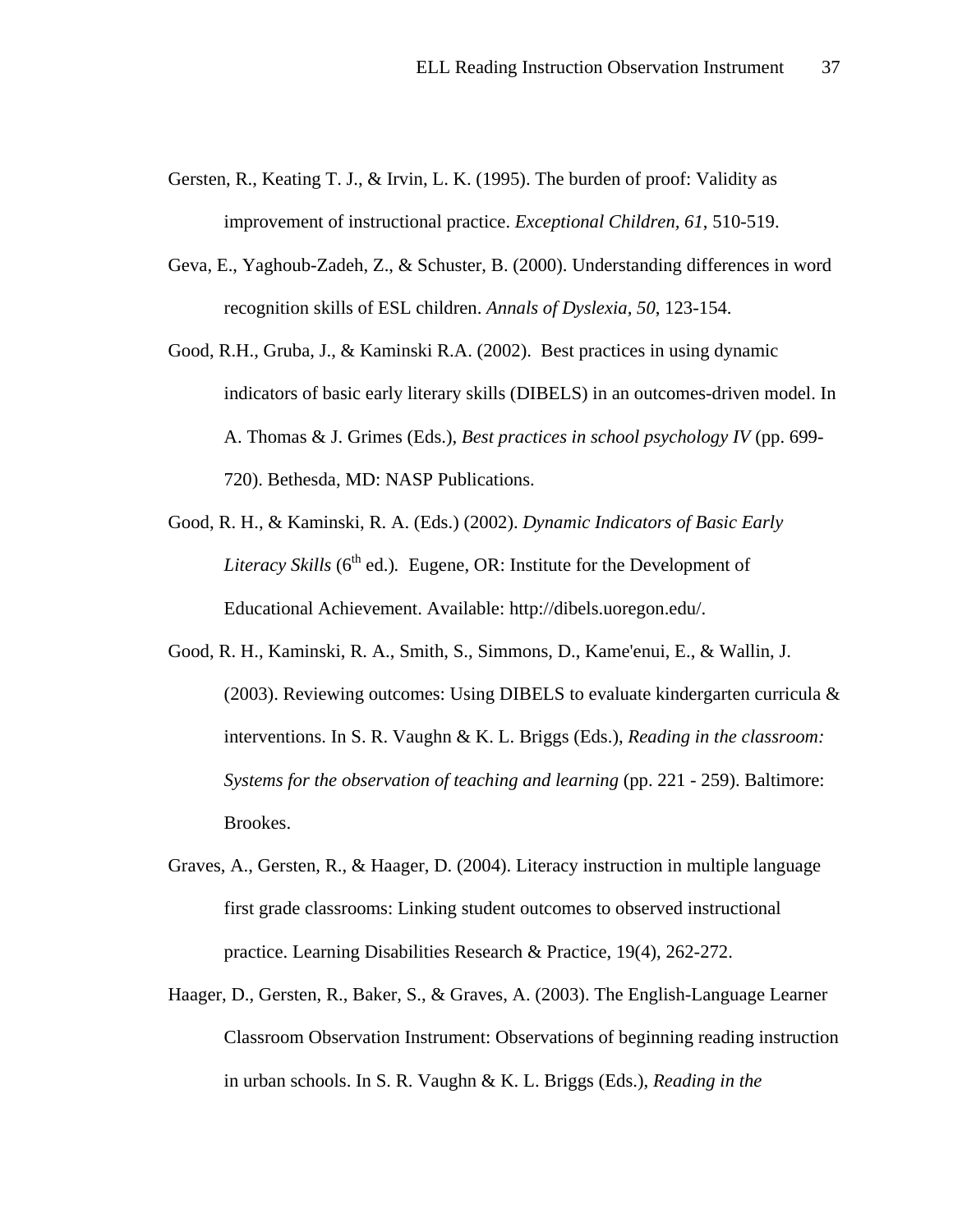*Classroom: Systems for Observing Teaching and Learning*. Baltimore, MD: Paul Brookes Publishing.

- Hoover, W.A. and Gough, P.B. (1990). The simple view of reading. Reading and Writing: An Interdisciplinary Journal, 2, 127-160.
- Kaminski, R. A., & Good, R. H. (1996). Toward a technology for assessing basic early literacy skills. *School Psychology Review, 25*, 215-227.
- Lesaux, N., & Siegel, L. (2003). The development of reading in children who speak English as a second language. *Developmental Psychology, 39*, 1005-1019.
- Linan-Thompson, S., Vaughn S., Hickman-Davis, P., & Kouzekanani, K. (2003). Effectiveness of supplemental reading instruction for second-grade english language learners with reading difficulties. The Elementary School Journal, 103(3), 221-238
- Marston, D. (1989). Curriculum-based measurement: What is it and why do it? In M. R. Shinn (Ed.), *Curriculum-based measurement: Assessing special children* (pp. 18- 78). New York: Guilford.
- Merickel, A., Linquanti, R., Parrish, T., Perez, M., Eaton, M., & Esra, P. (2003). *Effects of the implementation of proposition 227 on the education of English learners, K-12: Year 3 report*. Washington, DC: American Institutes for Research and WestEd.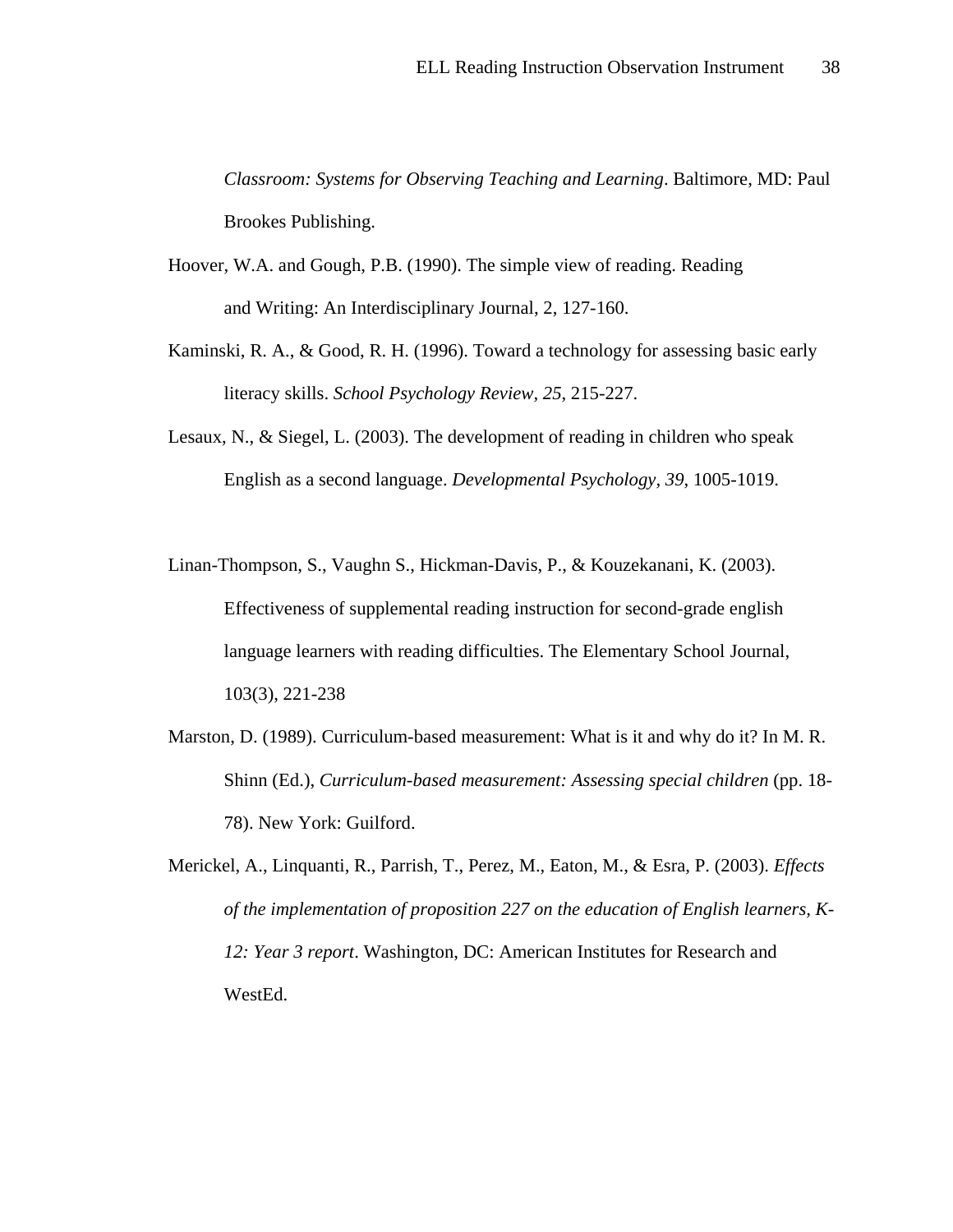- Messick, S. (1988). The once and future issues of validity: Assessing the meaning and consequences of measurement. In H. Wainer & H. I. Braun (Eds.), *Test Validity* (pp. 33-46). Hillsdale, NJ: Erlbaum.
- Messick, S. (1989). Validity. In R.L. Linn (Ed.), *Education measurement* (3<sup>rd</sup> ed., pp. 13-103). New York: Macmillan.
- Messick, S. (1995). Standards of validity and the validity of standards in performance assessment. *Educational Measurement: Issues and Practice, 14*(4), 5-8.
- Milanowski, A., Kimball, S., & Odden, A. (2004). Teacher accountability measures and links to learning. Madison, WI: University of Wisconsin-Madison.
- Neufeld, P., & Fitzgerald, J. (2001). Early English reading development: Latino English learners in the "low" reading group. *Research in the Teaching of English, 36*, 64- 109.
- No Child Left Behind Act, 20 U.S.C. 6301 (2001).
- Raudenbush, S.W. and Bryk, A.S. (2002). Hierarchical linear models (Second Edition). Thousand Oaks: Sage Publications, 482 pp.
- Shinn, M.R. (Ed.). (1998). *Advanced applications of curriculum-based measurement*. New York: The Guilford Press.
- Shinn, M. R., Tindal, G. A., & Stein, S. (1988). Curriculum-based measurement and the identification of mildly handicapped students: A research review. *Professional School Psychology, 3*, 69-85.
- Snow, C. S., Burns, S. M., & Griffin, P. (1998). *Preventing reading difficulties in young children*. Washington, DC: National Academy Press.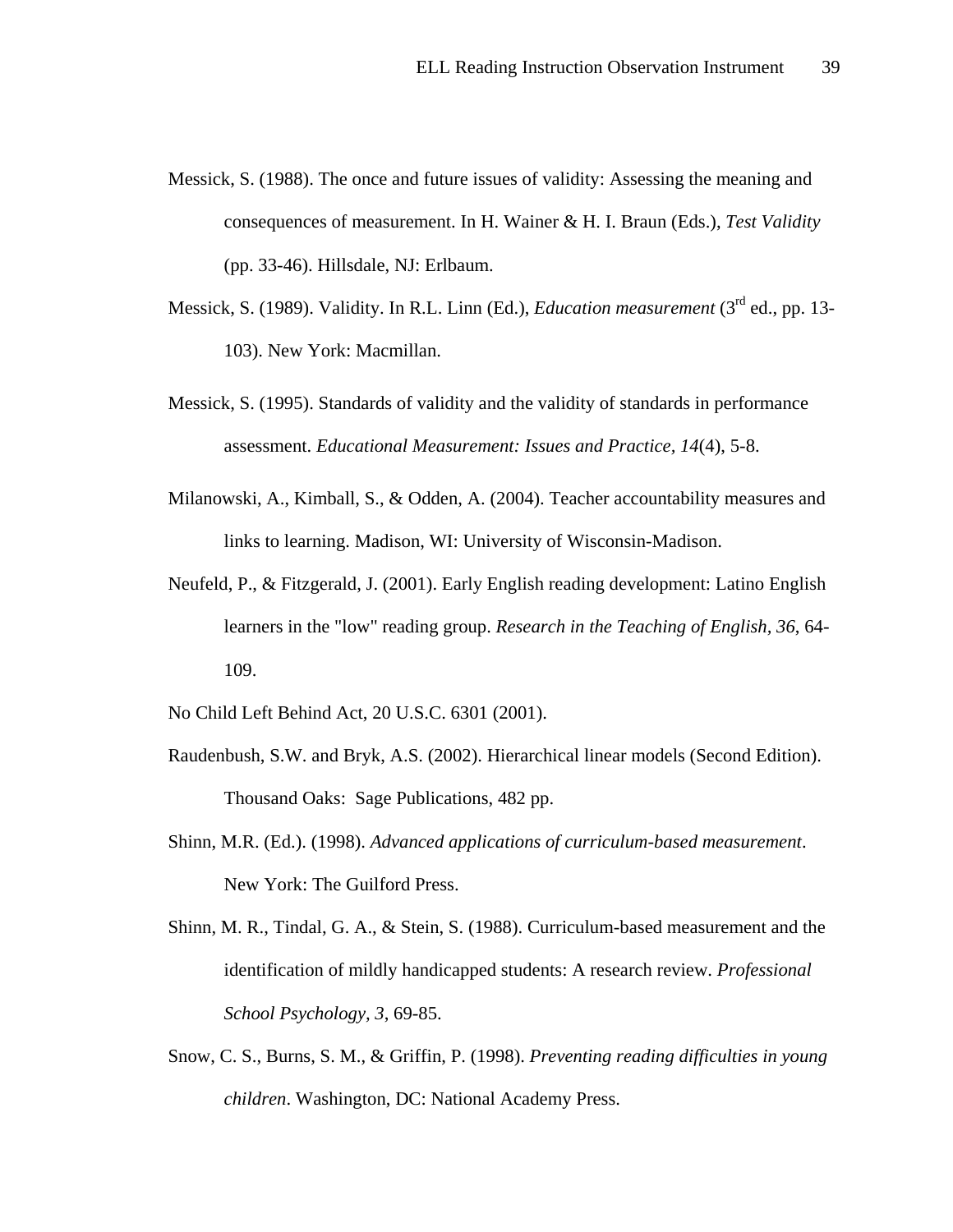- Stanovich, K. E. (1986). Cognitive processes and the reading problems of learningdisabled children: Evaluating the assumption of specificity. In J. K. Torgesen & B. Y. L. Wong (Eds.), *Psychological and educational perspectives on learning disabilities* (pp. 87-131)*.* Orlando: Academic Press**.**
- Stanovich, P. J., & Jordan, A. (1998). Canadian teachers' and principals' beliefs about inclusive education as predictors of effective teaching in heterogeneous classrooms. *Elementary School Journal, 98*, 221-238.
- Taylor, B., Pearson, P.D., Peterson, D., & Rodriguez, M. (2005). The CIERA school change framework: An evidence –based approach to professional development and school reading improvement. *Reading Research Quarterly*, 40, 40-68.
- Tikunoff, W. J., Ward, B. A., van Broekhuizen, L. D., Romero, M., Castaneda, L. V., Lucas, T., et al. (1991). *Final Report: A descriptive study of significant features of exemplary special alternative instructional programs*. Los Alamitos, CA: Southwest Regional Educational Laboratory.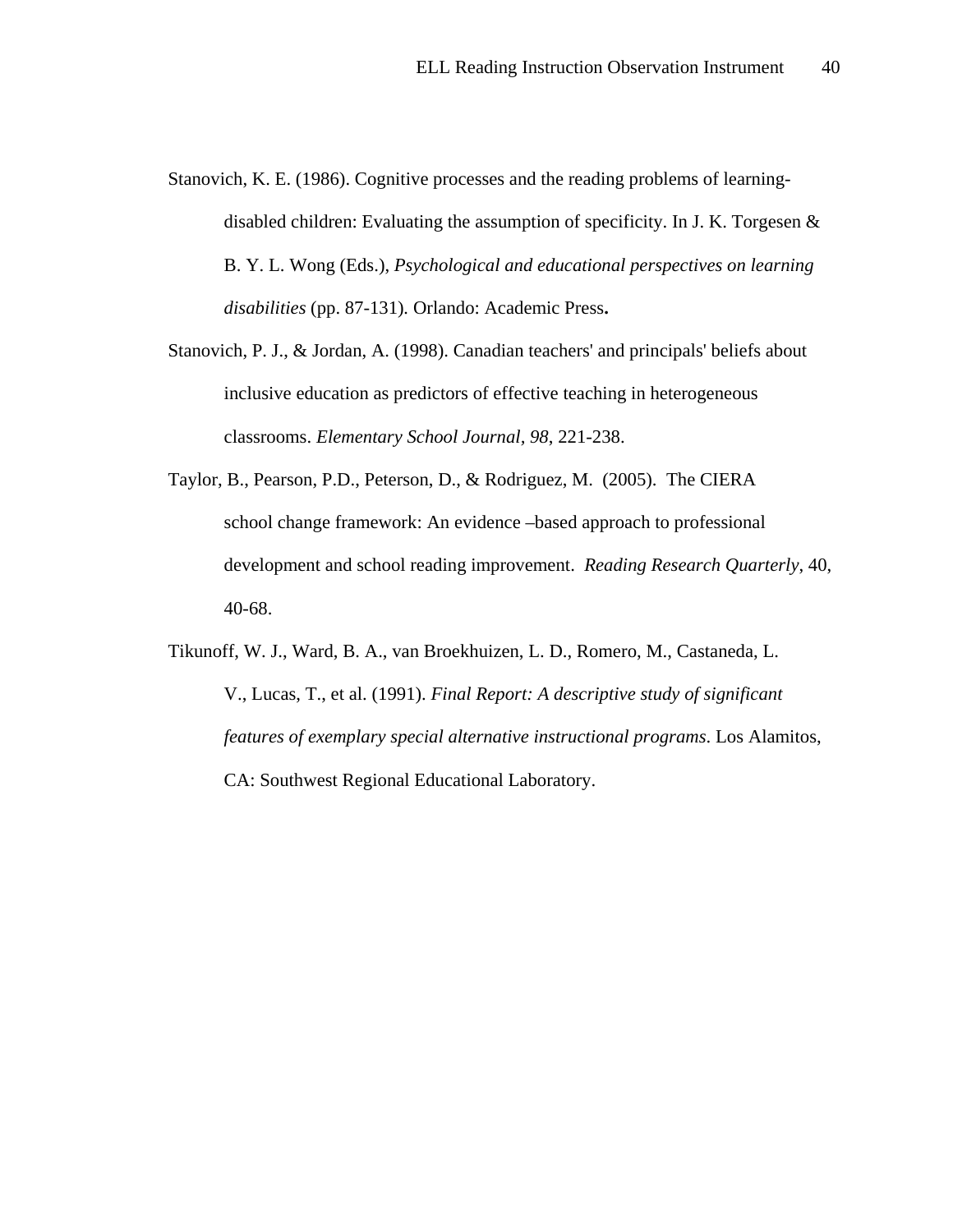*Internal Reliability of the Six Empirically Derived Subscales of the Observation* 

*Instrument* 

| <b>Subscale</b>                                                              |                                                                          |  |  |
|------------------------------------------------------------------------------|--------------------------------------------------------------------------|--|--|
| Item Number                                                                  | <b>Item Description</b>                                                  |  |  |
| Subscale 1: Explicit Teaching (6 items, alpha = .87)                         |                                                                          |  |  |
| 1                                                                            | Models skills and strategies                                             |  |  |
| $\overline{2}$                                                               | Makes relationships overt                                                |  |  |
| 3                                                                            | Emphasizes distinctive features of new concepts                          |  |  |
| $\overline{4}$                                                               | Provides prompts                                                         |  |  |
| 15                                                                           | Length of literacy activities is appropriate                             |  |  |
| 17                                                                           | Adjusts own use of English during lesson                                 |  |  |
| Subscale 2: Instruction Geared Towards Low Performers (7 items, alpha = .91) |                                                                          |  |  |
| 6                                                                            | Achieves high level of response accuracy                                 |  |  |
| 7                                                                            | Ensures quality of independent practice                                  |  |  |
| 10                                                                           | Engages in ongoing monitoring of student understanding and               |  |  |
|                                                                              | performance                                                              |  |  |
| 11                                                                           | Elicits response from all students                                       |  |  |
| 12                                                                           | Modifies instruction for students as needed                              |  |  |
| 13                                                                           | Provides extra instruction, practice and review                          |  |  |
| 28                                                                           | Asks questions to ensure comprehension                                   |  |  |
|                                                                              |                                                                          |  |  |
|                                                                              | Subscale 3: Sheltered English Teaching Techniques (4 items, alpha = .78) |  |  |
| 18                                                                           | Uses visuals and manipulatives to teach content                          |  |  |
| 22                                                                           | Provides explicit instruction in English language conventions            |  |  |

24 Encourages students to give elaborate responses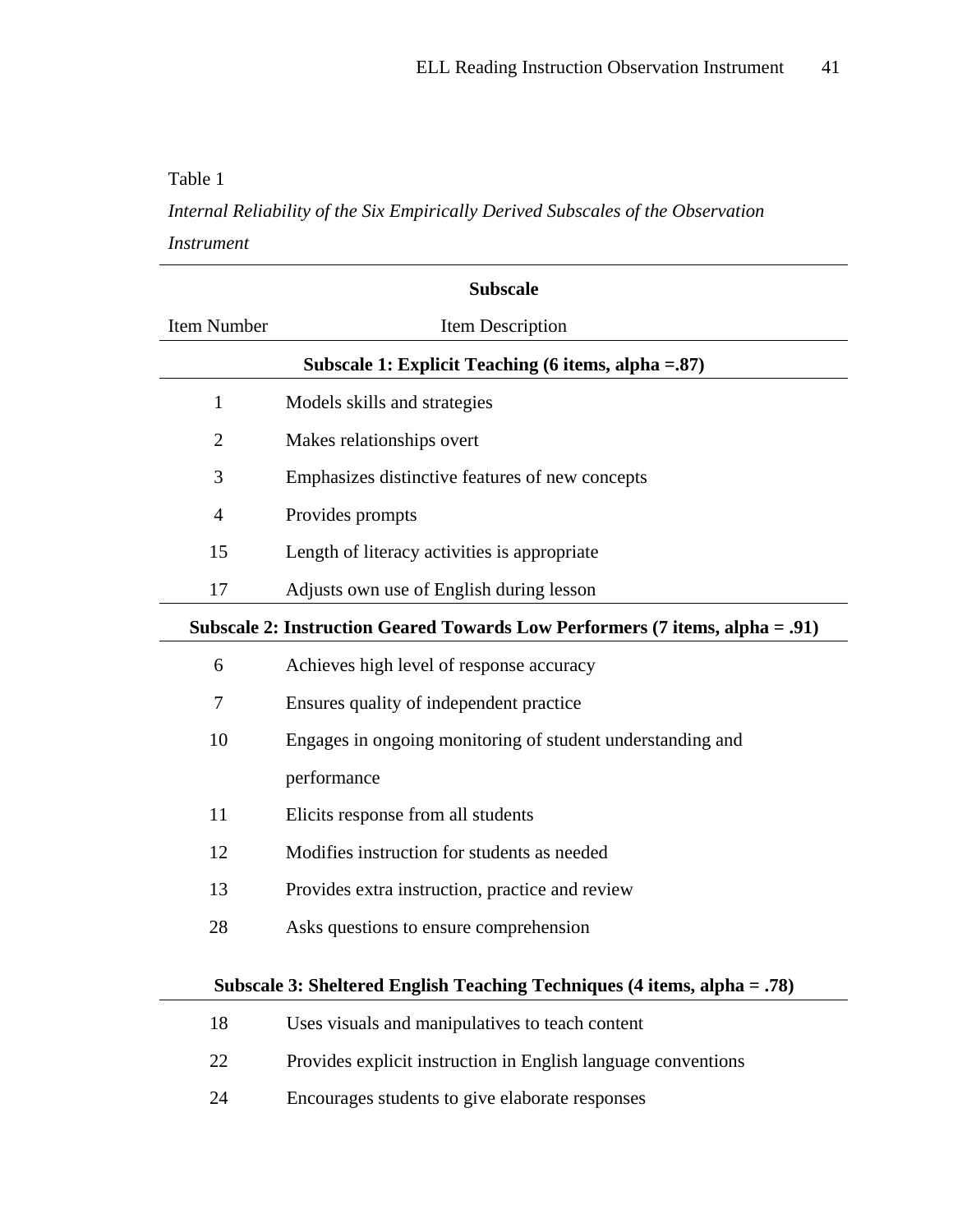| 26                                                        | Uses gestures and facial expressions in teaching vocabulary and      |  |  |
|-----------------------------------------------------------|----------------------------------------------------------------------|--|--|
|                                                           | clarifying meaning of content                                        |  |  |
|                                                           | Subscale 4: Interactive Teaching $(4$ items, alpha = .65)            |  |  |
| 8                                                         | Secures and maintains student attention during lesson                |  |  |
| 14                                                        | Extent to which students are "on task" during literacy activities    |  |  |
| 21                                                        | Selects and incorporates students responses, ideas, examples and     |  |  |
|                                                           | experiences into lesson                                              |  |  |
| 23                                                        | Gives student wait time to respond to questions                      |  |  |
| Subscale 5: Vocabulary Development (4 items, alpha = .86) |                                                                      |  |  |
| 5                                                         | Teaches difficult vocabulary prior to and during lesson              |  |  |
| 20                                                        | Structures opportunities to speak English                            |  |  |
| 27d                                                       | Provides systematic instruction of vocabulary development            |  |  |
| 29                                                        | Engages students in meaningful interactions about text               |  |  |
|                                                           | Subscale 6: Phonemic Awareness and Decoding (3 items, alpha = .87)   |  |  |
| 27a                                                       | Provides systematic instruction in phonemic awareness <sup>1</sup>   |  |  |
| 27 <sub>b</sub>                                           | Provides systematic instruction in letter-sound correspondence       |  |  |
| 27c                                                       | Provides systematic instruction in decoding                          |  |  |
| <b>Other Items</b>                                        |                                                                      |  |  |
| 9                                                         | Gives feedback on academic performance                               |  |  |
| 16                                                        | Transitions between instructional activities are short and efficient |  |  |
| 25                                                        | Use native language to help students understand content              |  |  |
|                                                           |                                                                      |  |  |

<sup>1</sup>This item was dropped during the course of Year 2 because many of the teachers had completed instruction in phonemic awareness by the time the observations were conducted.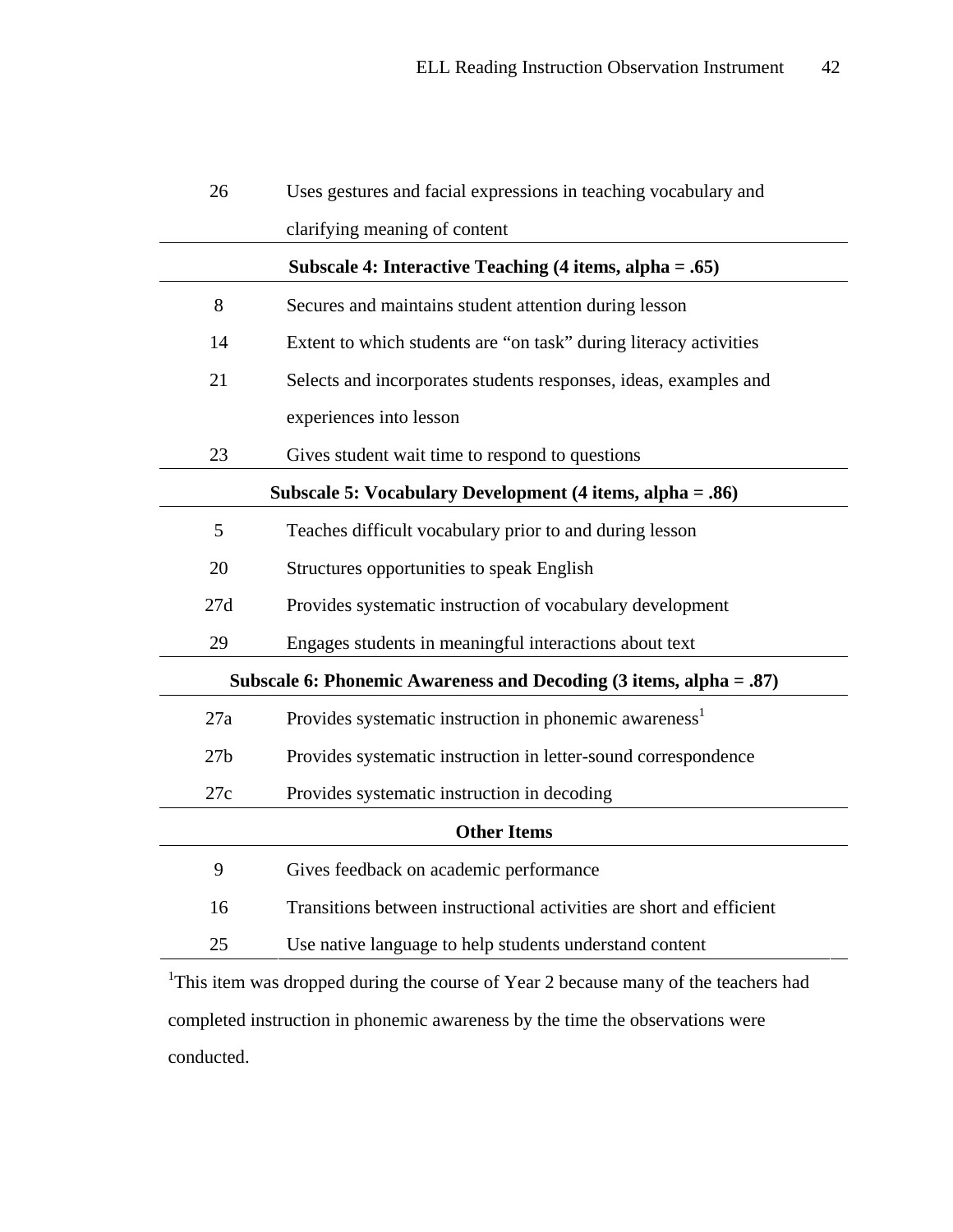*Correlations Between Subscales: Construct Validity*

|                      |          |                 | Sheltered         |             |             |             |
|----------------------|----------|-----------------|-------------------|-------------|-------------|-------------|
|                      | Explicit | Instruction for | English           | Interactive | Vocabulary  | Phonics and |
| Subscale             | Teaching | Low Performers  | Instruction       | Teaching    | Development | Decoding    |
| 1. Explicit Teaching |          |                 |                   |             |             |             |
| 2. Instruction for   | $.825**$ |                 |                   |             |             |             |
| Low Performers       |          |                 |                   |             |             |             |
| 3. Sheltered English | .598**   | .493            | $\qquad \qquad -$ |             |             |             |
| Instruction          |          |                 |                   |             |             |             |
| 4. Interactive       | .780**   | $.840**$        | $.736**$          | --          |             |             |
| Teaching             |          |                 |                   |             |             |             |
| 5. Vocabulary        | $.718**$ | $.665**$        | $.863**$          | .898**      | --          |             |
| Development          |          |                 |                   |             |             |             |
| 6. Phonics and       | $.769**$ | $.600*$         | .223              | $.572*$     | .402        |             |
| Decoding             |          |                 |                   |             |             |             |

*Note*. Correlations are based on one rating per teacher (n = 14). \* p < .05; \*\* p < .01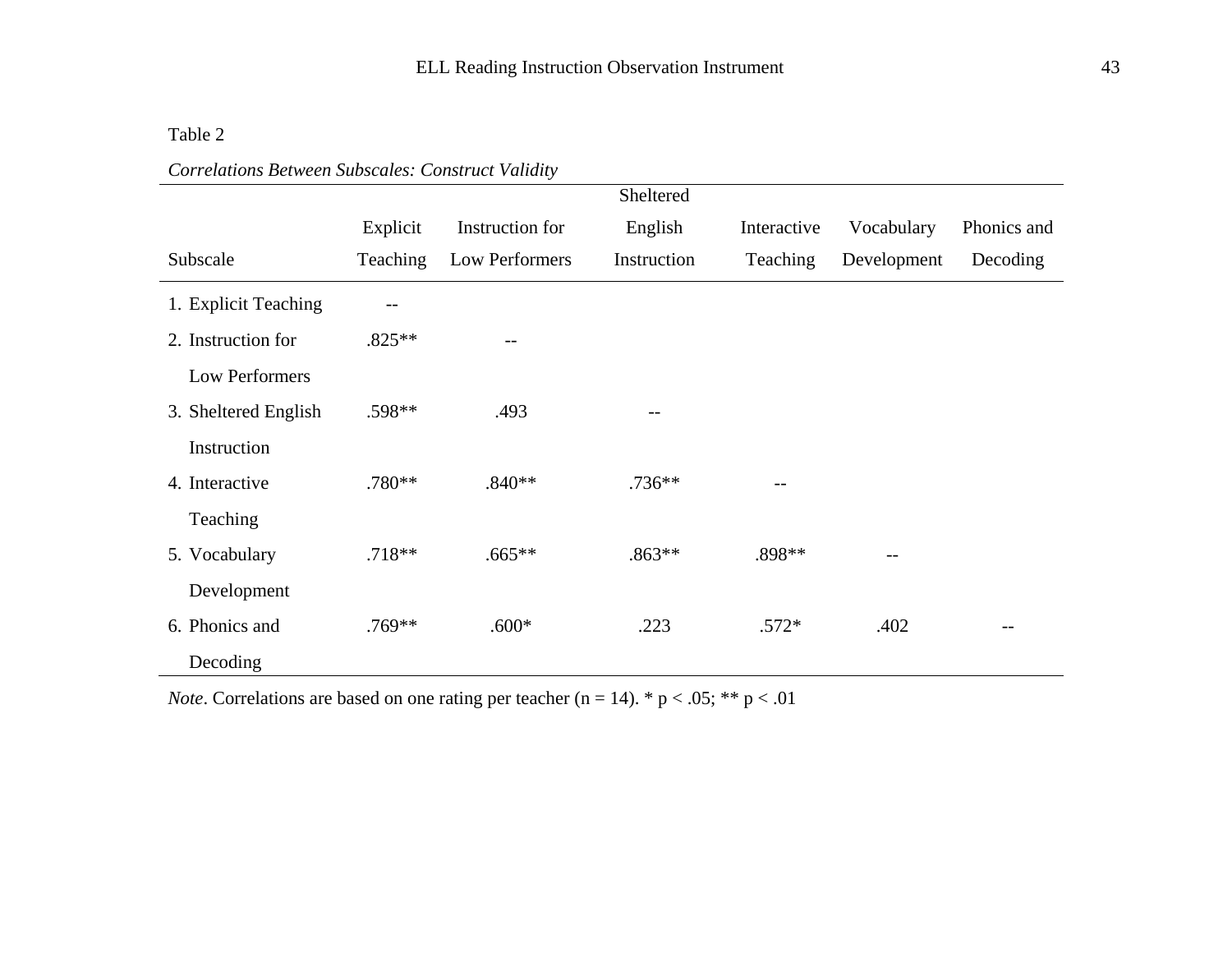|                                      |                 |                      | Native                |
|--------------------------------------|-----------------|----------------------|-----------------------|
|                                      | Spanish         | <b>Other Primary</b> | English               |
|                                      | <b>Speakers</b> | Languages            | <b>Speakers</b>       |
|                                      | $n = 110$       | $n = 31$             | $n = 53$              |
| <b>Student Measures</b>              | M(SD)           | M(SD)                | M(SD)                 |
| <b>Pretests</b>                      |                 |                      |                       |
| Letter Naming Fluency                | 40.43 (15.48)   | 49.55 (13.94)        | 48.00 (14.68)         |
| <b>Phonemic Segmentation Fluency</b> | 32.21 (19.26)   | 20.32 (14.67)        | 36.04 (17.39)         |
| Nonsense Word Fluency                | 32.15(16.01)    | 38.06 (28.20)        | 35.02 (17.92)         |
| <b>Posttests</b>                     |                 |                      |                       |
| Nonsense Word Fluency                | 68.24 (33.72)   | 67.68 (29.29)        | 67.98 (28.01)         |
| <b>Oral Reading Fluency</b>          | 50.37 (26.92)   | 73.97 $(28.28)^{a}$  | 62.45 (30.02)         |
| <b>Reading Comprehension</b>         | 3.91 $(2.86)^b$ | 6.01 $(2.98)^{a}$    | 5.31 $(2.99)^{\circ}$ |
|                                      |                 |                      |                       |

*Pretest and Posttest Performance of Students in Grade 1 by Language Group* 

 $a_n^a = 30$ ;  $b_n = 80$ ;  $c_n = 51$ .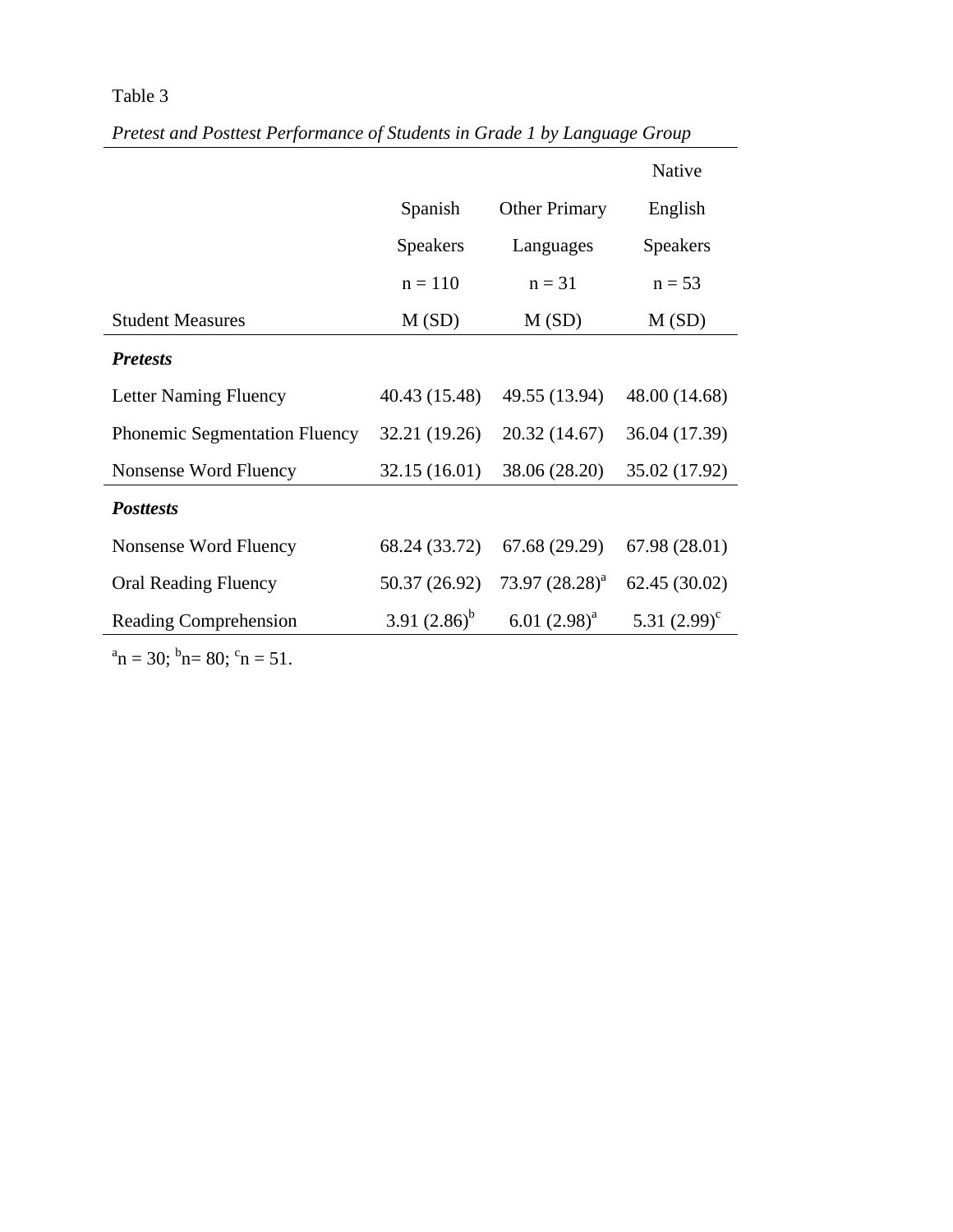*Correlations between Subscales on Observation Instrument and Composite Reading Score (with Class as Unit of Analysis)* 

| Subscale                                    | Correlation |
|---------------------------------------------|-------------|
| 1. Explicit Teaching / Art of Teaching      | $.75***$    |
| 2. Instruction Geared Toward Low Performers | $.60*$      |
| 3. Sheltered English Techniques             | $.67**$     |
| 4. Interactive Teaching                     | $.62*$      |
| 5. Vocabulary Development                   | $.64*$      |
| 6. Phonics and Decoding                     | .49         |
| <b>Total Observation score</b>              | $.77**$     |

\* p < .05; \*\* p < .01..

*Note*. N = 14 classrooms.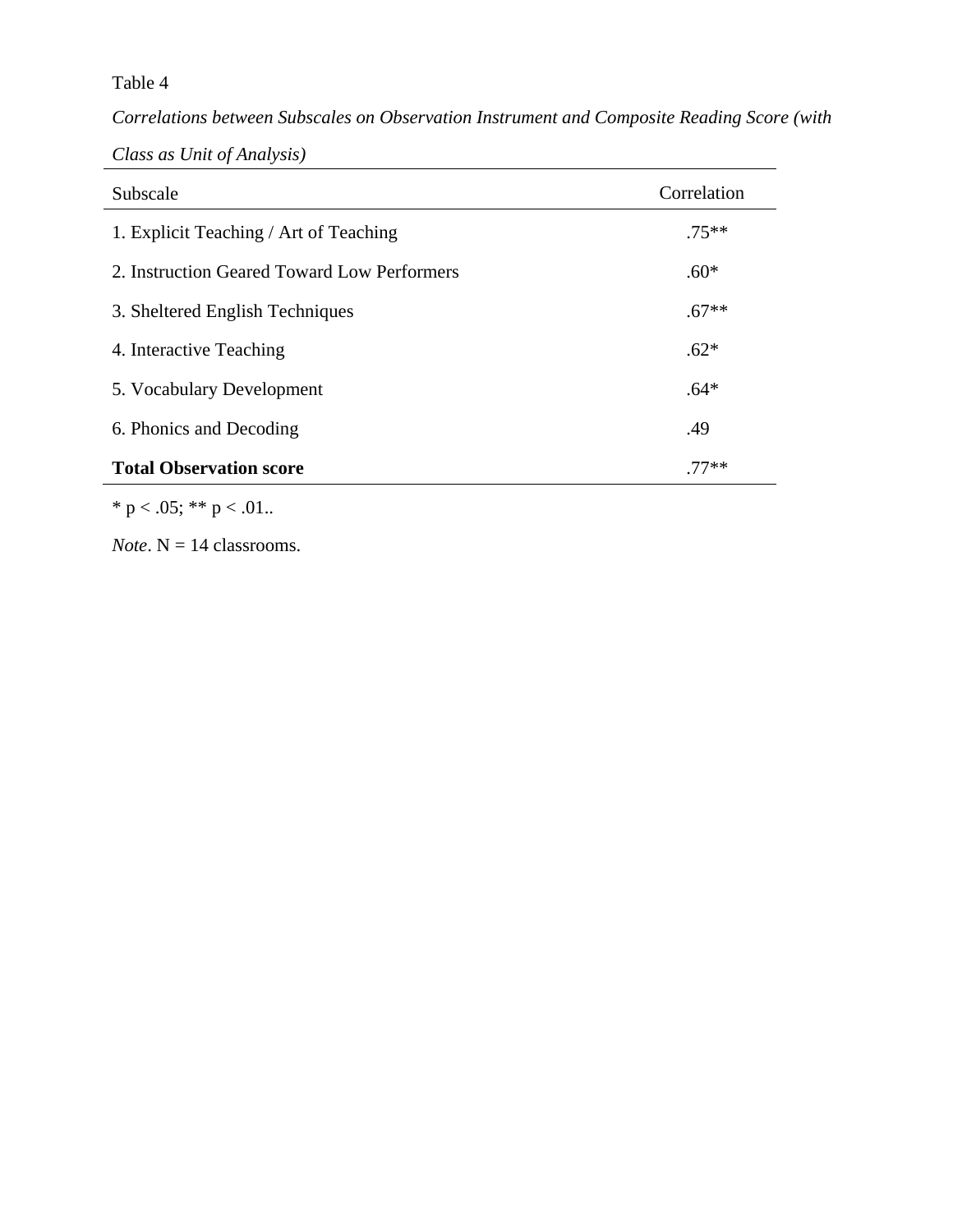# Appendix A

# English Language Learner Classroom Observation Instrument $^{\rm l}$

| 1115u actional 1 factices                                                                                                                                                                |                    |  |  |  |
|------------------------------------------------------------------------------------------------------------------------------------------------------------------------------------------|--------------------|--|--|--|
| <b>Items</b>                                                                                                                                                                             | <b>Field Notes</b> |  |  |  |
| Models skills and strategies during lesson<br>1.                                                                                                                                         |                    |  |  |  |
| 2<br>3<br>Not<br>Partially<br>Moderately<br>Very<br>Effective<br>Effective<br>Effective<br>Effective                                                                                     |                    |  |  |  |
| Makes relationships among concepts overt<br>2.                                                                                                                                           |                    |  |  |  |
| 2<br>3<br>Not<br>Partially<br>Moderately<br>Very<br>Effective<br>Effective<br>Effective<br>Effective                                                                                     |                    |  |  |  |
| Emphasizes distinctive features of new concepts<br>3.<br>Broad range of examples and non-examples<br>$\bullet$<br>Examples used to show relevant and irrelevant<br>$\bullet$<br>features |                    |  |  |  |
|                                                                                                                                                                                          |                    |  |  |  |
| 2<br>3<br>Not<br>Partially<br>Moderately<br>Very<br>Effective<br>Effective<br>Effective<br>Effective                                                                                     |                    |  |  |  |
| Provides prompts and cues in how to use<br>4.<br>strategies, skills, and concepts<br>(e.g., guided practice, scaffolds, steps and<br>$\bullet$<br>procedures)                            |                    |  |  |  |
|                                                                                                                                                                                          |                    |  |  |  |
| $\overline{2}$<br>3<br>$\mathbf{1}$<br>4<br>Not<br>Partially<br>Moderately<br>Very<br>Effective<br>Effective<br>Effective<br>Effective                                                   |                    |  |  |  |

# **Instructional Practices**

<sup>1</sup>The first page of the instrument is represented in its final form. Subsequent items are presented without the accompanying rating scale.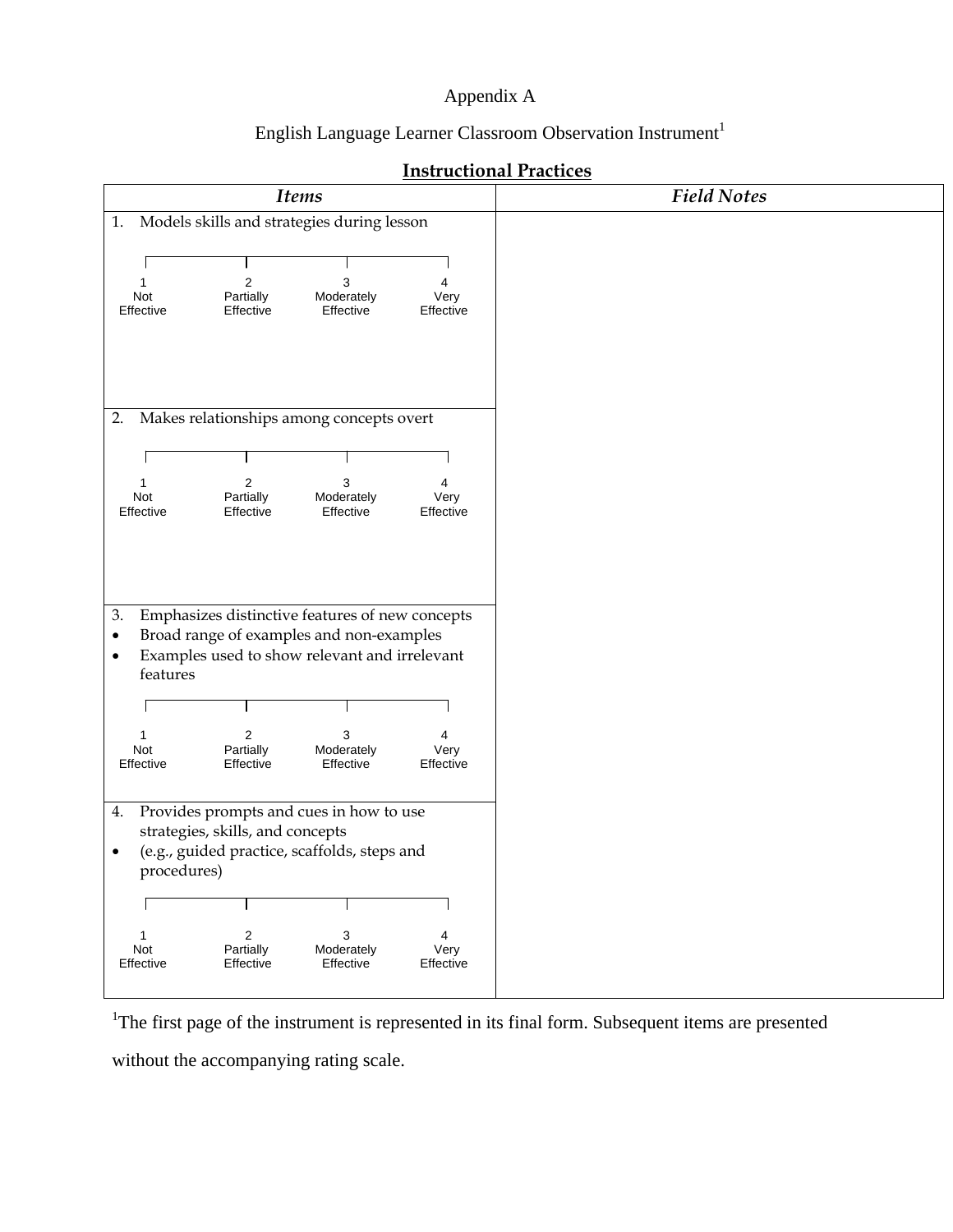- 5. Teaches difficult vocabulary prior to lesson, or during lesson as needed.
- 6. Achieves high level of response accuracy in context of lesson objectives.
	- (e.g., spelling accuracy on a spelling test vs. spelling accuracy on a written assignment.
- 7. Rate the quality of independent practice.
- 8. Secures and maintains student attention during lesson, as needed.
- 9. Gives feedback on academic performance.
	- Reiterates, clarifies, reinforces.
	- Communicates clearly what students did correctly or how they can improve.
	- Focuses on lesson objective.
- 10. Focuses on performance specifics (i.e., not just "Good" or "Wrong").
- 11. Engages in *ongoing* monitoring of student understanding and performance *during* lesson.
	- Elicits responses from all students, including students having difficulty with task at hand.
	- Calls on range of students.
	- Poses questions that students can answer.

12. Modifies instruction for students as needed during the lesson.

- Breaks down task into smaller/simpler components.
- Modifies assignments to promote success.
- Provides specialized instruction.

13. Provides extra instruction, practice, or review for students having difficulty with task at hand.

# **General Instructional Environment**

- 14. Rate the extent to which students are "on-task" during literacy activities.
- 15. Length of literacy activities appears to be the right length for most students.
- 16. Transitions between instructional activities are short and efficient.

# **English-Language Development**

- 17. Adjusts own use of English to make concepts comprehensible.
- 18. Uses visuals or manipulatives to teach content.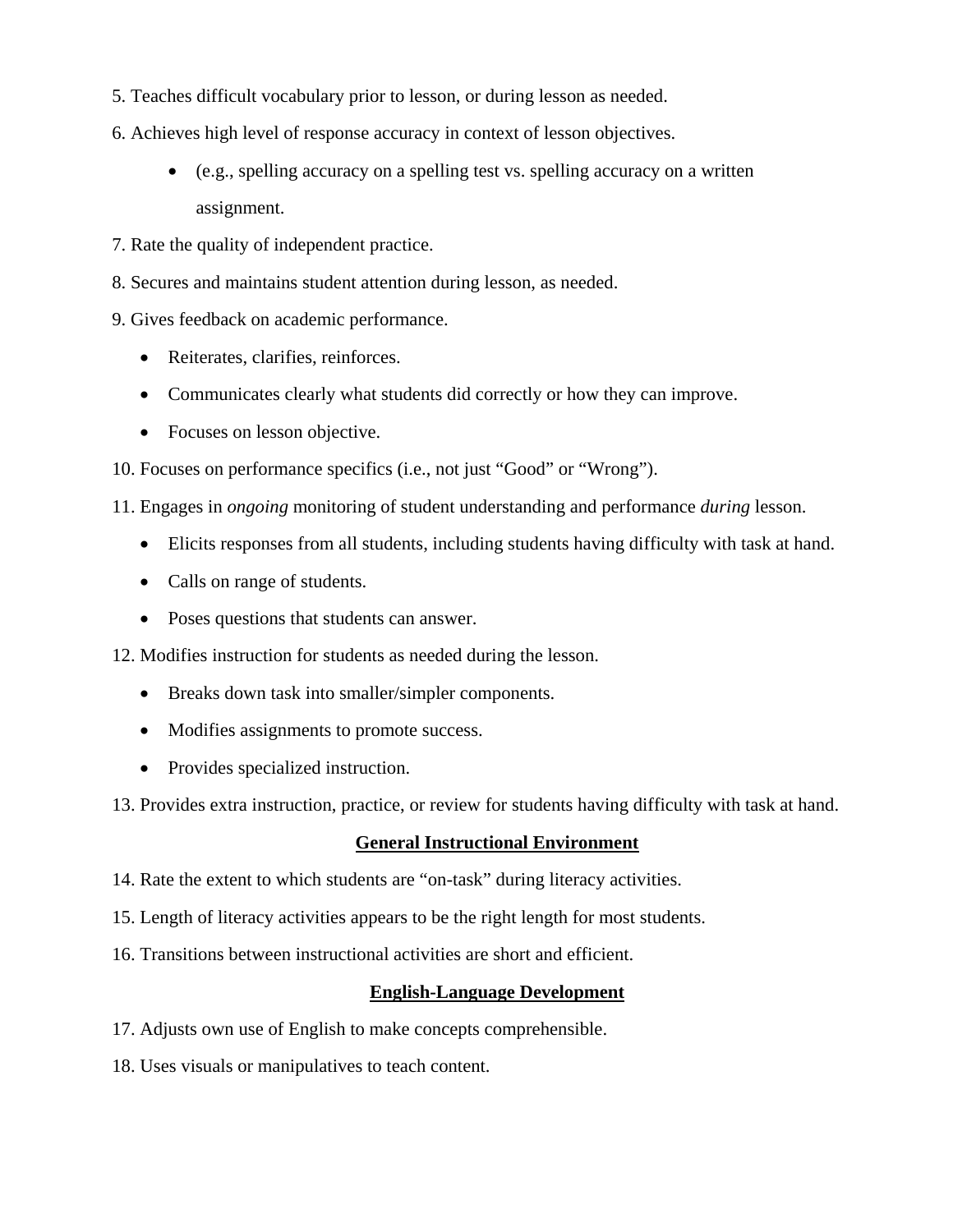19. Gives oral directions that are clear and appropriate for level of students' English language development.

20. Structures opportunities for students to speak.

21. Selects and incorporates students' responses, ideas, examples, and experiences into the lesson.

22. Provides explicit instruction in English language use, and includes the use of cue and prompts.

23. Gives students wait time to respond to questions.

24. Encourages students to give elaborate responses.

- Prompts students to expand on one-word or short answers.
- prompts student to provide more information.
- Prompts student to give more complete responses

25. The teacher and/or students strategically use students' native language to help students understand content.

26. Uses gestures and facial expressions in teaching vocabulary and clarifying meaning of content.

# **Content Specific to Reading/Language Arts**

27. Provides systematic, explicit instruction in the following areas (each of these received it's own rating):

- Phonemic awareness.
- Letter-sound correspondence.
- Decoding.
- Vocabulary and vocabulary development.

28. Checks student comprehension of text by asking questions.

29. Engages students in meaningful interactions about text.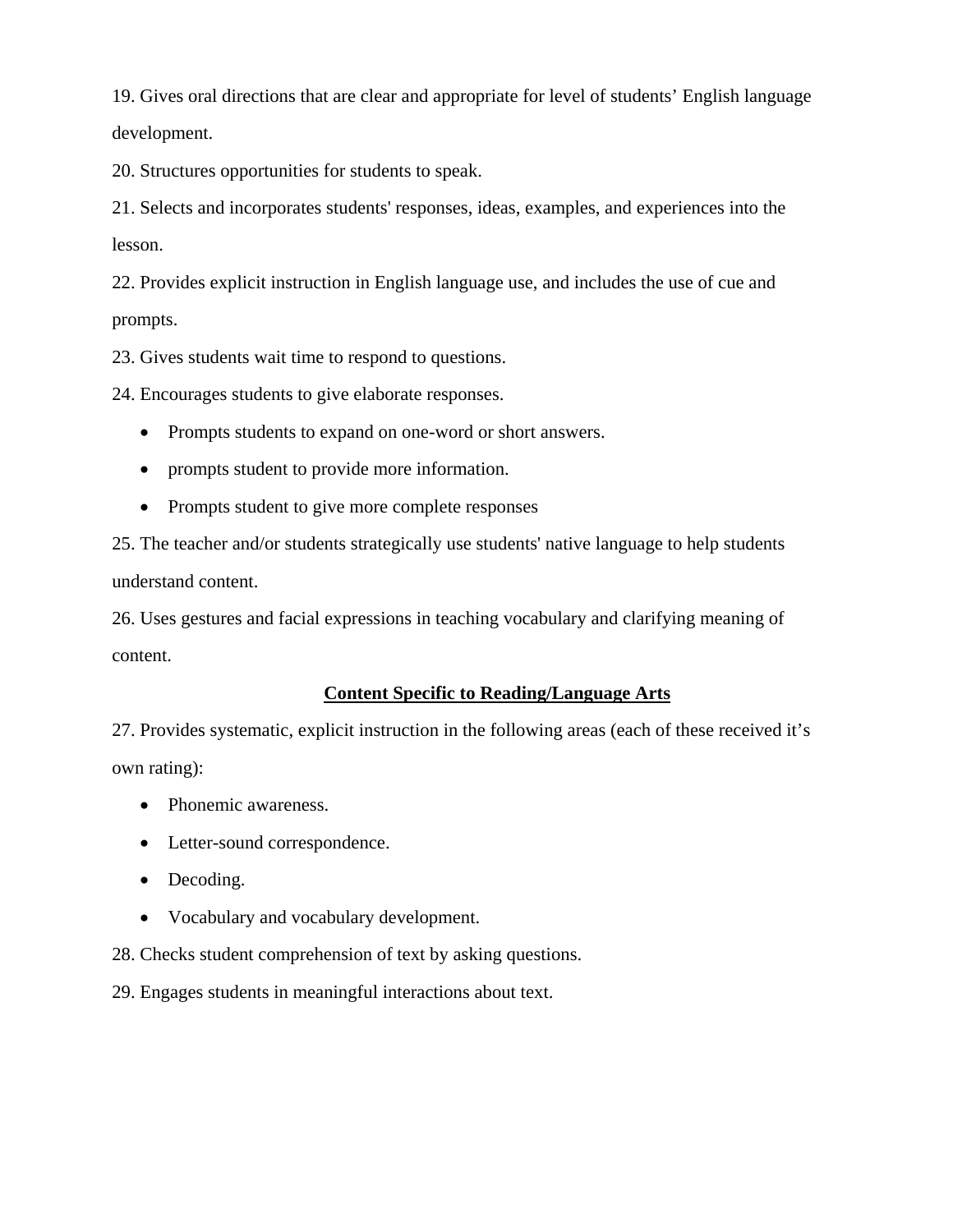#### Appendix B

#### Reading Comprehension Assessment Story

#### **A Nice Bite of Rice**

This is the home of a little brown dog. Dog's pals live down the lane. Her pals are a frog, a cat, and three white mice. "I need a new home," says Dog. "I will ask my pals to help." Dog sees Cat with a nice ball. "Will you help me make a home?" she asks. "No time!" says Cat. Dog sees the mice with a cone. "Will you help me make a home?" she asks. "No time!" say the mice. Dog sees Frog on a log. "Will you help me make a home?" she asks. "No time!" says Frog. "I could use help. You have no time to help a pal? You are not nice," says Dog. "Now I will have to make a home by myself." In time the home is made. It is quite a nice home. "Now I will dine," says Dog. "I will ask my pals to help me make rice. Will you help me make rice?" asks Dog. "No time!" say Frog and Cat twice. "No time!" say the mice. "I could use help. Now I will have to make the rice by myself," says Dog. "You are not nice. I made nice rice!" says Dog. "But it is not much fun to be by myself. I will go and ask Frog, Cat, and the mice to come and dine on rice," says Dog with a smile. Frog, Cat, and the mice are not at home. Dog is very sad. She sobs and sobs. "I will go home and dine by myself," Dog sobs. Frog, Cat, and the mice are in Dog's home. "Surprise!" they yell. "Now we have time to help you. We came with bones and ice cream cones. We made the ice cream," say the mice. "We can dine with you and then we will do the dishes," says Cat. "This is quite nice!" says Dog with a smile. "I like to dine with my pals!"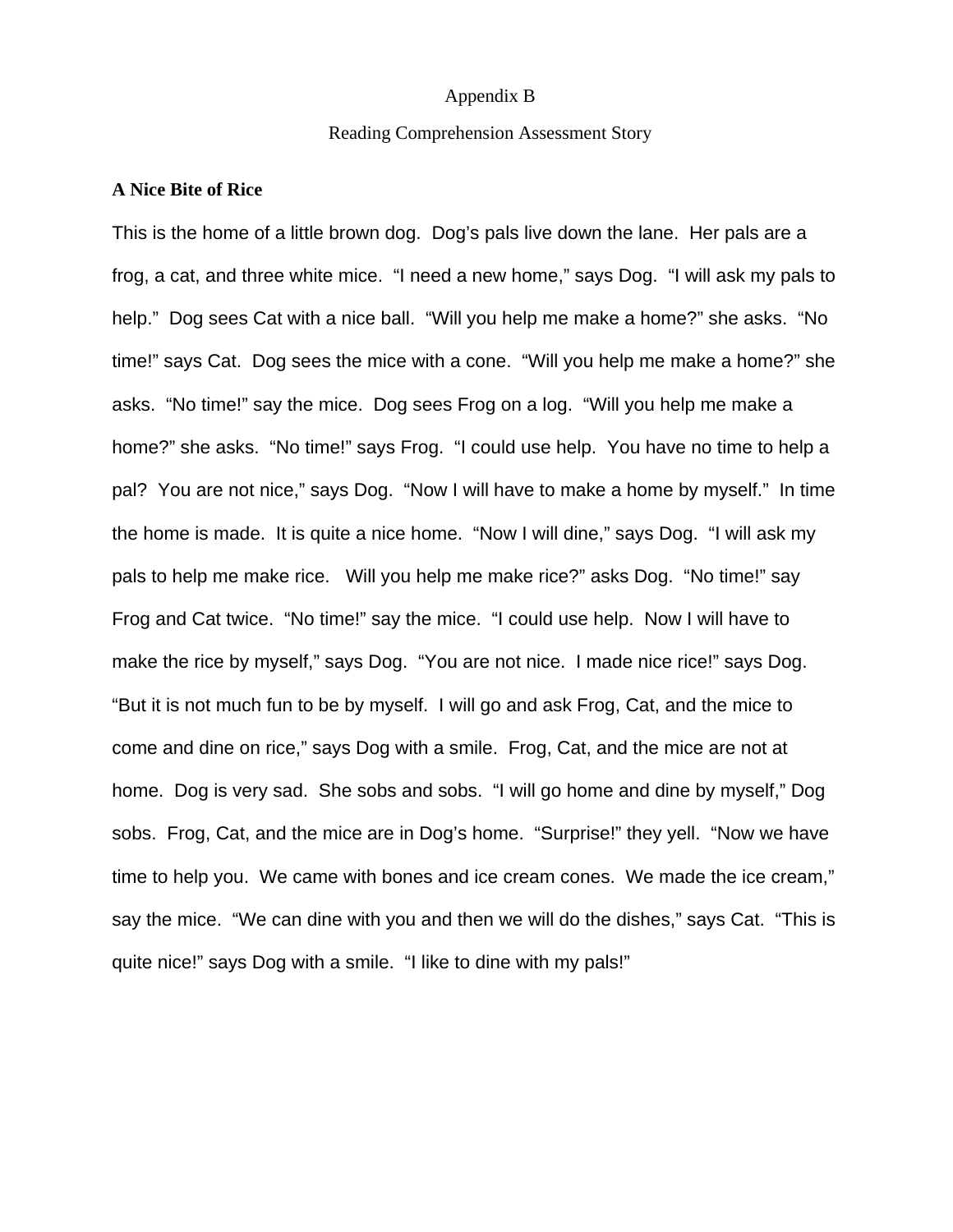# Appendix B (continued)

# Reading Comprehension Questions

- 1. What help did Dog want from her pals?
- 2. Why wouldn't her pals help her?
- 3. Why does Dog want her pals to eat with her?
- 4. Why is Dog sad when her pals are not home?
- 5. What happens at the end of the story?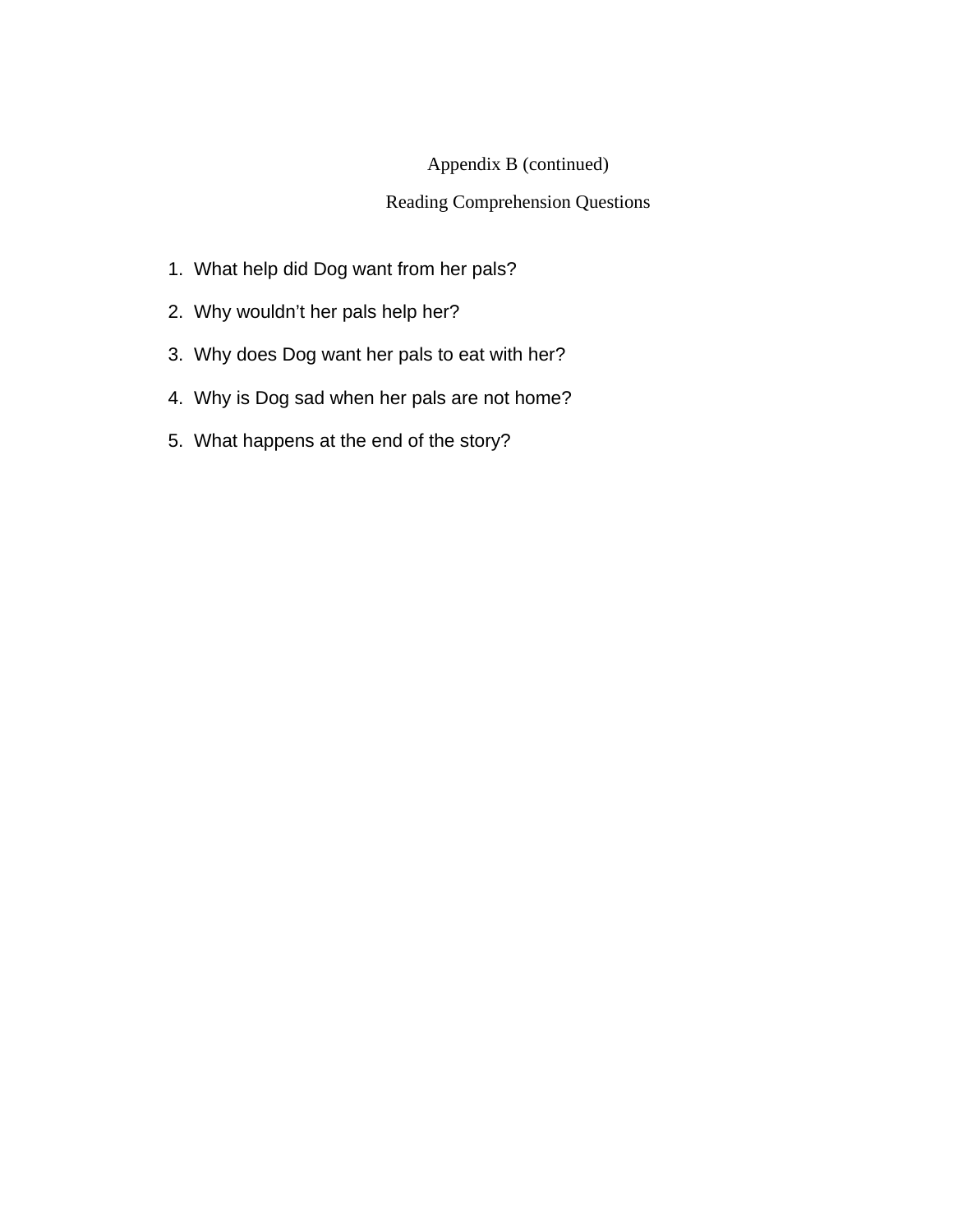# Appendix C

# Deleted Items

- Reviews concepts, skills, and strategies.
- Gives feedback on academic performance: Quantity (retained quality for this item).
- Academic engagement is spent on speaking, writing, and reading.
- The classroom has a 'tight' academic feel.
- Students write in English.
- Models appropriate English language use.
- Gives oral directions that are clear and appropriate for level of students' English language development.
- Conveys clear expectations about level and complexity of English language use expected.
- Reviews content of English language lessons.
- Rate the extent teacher-led instruction is devoted to: Whole class, small group  $(7 – 12$  students), small group  $(2 – 6$  students), one-to-one instruction.
- Rate the extent and quality of academic peer interactions.
- Written language is provided at appropriate level for students.